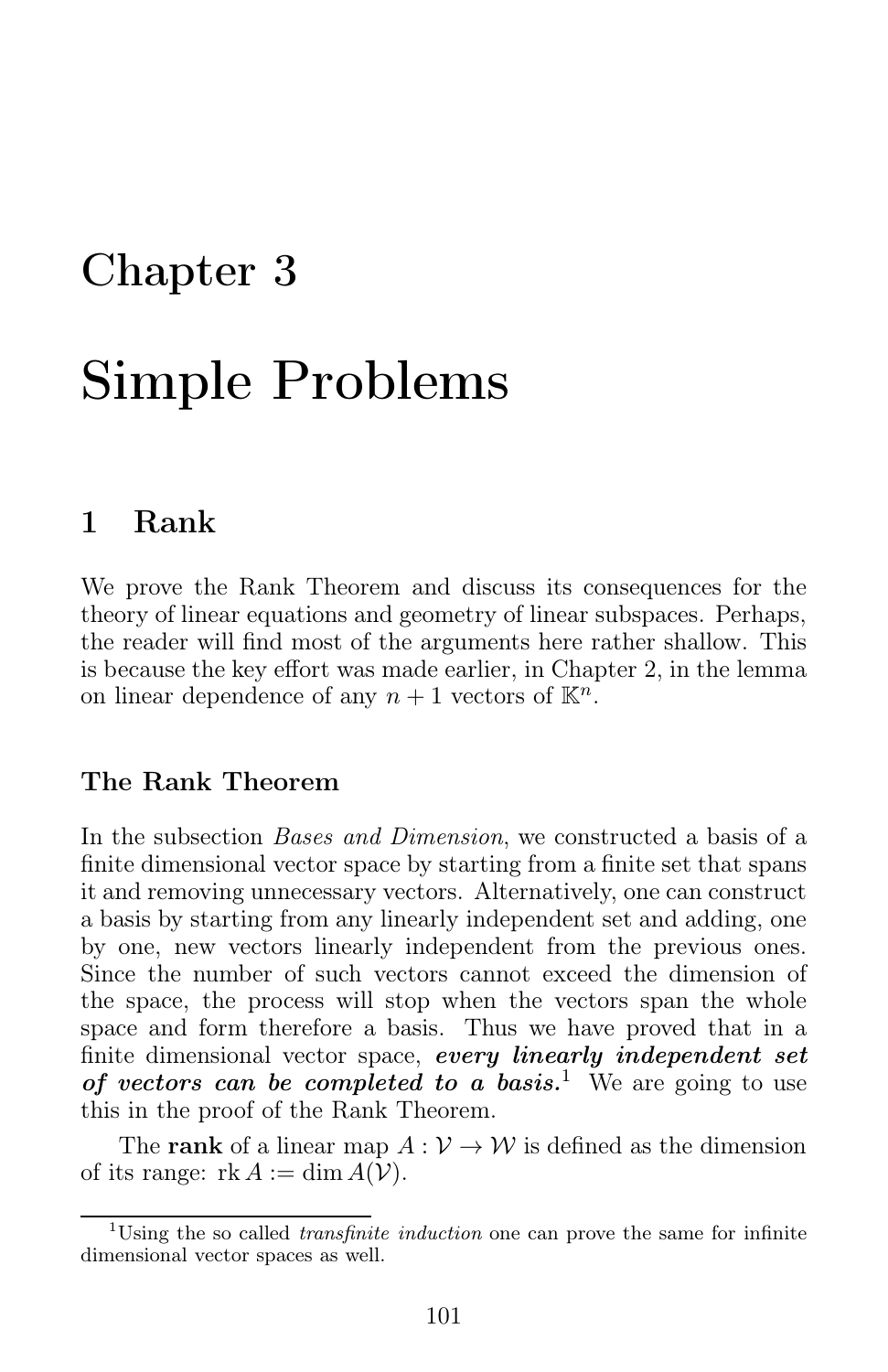Example. Consider the map  $E_r : \mathbb{K}^n \to \mathbb{K}^m$  given by the block matrix  $E_r = \begin{bmatrix} I_r & 0 \\ 0 & 0 \end{bmatrix}$ , of size  $m \times n$ , where the left upper block is the identity matrix  $I_r$  of size  $r \times r$ , and the other three blocks are zero matrices of appropriate sizes. In standard coordinates  $(x_1, \ldots, x_n)$  in  $\mathbb{K}^n$  and  $(\overline{y_1, \ldots, y_m})$  in  $\mathbb{K}^m$ , the map  $E_r$  is given by the formulas  $y_1 = x_1, \ldots, y_r = x_r, y_{r+1} = 0, \ldots, y_m = 0$ . The range of  $E_r$  is the subspace of dimension r in  $\mathbb{K}^m$  given by the  $m - r$  equations  $y_{r+1} = \cdots = y_m$ . Thus  $rk E_r = r$ . The kernel of  $E_r$  is the subspace of dimension  $n-r$  in K<sup>n</sup> given by r equations  $x_1 = \cdots = x_r = 0$ . The map can be viewed geometrically as the projection along the kernel onto the range.

### The Rank Theorem. A linear map  $A: V \rightarrow W$  of rank r between two vector spaces of dimensions n and m is given by the matrix  $E_r$  in suitable bases of the spaces V and W.

**Proof.** Let  $f_1, \ldots, f_r$  be any basis in the range  $A(V) \subset W$  (Figure 32). Complete it to a basis of W by choosing vectors  $f_{r+1}, \ldots, f_m$ as explained above. Pick vectors  $e_1, \ldots, e_r \in V$  such that  $Ae_i =$  $f_i$ . (They exist because  $f_i$  lie in the range of A.) Take vectors  $e_{r+1}, e_{r+2}, \ldots$  to form a basis in the kernel of A. We claim that  $e_1, \ldots, e_r, e_{r+1} \ldots$  form a basis in  $\mathcal V$  (and in particular the total number of these vectors is equal to n). The theorem follows from this, since  $A\mathbf{e}_i = \mathbf{f}_i$  for  $i = 1, \ldots r$ , and  $A\mathbf{e}_i = \mathbf{0}$  for  $i = r + 1, \ldots, n$ , and hence the matrix of A in these bases coincides with  $E_r$ .

To justify the claim, we will show that every vector  $\mathbf{x} \in \mathcal{V}$  is uniquely written as a linear combination of  $e_i$ . Indeed, we have:  $A\mathbf{x} = \alpha_1\mathbf{f}_1 + \cdots + \alpha_r\mathbf{f}_r$  since  $A\mathbf{x}$  lies in the range of A. Then  $A(\mathbf{x}-\alpha_1\mathbf{e}_1-\cdots-\alpha_r\mathbf{e}_r)=\mathbf{0}$ , and hence  $\mathbf{x}-\alpha_1\mathbf{e}_1-\cdots-\alpha_r\mathbf{e}_r$  lies in the kernel of A. Therefore  $\mathbf{x} = \alpha_1 \mathbf{e}_1 + \cdots + \alpha_r \mathbf{e}_r + \alpha_{r+1} \mathbf{e}_{r+1} + \cdots$ , i.e. the vectors  $v_i$  span V. On the other hand, if in the last equality we have  $\mathbf{x} = \mathbf{0}$ , then  $A\mathbf{x} = \alpha_1 \mathbf{f}_1 + \cdots + \alpha_r \mathbf{f}_r = \mathbf{0}$  and hence  $\alpha_1 = \cdots = \alpha_r = 0$ , since  $f_i$  are linearly independent in W. Finally,  $0 = \alpha_{r+1} \mathbf{e}_{r+1} + \alpha_{r+2} \mathbf{e}_{r+2} + \dots$  implies that  $\alpha_{r+1} = \alpha_{r+2} = \dots = 0$ since  $e_{r+1}, e_{r+2}, \ldots$  are linearly independent in  $\mathcal{V}$ .  $\Box$ 

Let A be an  $m \times n$  matrix. It defines a linear map  $\mathbb{K}^n \to \mathbb{K}^m$ . The rank of this map is the dimension of the subspace in  $\mathbb{K}^m$  spanned by columns of  $A$ . It is called the **rank** of the matrix  $A$ . Applying the Rank Theorem to this linear map, we obtain the following result.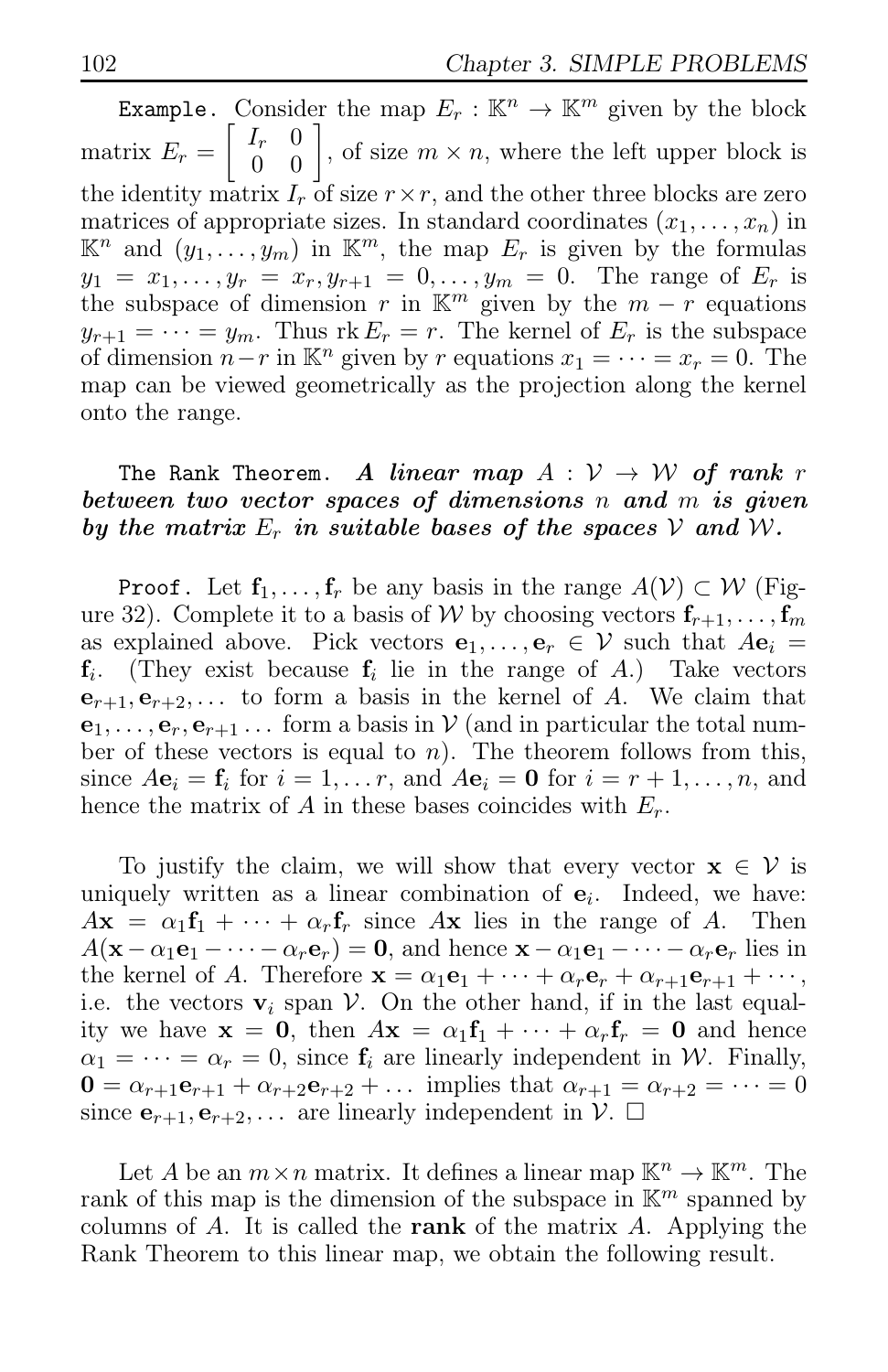Corollary. For every  $m \times n$ -matrix A of rank r there exist invertible matrices D and C of sizes  $m \times m$  and  $n \times n$ respectively such that  $D^{-1}AC = E_r$ .



The Rank Theorem has the following reformulation. Let  $A: \mathcal{V} \rightarrow$ W and  $A' : \mathcal{V}' \to \mathcal{W}'$  be two linear maps. They are called **equivalent** if they become the same after suitable identification of their source and target spaces. That is: if there exist isomorphisms  $C: \mathcal{V}' \stackrel{\cong}{\to} \mathcal{V}$ and  $D: W' \stackrel{\cong}{\to} W$  such that  $DA' = AC$ . One expresses the last equality by saying that the following square is commutative:

$$
\begin{array}{ccc}\n\mathcal{V}' & \xrightarrow{A'} & \mathcal{W}' \\
C \downarrow \cong & & \cong \downarrow D \\
\mathcal{V} & \xrightarrow{A} & \mathcal{W}\n\end{array}.
$$

# The Rank Theorem'. Linear maps between finite dimensional spaces of given dimensions are equivalent if and only if they have the same rank.

Indeed, when  $A' = D^{-1}AC$ , the ranges of A and A' must have the same dimension (since  $C$  and  $D$  are isomorphisms). Conversely, when  $\text{rk } A = r = \text{rk } A'$ , each A and A' is equivalent to  $E_r : \mathbb{K}^n \to \mathbb{K}^m$ by the Rank Theorem.

Below we discuss further corollaries and applications of the Rank Theorem.

#### EXERCISES

270. Prove that columns of an invertible  $n \times n$ -matrix form a basis in  $\mathbb{K}^n$ , and vice versa: every basis in  $\mathbb{K}^n$  is thus obtained.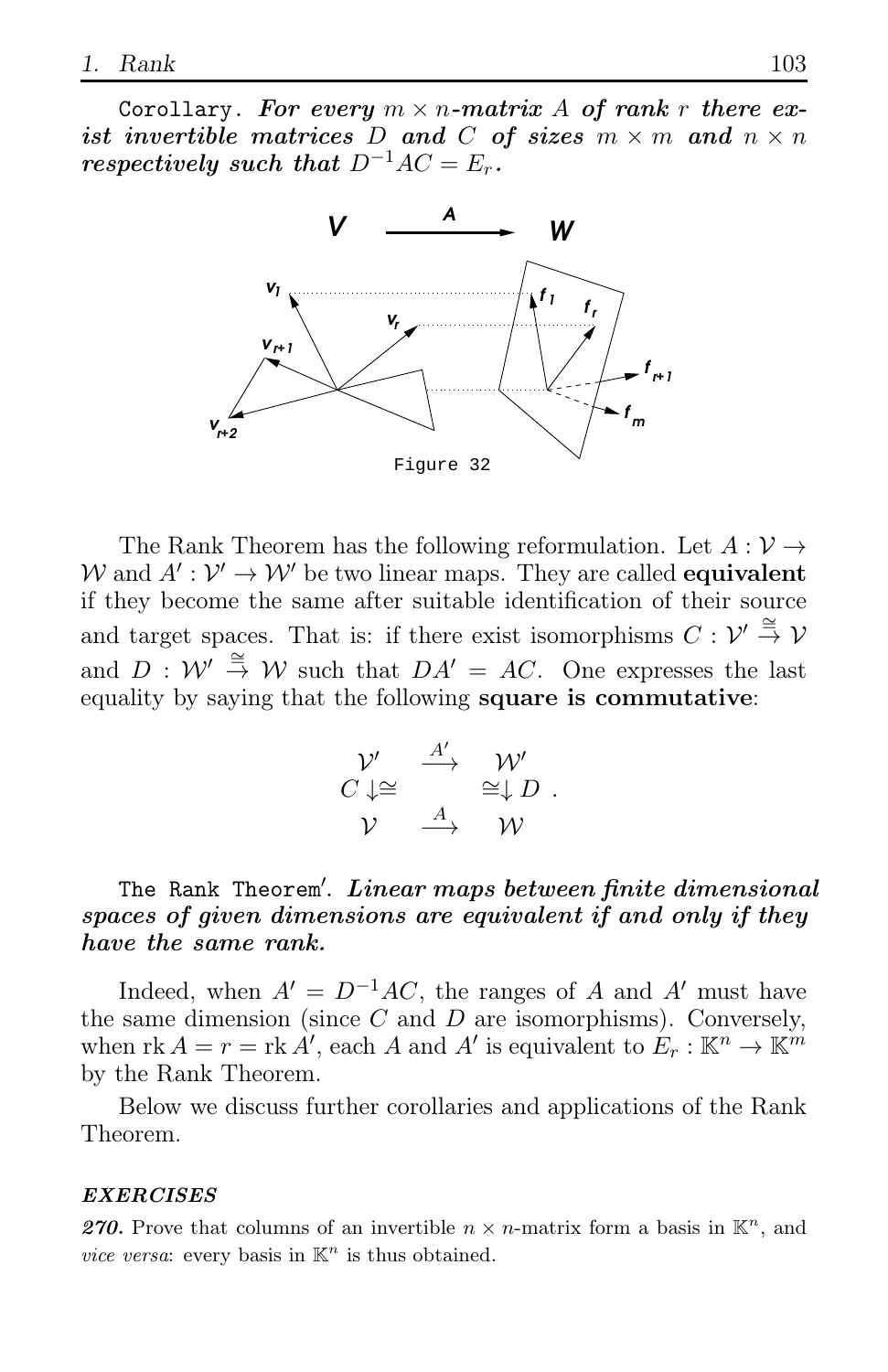271. Professor Dumbel writes his office and home phone numbers as a  $7 \times 1$ matrix O and  $1 \times 7$ -matrix H respectively. Help him compute rk(OH).  $\sqrt[2]{}$ 

272. Prove that  $rk(A + B) \leq rk A + rk B$ .  $\sharp$ 273. Following the proof of the Rank Theorem, find bases in the domain and the target spaces in which the following linear map  $A: \mathbb{K}^3 \to \mathbb{K}^3$ 

$$
y_1 = 2x_1 - x_2 - x_3
$$
  

$$
y_2 = -x_1 + 2x_2 - x_3
$$
  

$$
y_3 = -x_1 - x_2 + 2x_3
$$

has the matrix  $E_2$ . For which  $\mathbf{b} \in \mathbb{K}^3$  the system  $A\mathbf{x} = \mathbf{b}$  is consistent?  $\checkmark$ 

274.<sup> $\star$ </sup> Given a linear map  $A : \mathcal{V} \to \mathcal{W}$ , its right inverse (respectively, left **inverse**) is defined as a linear map  $B: W \to V$  such that  $AB = id_W$  (respectively,  $BA = id<sub>V</sub>$ , where  $id<sub>V</sub>$  and  $id<sub>W</sub>$  denote the identity transformations on V and W. Prove that a right (left) inverse to A exists if and only if  $\text{rk } A = \dim \mathcal{W}$  $(\text{rk } A = \dim V)$ , and that neither is unique unless dim  $V = \dim W$ .

275. Prove that rk A does not change if to a row of A a linear combination of other rows of A is added.

# Adjoint Maps

Recall from Section 1 of Chapter 2 that to a linear map  $A: \mathcal{V} \to \mathcal{W}$ , one can associate its adjoint map, acting between dual spaces in the opposite direction:  $A^t: \mathcal{W}^* \to \mathcal{V}^*$ . Namely, to a linear function v<br>.  $A \stackrel{\mathbf{a}}{\rightarrow} \mathbb{K}$ , the adjoint map  $A^t$  assigns the composition  $V \stackrel{A}{\rightarrow} W \stackrel{\mathbf{a}}{\rightarrow} \mathbb{K}$ , i.e.:

$$
(A^t\mathbf{a})(\mathbf{x}) = \mathbf{a}(A\mathbf{x})
$$
 for all  $\mathbf{x} \in \mathcal{V}$  and  $\mathbf{a} \in \mathcal{W}^*$ .

In coordinates, suppose that  $A : \mathbb{K}^n \to \mathbb{K}^m$  is given by m linear functions in  $n$  variables:

> $y_1 = a_{11}x_1 + \cdots + a_{1n}x_n$ · · ·  $y_m = a_{m1}x_1 + \cdots + a_{mn}x_n.$

These equalities show that the elements  $y_i$  of the dual basis in  $(\mathbb{K}^m)^*$ are mapped by  $A^t$  to the linear combinations  $a_{i1}x_1 + \cdots + a_{in}x_n$ of the elements  $x_j$  of the dual basis in  $(\mathbb{K}^n)^*$ . Therefore columns of the matrix representing the map  $A<sup>t</sup>$  in these bases are rows of A. Thus, matrices of adjoint maps with respect to dual bases are transposed to each other.

Corollary 1. Adjoint linear maps have the same rank.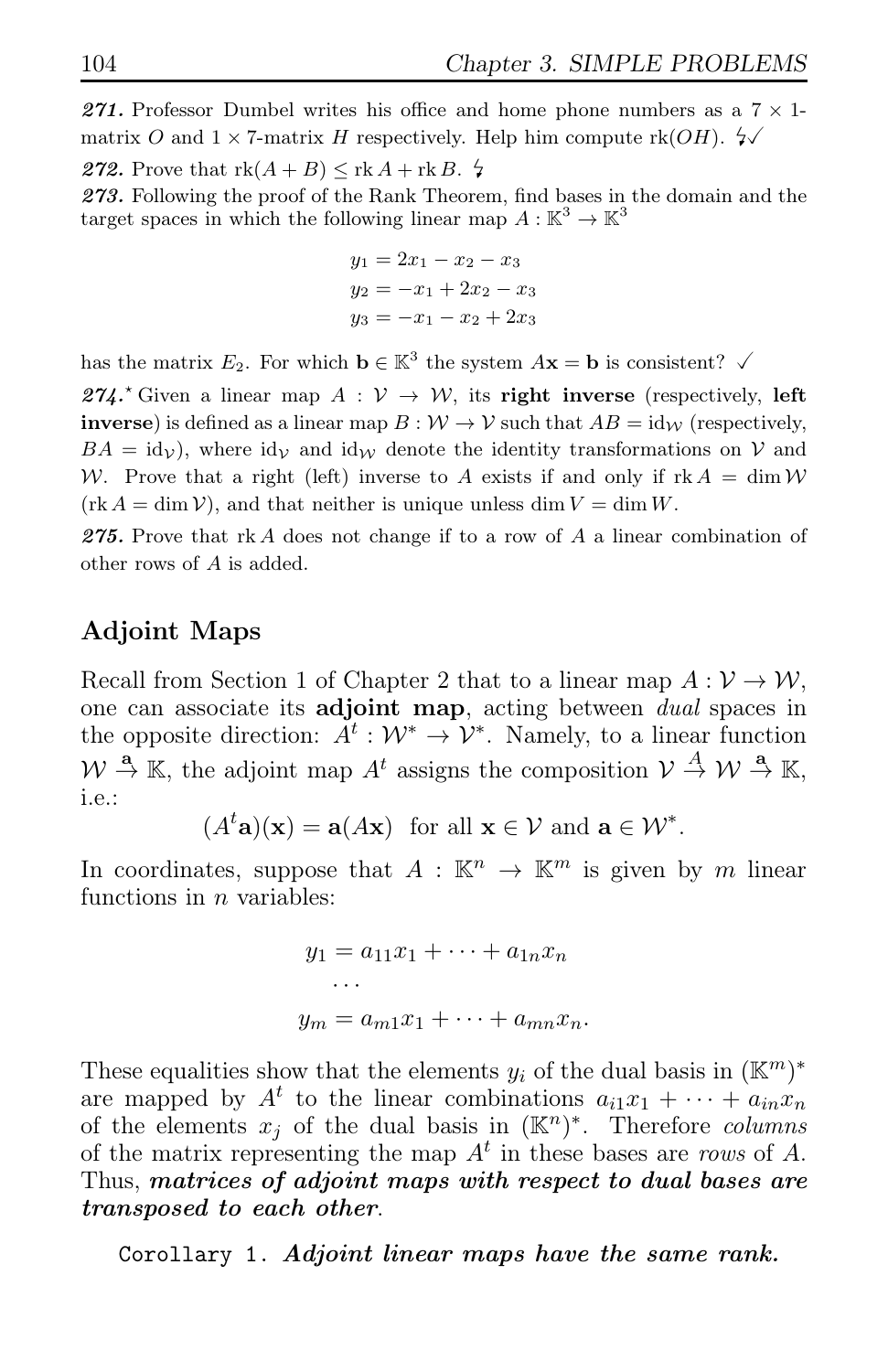Indeed, when a map  $A: V \to W$  has the matrix  $E_r$  in suitable bases of  $V$  and  $W$ , the map  $A^t$  has the matrix  $E_r^t$  in respectively dual bases of  $W^*$  and  $V^*$ . Thus  $\text{rk } A^t = \text{rk } E_r^t = r$ .

Remark. Here is a more geometric way to understand this fact. According to the homomorphism theorem, the range of  $A: V \to W$ is a subspace in W canonically isomorphic to  $\mathcal{V}/\text{Ker }A$ . The range of  $A^t$  is exactly the dual space  $(\mathcal{V}/\mathrm{Ker}\,A)^*$  considered as the subspace in  $\mathcal{V}^*$  which consists of all those linear functions on  $\mathcal V$  that vanish on Ker A. Since dual spaces have the same dimension, we conclude once again that  $rk A = rk A^t$ .

The range of the linear map  $A : \mathbb{K}^n \to \mathbb{K}^m$  is spanned by columns of the matrix A. Therefore the rank of A is equal to the maximal number of linearly independent columns of A.

Corollary 2. The maximal number of linearly independent rows of a matrix is equal to the maximal number of linearly independent columns of it.

### Ranks and Determinants

### Corollary 3. The rank of a matrix is equal to the maximal size k for which there exists a  $k \times k$ -submatrix with a nonzero determinant.

**Proof.** Suppose that a given  $m \times n$ -matrix has rank r. Then there exists a set of  $r$  linearly independent columns of it. These columns form an  $m \times r$ -matrix of rank r. Therefore there exists a set of r linearly independent rows of it. These rows form an  $r \times r$ matrix  $M$  of rank  $r$ . By Corollary of the Rank Theorem, this matrix can be written as the product  $\dot{M} = DE<sub>r</sub>C^{-1}$  where  $D$  and C are invertible  $r \times r$ -matrices, and  $E_r = I_r$  is the identity matrix of size r. Since invertible matrices have non-zero determinants, we conclude that det  $M = (\det D)/(\det C) \neq 0$ .

On the other hand, let  $M'$  be a  $k \times k$ -submatrix of the given matrix, such that  $k > r$ . Then columns of M' are linearly dependent. Therefore one of them can be represented as a linear combination of the others. Since determinants don't change when from one of the columns, a linear combination of other columns is subtracted, we conclude that det  $M' = 0$ .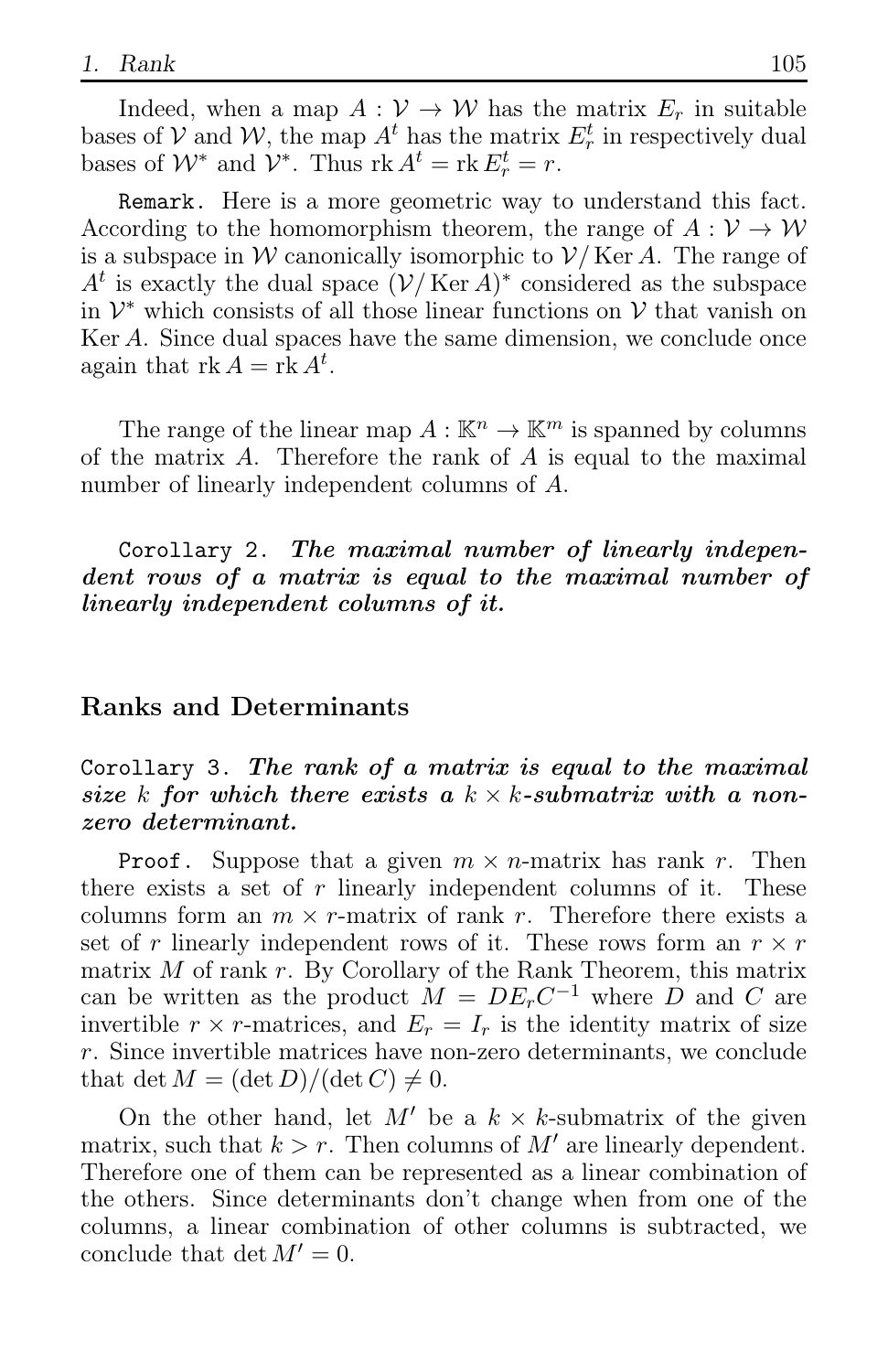### EXERCISES

276. Find the rank of the following matrix, using determinants:

$$
\left[\begin{array}{rrrr} 1 & 2 & -4 & -3 \\ 5 & -1 & 0 & 2 \\ 7 & 3 & -8 & -4 \end{array}\right].
$$

**277.** Find all values of  $\lambda$  for which the matrix  $\begin{bmatrix} \lambda & 1 \\ 2 & \lambda+1 \end{bmatrix}$  has rank 1.

278.<sup>\*</sup> To a 2-dimensional subspace in  $\mathbb{K}^4$ , associate a 1-dimensional subspace in  $\mathbb{K}^6$  in the following way. Take the  $4 \times 2$ -matrix whose columns represent a basis in the subspace, and form a 6-column from the  $2 \times 2$ -minors of that matrix. (These minors are called Plücker coordinates of the plane.) Prove that the column is non-zero, and that the 1-dimensional subspace spanned by it does not change when another basis is chosen in the same plane.

# Systems of Linear Equations — Theory

Let  $A\mathbf{x} = \mathbf{b}$  be a system of m linear equations in n unknowns x with the coefficient matrix A and the right hand side **b**. Let  $r = \text{rk } A$ .

Corollary 4. (1) The solution set to the homogeneous system  $Ax = 0$  is a linear subspace in  $\mathbb{K}^n$  of dimension  $n - r$ (namely, the kernel of  $A: \mathbb{K}^n \to \mathbb{K}^m$ ).

(2) The system  $Ax = b$  is consistent (i.e. has at least one solution) only when b lies in a certain subspace of dimension r (namely, in the range of  $A$ ).

(3) When it does, the solution set to the system  $Ax = b$ is an affine subspace in  $K^n$  of dimension  $n-r$  parallel to the kernel of A.

Indeed, this is obviously true in the special case  $A = E_r$ , and is therefore true in general due to the Rank Theorem.

A subspace (affine or linear) of dimension  $n-r$  in a space of dimension *n* is said to have **codimension** *r*. Thus, rephrasing Corollary 4, we can say that the solution space to a system  $A\mathbf{x} = \mathbf{b}$  is either empty (when the column b does not lie in a subspace spanned by columns of  $A$ , or is an affine subspace of codimension r parallel to the solution spaces of the corresponding homogeneous system  $A\mathbf{x} = \mathbf{0}$ . One calls the rank r of the matrix A also the **rank of the system**  $A\mathbf{x} = \mathbf{b}$ .

Consider now the case when the number of equations is equal to the number of unknowns.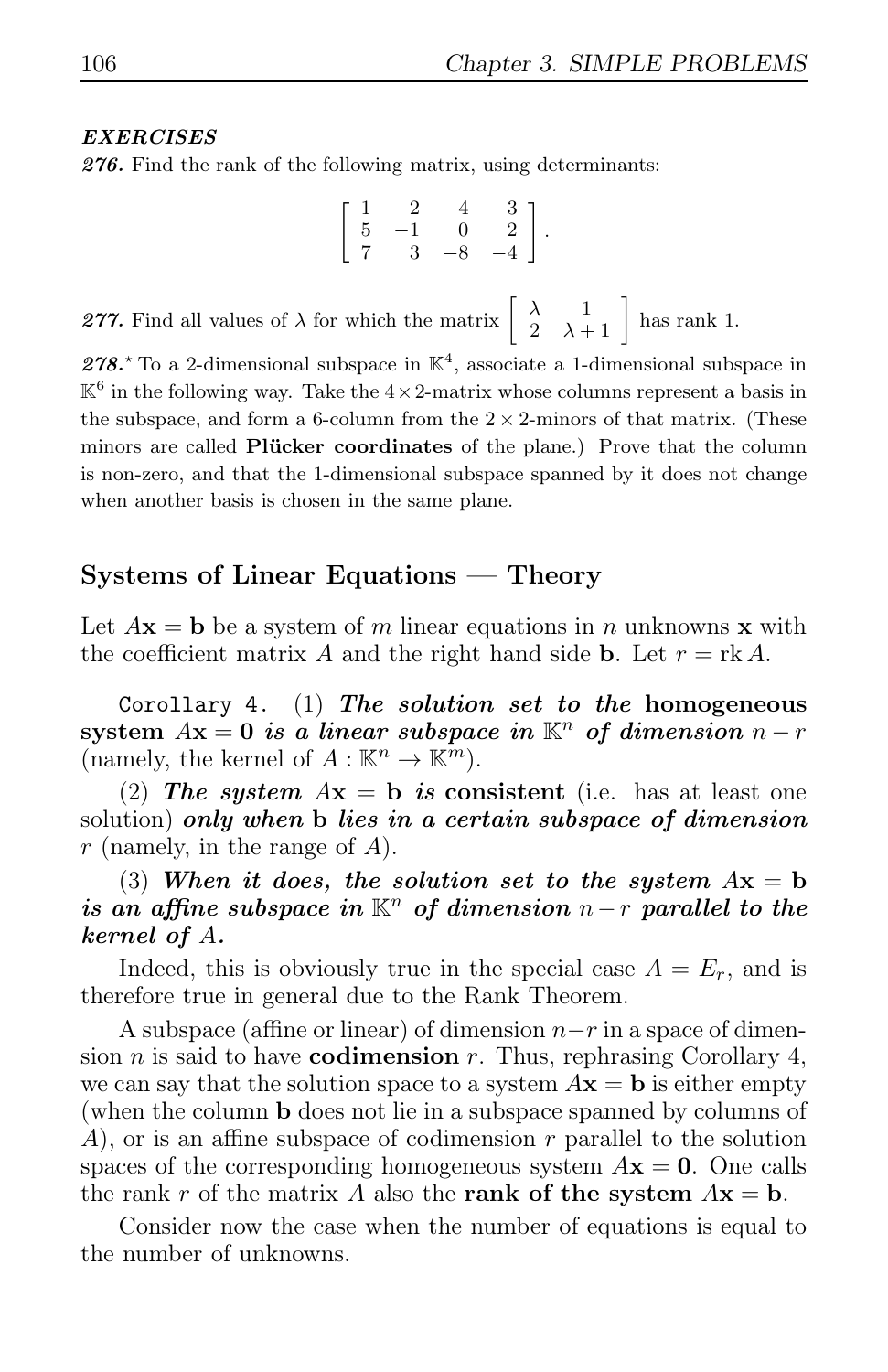Corollary 5. When  $\det A \neq 0$ , the linear system  $A\mathbf{x} = \mathbf{b}$ of n linear equations with n unknowns has a unique solution for every b, and when  $\det A = 0$ , solutions are non-unique for some (but not all) b and do not exist for all others.

Indeed, when det  $A \neq 0$ , the matrix A is invertible, and  $\mathbf{x} = A^{-1}\mathbf{b}$ is the unique solution. When det  $A = 0$ , the rank r of the system is smaller than  $n$ . Then the range of  $A$  has positive codimension, and the kernel has positive dimension, both equal to  $n - r$  (Figure 33).



### EXERCISES

279. Suppose that a real system  $A\mathbf{x} = \mathbf{b}$  of m linear equations in 2021 unknowns has a unique solution for  $\mathbf{b} = (1, 0, \dots, 0)^t$ . Does this imply that: (a) Ker  $A =$  ${0}$ , (b) rk  $A = 2021$ , (c)  $m \ge 2021$ , (d)  $A^{-1}$  exists, (e)  $A^t A$  is invertible, (f)  $\det(AA^t) \neq 0$ , (g) rows of A are linearly independent, (h) columns of A are linearly independent?  $\checkmark$ 

280.<sup>\*</sup> Given  $A : \mathbb{K}^n \to \mathbb{K}^m$ , consider two **adjoint systems**:  $A\mathbf{x} = \mathbf{f}$  and  $A^t\mathbf{a} = \mathbf{b}$ . Prove that one of them (say,  $A\mathbf{x} = \mathbf{f}$ ) is consistent for a given right hand side vector  $(f \in \mathbb{K}^m)$  if and only if this vector is annihilated (i.e.  $a(f) = 0$ ) by all linear functions  $(\mathbf{a} \in (\mathbb{K}^m)^*)$  satisfying the adjoint homogeneous system  $(A^t \mathbf{a} = \mathbf{0})$ .  $\sharp$ 

# Dimension Counting

In 3-space, two distinct planes intersect in a line, and a line meets a plane at a point. How do these geometric statements generalize to higher dimensions?

It follows from the Rank Theorem, that dimensions of the range and kernel of a linear map add up to the dimension of the domain space. We will use this fact to answer the above question.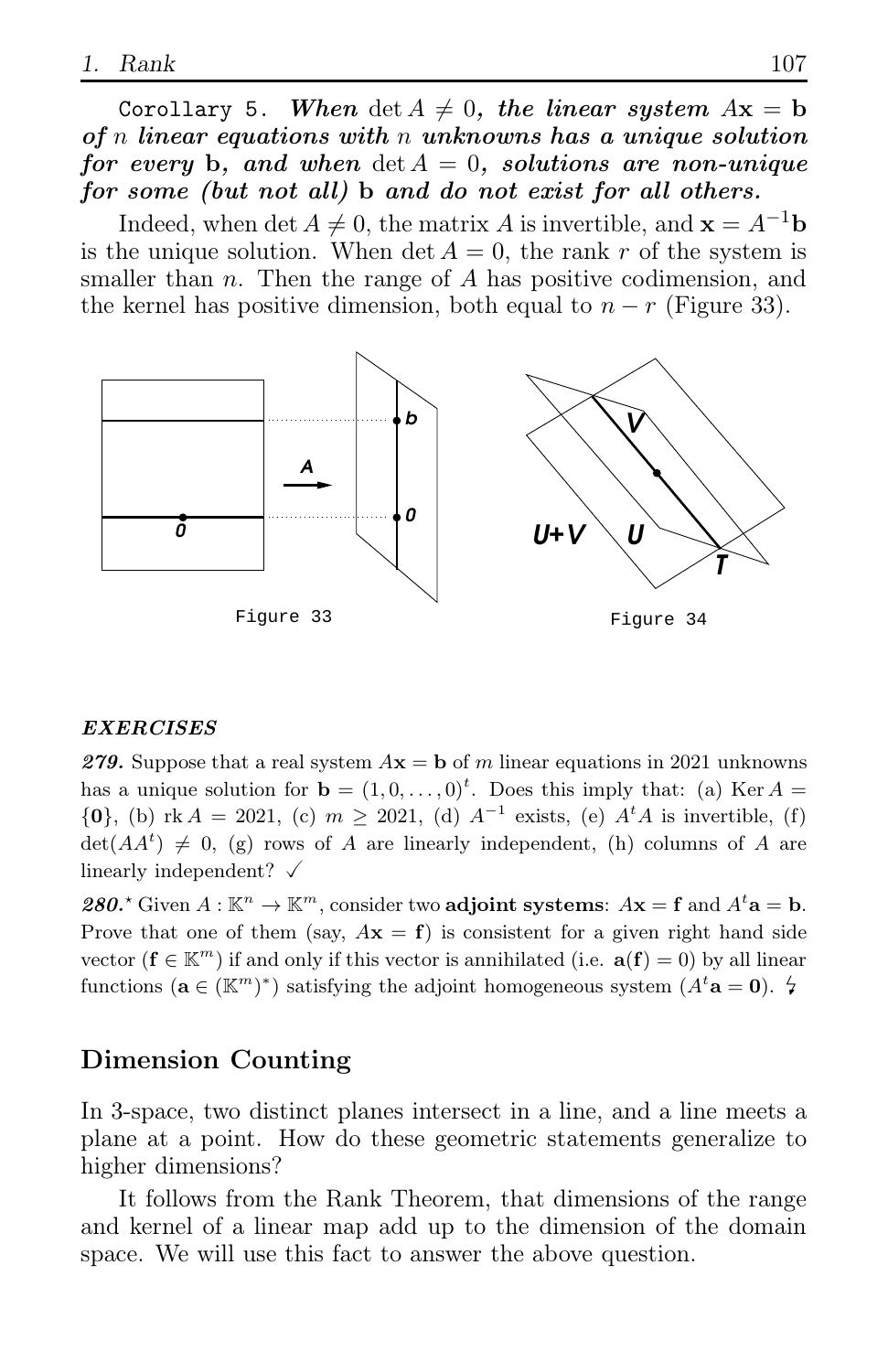Corollary 6. If linear subspaces of dimensions  $k$  and  $l$ span together a subspace of dimension n, then their intersection is a linear subspace of dimension  $k + l - n$ .

**Proof.** Let  $\mathcal{U}, \mathcal{V} \subset \mathcal{W}$  be linear subspaces of dimensions k and l in a vector space W, and  $\mathcal{T} = \mathcal{U} \cap \mathcal{V}$  be their intersection (Figure 34). Denote by  $\mathcal{U} + \mathcal{V} \subset \mathcal{W}$  the subspace of dimension *n* spanned by vectors of U and V. Define a linear map  $A: U \oplus V \to W$ , where  $\mathcal{U} \oplus \mathcal{V} = \{(\mathbf{u}, \mathbf{v}) | \mathbf{u} \in \mathcal{U}, \mathbf{v} \in \mathcal{V}\}\$ is the direct sum, by  $A(\mathbf{u}, \mathbf{v}) = \mathbf{u} - \mathbf{v}$ . The range of A coincides with  $U + V$ . The kernel of A consists of all those pairs  $(\mathbf{u}, \mathbf{v})$ , where  $\mathbf{u} \in \mathcal{U}$  and  $\mathbf{v} \in \mathcal{V}$ , for which  $\mathbf{u} = \mathbf{v}$ . Therefore Ker  $A = \{(\mathbf{t}, \mathbf{t}) | \mathbf{t} \in \mathcal{T} \} \cong \mathcal{T}$ . Thus  $\dim(\mathcal{U} + \mathcal{V}) + \dim T =$  $\dim(U \oplus V) = \dim U + \dim V$ . We conclude that  $\dim T = k + l - n$ .

### EXERCISES

281. Prove that two affine planes lying in a vector space are contained in an affine subspace of dimension  $\leq 5$ .

282. The solution set of a single non-trivial linear equation  $a(x) = b$  is called a hyperplane (affine if  $b \neq 0$  and linear if  $b = 0$ ). Show that a hyperplane is an (affine or linear) subspace of codimension 1.

**283.** Find possible codimensions of intersections of k linear hyperplanes.  $\checkmark$ 

284. Prove that every subspace in  $K^n$  can be described as: (a) the range of a linear map; (b) the kernel of a linear map.

285. Classify linear subspaces in  $\mathbb{K}^n$  up to linear transformations of  $\mathbb{K}^n$ .  $\checkmark$ 

286. $\star$  Classify pairs of subspaces in  $\mathbb{K}^n$  up to linear transformations.  $\checkmark$ 

287.<sup> $\star$ </sup> Let K be a *finite* field of q elements. Compute the number of: (a) vectors in a K-vector space of dimension n, (b) bases in  $\mathbb{K}^n$ , (c)  $n \times r$ -matrices of rank r, (d) subspaces of dimension r in  $\mathbb{K}^n$ .  $\checkmark$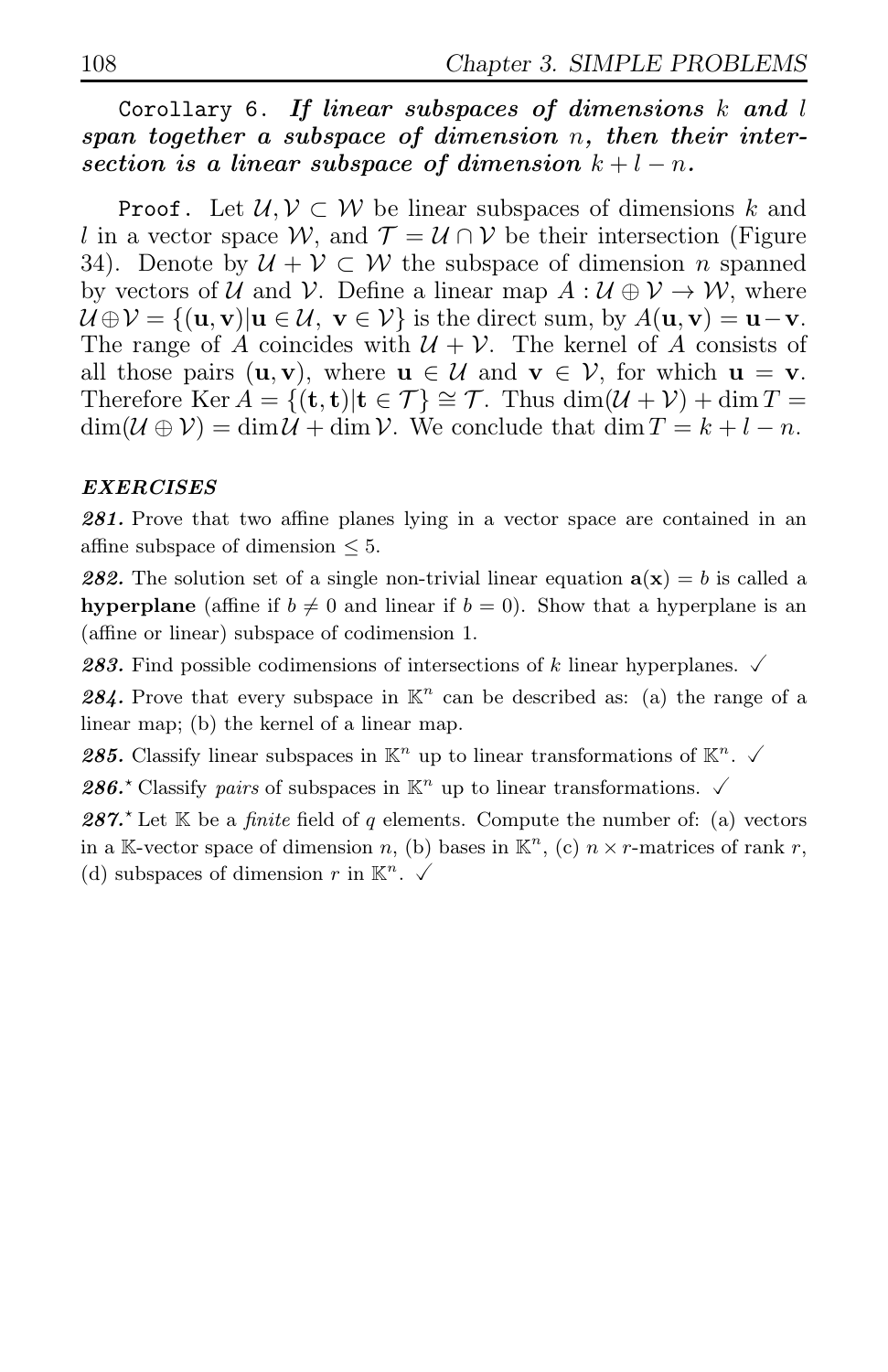# 2 Gaussian Elimination

Evaluating the determinant of a  $20 \times 20$ -matrix directly from the definition of determinants requires 19 multiplications for each of the  $20! > 2 \cdot 10^{18}$  elementary products. On a typical PC that makes 1 gi $qaflops$  (i.e.  $10^9$  FLoating point arithmetic Operations Per Second), this would take about  $4 \cdot 10^{10}$  seconds, which is a little longer than 1000 years. Algorithms based on Gaussian elimination allow your PC to evaluate much larger determinants in tiny fractions of a second.

# Row Reduction

Usually, solving a system of linear algebraic equations with coefficients given numerically we, using one of the equations, express the 1st unknown via the other unknowns and eliminate it from the remaining equations, then express the 2nd unknown from one of the remaining equations, etc., and finally arrive to an equivalent algebraic system which is easy to solve starting from the last equation and working backward. This computational procedure called Gaussian elimination can be conveniently organized as a sequence of operations with rows of the coefficient matrix of the system. Namely, we use three elementary row operations:

- transposition of two rows;
- division of a row by a non-zero scalar;
- subtraction of a multiple of one row from another one.

Example 1. Solving the system

$$
\begin{array}{rcl}\nx_2 & + & 2x_3 & = & 3 \\
2x_1 & + & 4x_2 & = & -2 \\
3x_1 & + & 5x_2 & + & x_3 & = & 0\n\end{array}
$$

by Gaussian elimination, we pull the 2nd equation up (since the 1st equation does not contain  $x_1$ ), divide it by 2 (in order to express  $x_1$  via  $x_2$ ) and subtract it 3 times from the 3rd equation in order to get rid of  $x_1$  therein. Then we use the 1st equation (which has become the 2nd one in our pile) in order to eliminate  $x_2$  from the 3rd equation. The coefficient matrix of the system is subject to the elementary row transformations:

$$
\left[\begin{array}{cc|c} 0 & 1 & 2 & | & 3 \\ 2 & 4 & 0 & | & -2 \\ 3 & 5 & 1 & | & 0 \end{array}\right] \mapsto \left[\begin{array}{cc|c} 2 & 4 & 0 & | & -2 \\ 0 & 1 & 2 & | & 3 \\ 3 & 5 & 1 & | & 0 \end{array}\right] \mapsto \left[\begin{array}{cc|c} 1 & 2 & 0 & | & -1 \\ 0 & 1 & 2 & | & 3 \\ 3 & 5 & 1 & | & 0 \end{array}\right]
$$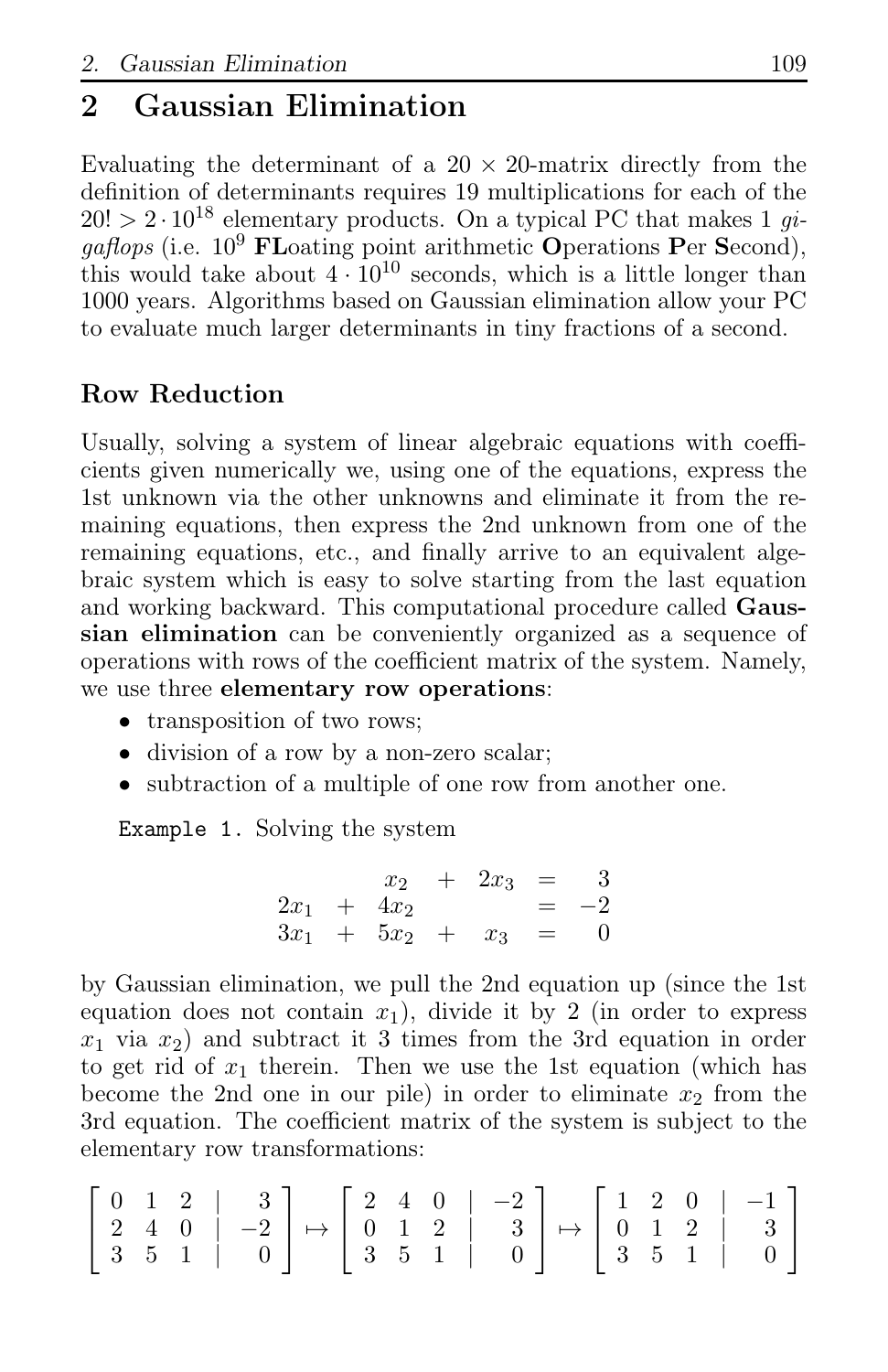110 Chapter 3. SIMPLE PROBLEMS

|  |  |  |  |  |  |  |  |  | $\mapsto \left[\begin{array}{ccc c} 1 & 2 & 0 & -1 \\ 0 & 1 & 2 & 3 \\ 0 & -1 & 1 & 3 \end{array}\right] \mapsto \left[\begin{array}{ccc c} 1 & 2 & 0 & -1 \\ 0 & 1 & 2 & 3 \\ 0 & 0 & 3 & 6 \end{array}\right] \mapsto \left[\begin{array}{ccc c} 1 & 2 & 0 & -1 \\ 0 & 1 & 2 & 3 \\ 0 & 0 & 1 & 2 \end{array}\right].$ |  |  |  |  |  |  |
|--|--|--|--|--|--|--|--|--|--------------------------------------------------------------------------------------------------------------------------------------------------------------------------------------------------------------------------------------------------------------------------------------------------------------------------|--|--|--|--|--|--|
|--|--|--|--|--|--|--|--|--|--------------------------------------------------------------------------------------------------------------------------------------------------------------------------------------------------------------------------------------------------------------------------------------------------------------------------|--|--|--|--|--|--|

The final "triangular" shape of the coefficient matrix is an example of the row echelon form. If read from bottom to top, it represents the system  $x_3 = 2$ ,  $x_2 + 2x_3 = 3$ ,  $x_1 + 2x_2 = -1$  which is ready to be solved by **back substitution**:  $x_3 = 2$ ,  $x_2 = 3 - 2x_3 = 3 - 4 =$  $-1, x_1 = -1 - 2x_2 = -1 + 2 = 1$ . The process of back substitution, expressed in the matrix form, consists of a sequence of elementary row operations of the third type:

$$
\left[\begin{array}{ccc|c} 1 & 2 & 0 & -1 \\ 0 & 1 & 2 & 3 \\ 0 & 0 & 1 & 2 \end{array}\right] \mapsto \left[\begin{array}{ccc|c} 1 & 2 & 0 & -1 \\ 0 & 1 & 0 & -1 \\ 0 & 0 & 1 & 2 \end{array}\right] \mapsto \left[\begin{array}{ccc|c} 1 & 0 & 0 & 1 \\ 0 & 1 & 0 & -1 \\ 0 & 0 & 1 & 2 \end{array}\right].
$$

The last matrix is an example of the reduced row echelon form and represents the system  $x_1 = 1$ ,  $x_2 = -1$ ,  $x_3 = 2$  which is "already" solved".

In general, Gaussian elimination is an algorithm of reducing an augmented matrix to a row-echelon form by means of elementary row operations. By an augmented matrix we mean simply a matrix subdivided into two blocks  $[A|B]$ . The augmented matrix of a linear system  $A\mathbf{x} = \mathbf{b}$  in *n* unknowns is  $[\mathbf{a}_1, ..., \mathbf{a}_n]$  where  $\mathbf{a}_1, ..., \mathbf{a}_n$  are columns of  $A$ , but we will also make use of augmented matrices with  $B$ consisting of several columns. Operating with a row  $[a_1, ..., a_n|b_1, ...]$ of augmented matrices we will refer to the leftmost non-zero entry among  $a_i$  as the leading entry<sup>2</sup> of the row. We say that the augmented matrix  $[A|B]$  is in the row echelon form of rank r if the  $m \times n$ -matrix A satisfies the following conditions:

- each of the first r rows has the leading entry equal to 1;
- leading entries of the rows  $1, 2, ..., r$  are situated respectively in the columns with indices  $j_1, ..., j_r$  satisfying  $j_1 < j_2 < ... < j_r$ ;
- all rows of A with indices  $i > r$  are zero.

Notice that a matrix in a row echelon form has zero entries everywhere below and to the left of each leading entry. A row echelon form is called **reduced** (Figure 35) if all the entries in the columns  $j_1, ..., j_r$ above the leading entries are also equal to zero.

 ${}^{2}$ Also called leading coefficient, or pivot.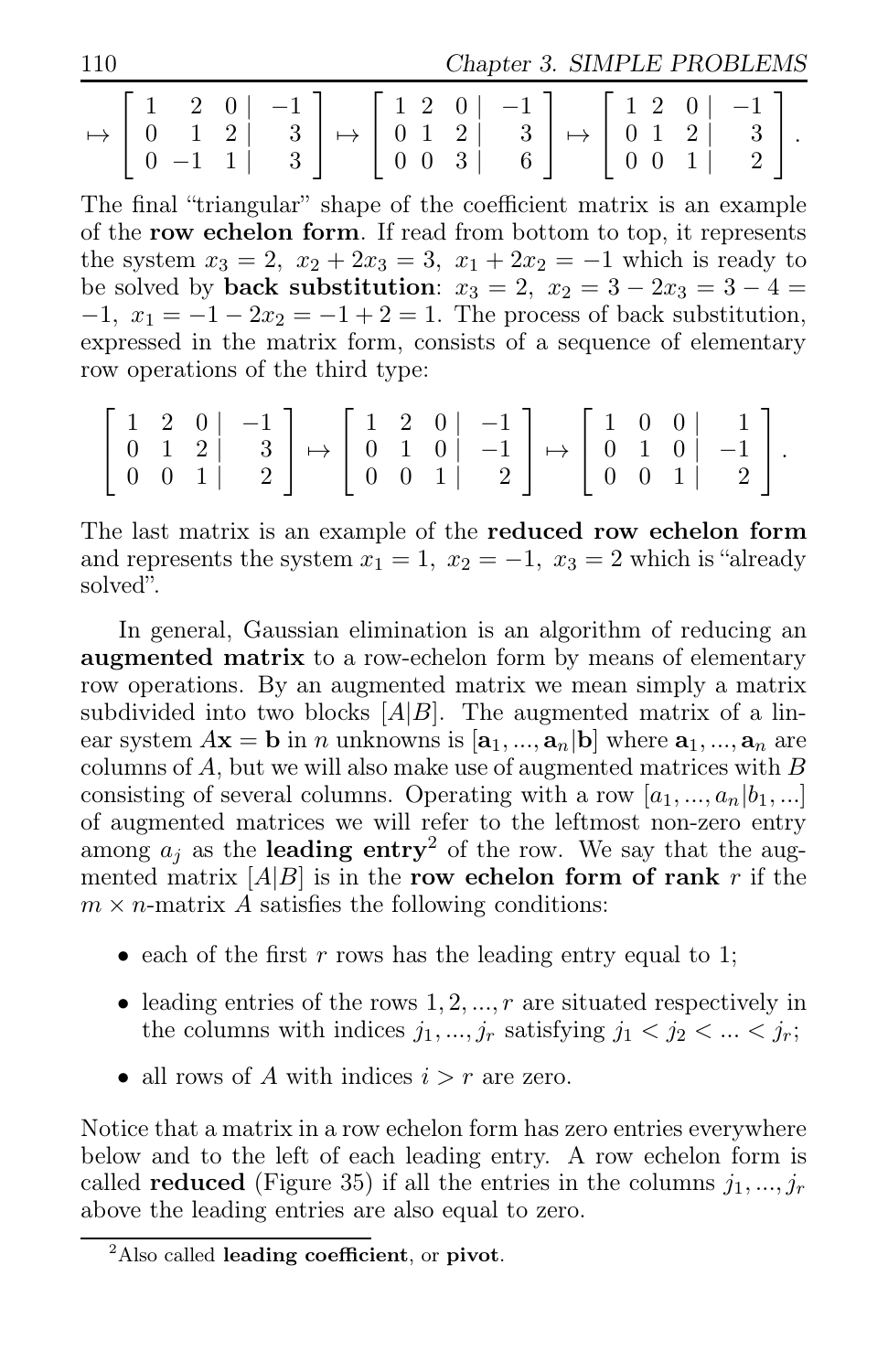If the matrix  $A$  of a linear system is in the row echelon form and indeed has one or several zero rows on the bottom, then the system contains equations of the form  $0x_1 + ... + 0x_n = b$ . If at least one of such  $b$  is non-zero, the system is **inconsistent** (i.e. has no solutions). If all of them are zeroes, the system is consistent and ready to be solved by back substitution.



Figure 35

Example 2. The following augmented matrix is in the row echelon form of rank 2:

|                | $1 \quad 2 \quad 3$ |          | $\overline{0}$ |  |
|----------------|---------------------|----------|----------------|--|
| $\overline{0}$ | $\theta$            | -1       | 2              |  |
| $\overline{0}$ | $\overline{0}$      | $\Omega$ | 0              |  |

It corresponds to the system  $x_1 + 2x_2 + 3x_3 = 0$ ,  $x_3 = 2$ ,  $0 = 0$ . The system is consistent:  $x_3 = 2$ ,  $x_2 = t$ ,  $x_1 = -3x_3 - 2x_2 = -6 - 2t$ satisfy the system for any value of the parameter t.

We see that presence of leading entries in the columns  $j_1, ..., j_r$  of the row echelon form allows one to express the unknowns  $x_{j_1},...,x_{j_r}$ in terms of the unknowns  $x_j$  with  $j \neq j_1, ..., j_r$ , while the values  $t_1, ..., t_{n-r}$  of the unknowns  $x_j, j \neq j_1, ..., j_r$  remain completely ambiguous. In this case, *solutions to the linear system depend on* the  $n-r$  parameters  $t_1, ..., t_{n-r}$ .

The algorithm of row reduction of an augmented matrix  $[A|B]$  to the row echelon form can be described by the following instructions. Let n be the number of columns of A. Then the algorithm consists of *n* steps. At the step  $l = 1, ..., n$ , we assume that the matrix formed by the columns of A with the indices  $j = 1, ..., l - 1$  is already in the row echelon form of some rank  $s < l$ , with the leading entries located in some columns  $j_1 < ... < j_s < l$ . The *l*-th step begins with locating the first non-zero entry in the column  $l$  below the row  $s$ . If none is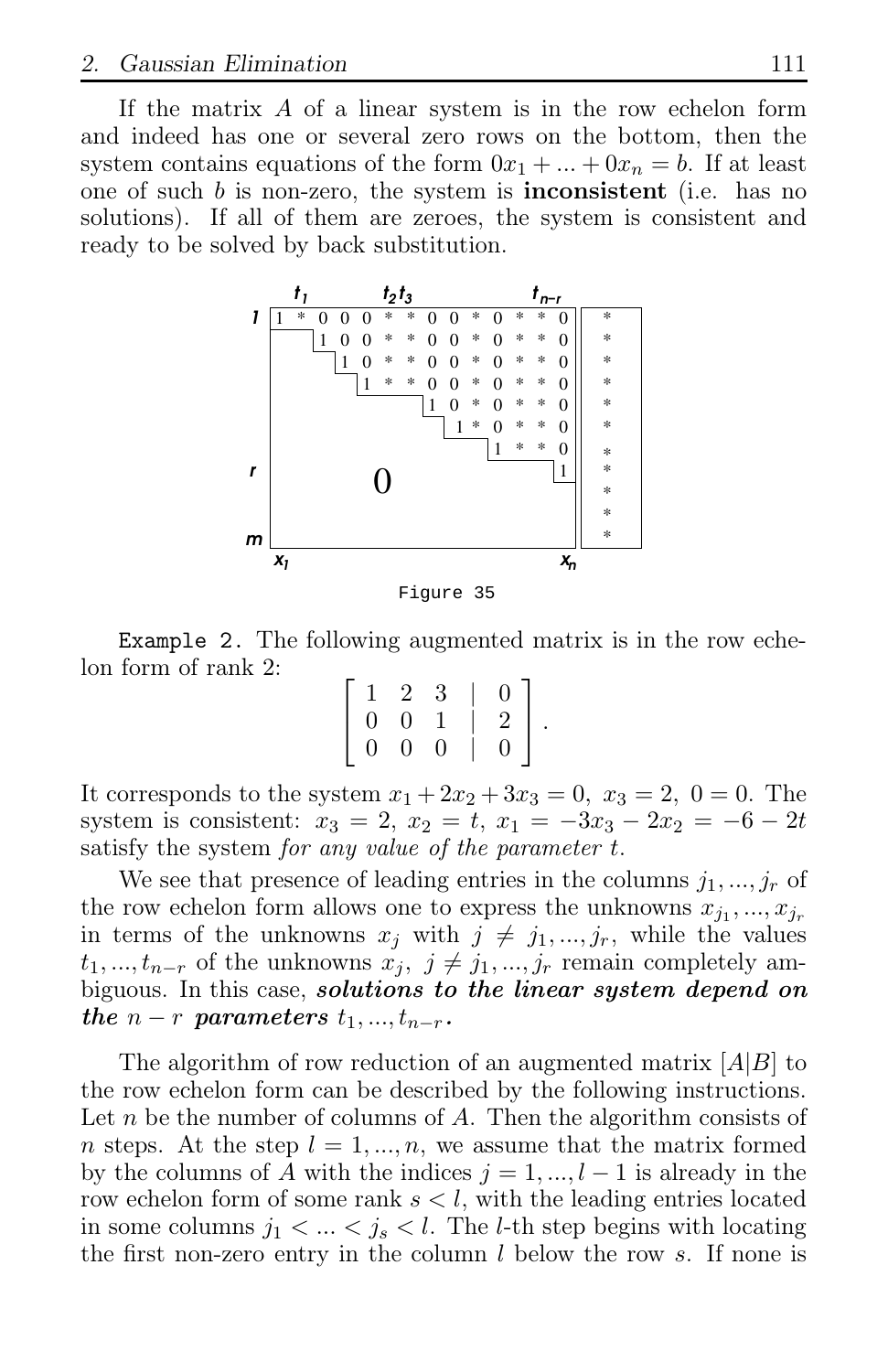found, the *l*-th step is over, since the columns  $1, \ldots, l$  are already in the row echelon form of rank s. Otherwise the first non-zero entry is located in a row  $i(> s)$ , and the following operations are performed:

(i) transposing the rows i and  $s + 1$  of the augmented matrix,

(ii) dividing the whole row  $s + 1$  of the augmented matrix by the leading entry, which is now  $a_{s+1,l}(\neq 0)$ ,

(iii) annihilating all the entries in the column  $l$  below the leading entry of the  $s+1$ -st row by subtracting suitable multiples of the  $s+1$ st row of the augmented matrix from all rows with indices  $i > s + 1$ .

After that, the *l*-th step is over since the columns  $1, \ldots, l$  are now in the row echelon form of rank  $s + 1$ .

When an augmented matrix  $[A|B]$  has been reduced to a row echelon form with the leading entries  $a_{1,i_1} = ... = a_{r,i_r} = 1$ , the back substitution algorithm, which reduces it further to a reduce row echelon form, consists of r steps which we number by  $l = r, r-1, ..., 1$ and perform in this order. On the l-th step, we subtract from each of the rows  $i = 1, ..., l - 1$  of the augmented matrix, the l-th row multiplied by  $a_{i,j_l}$ , and thus annihilate all the entries of the column  $\dot{\mathbf{u}}$  above the leading entry.

### EXERCISES

288. Solve systems of linear equations:

 $2x_1 - x_2 - x_3 = 4$  $3x_1 + 4x_2 - 2x_3 = 11$  $3x_1 - 2x_2 + 4x_3 = 11$  $x_1 + x_2 - 3x_3 = -1$  $2x_1 + x_2 - 2x_3 = 1$  $x_1 + x_2 + x_3 = 3$  $x_1 + 2x_2 - 3x_3 = 1$  $2x_1 + x_2 + x_3 = 2$  $x_1 + 3x_2 + x_3 = 5$  $x_1 + x_2 + 5x_3 = -7$  $2x_1 + 3x_2 - 3x_3 = 14$  $x_1 - 2x_2 + x_3 + x_4 = 1$  $x_1 - 2x_2 + x_3 - x_4 = -1$  $x_1 - 2x_2 + x_3 + 5x_4 = 5$  $x_1 - 2x_2 + 3x_3 - 4x_4 = 4$  $x_2 - x_3 + x_4 = -3$  $x_1 + 3x_2 - 3x_4 = 1$  $-7x_2 + 3x_3 + x_4 = -3$  $2x_1 + 3x_2 - x_3 + 5x_4 = 0$  $3x_1 - x_2 + 2x_3 - 7x_4 = 0$  $4x_1 + x_2 - 3x_3 + 6x_4 = 0$  $x_1 - 2x_2 + 4x_3 - 7x_4 = 0$  $3x_1 + 4x_2 - 5x_3 + 7x_4 = 0$  $2x_1 - 3x_2 + 3x_3 - 2x_4 = 0$  $4x_1 + 11x_2 - 13x_3 + 16x_4 = 0$  $7x_1 - 2x_2 + x_3 + 3x_4 = 0$  $x_1 + x_2 + x_3 + x_4 + x_5 = 7$  $3x_1 + 2x_2 + x_3 + x_4 - 3x_5 = -2$  $x_2 + 2x_3 + 2x_4 + 6x_5 = 23$  $5x_1 + 4x_2 + 3x_3 + 3x_4 - x_5 = 12$ .

**289.** Find those  $\lambda$  for which the system is consistent:

 $2x_1 - x_2 + x_3 + x_4 = 1$  $x_1 + 2x_2 - x_3 + 4x_4 = 2$  $x_1 + 7x_2 - 4x_3 + 11x_4 = \lambda$ 

.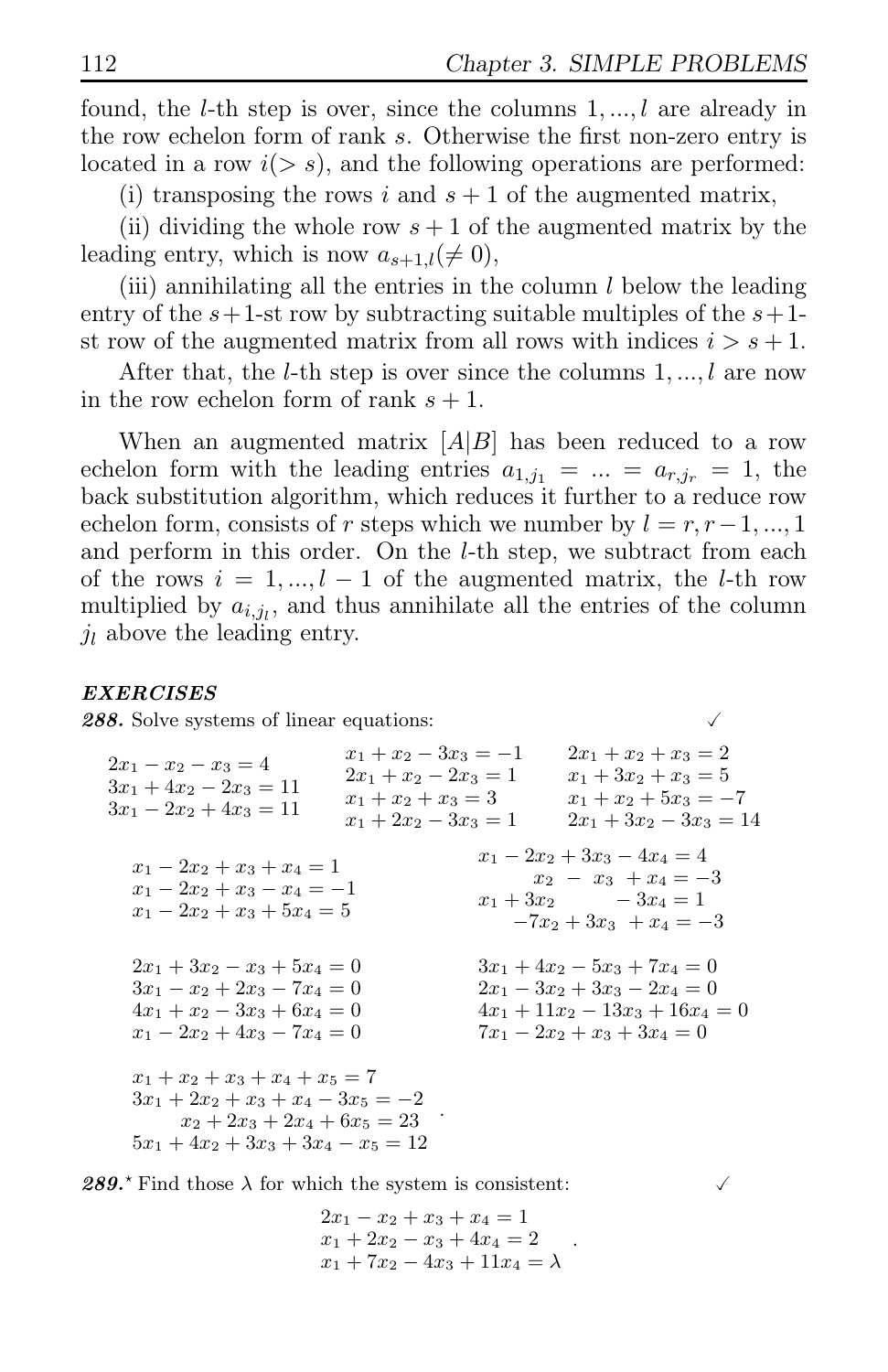# Applications

Row reduction algorithms allow one to compute efficiently determinants and inverses of square matrices given numerically, and to find a basis in the null space, column space and row space of a given rectangular matrix (i.e., speaking geometrically, in the kernel of the matrix, its range, and the range of the transposed matrix).

Proposition 1. Suppose that an  $m \times n$ -matrix A has been reduced by elementary row operations to a row echelon form A' of rank r with the leading entries  $a_{1,j_1} = ... = a_{r,j_r} = 1$ ,  $j_1 < ... < j_r$ . Then

(1)  $\text{rk } A = \text{rk } A' = r$ ,

(2) rows  $1, \ldots, r$  of  $A'$  form a basis in the row space of  $A$ ,

(3) the columns of A with indices  $j_1, ..., j_r$  form a basis in the column space of A.

Proof. Elementary row operations do not change the space spanned by rows of the matrix. The non-zero rows of a row echelon matrix are linearly independent and thus form a basis in the row space. In particular,  $rk A = rk A' = r$ .

The row operations change columns  $a_1, ..., a_n$  of the matrix A, but preserve linear dependencies among them:  $\alpha_1 \mathbf{a}_1 + ... + \alpha_n \mathbf{a}_n = \mathbf{0}$ if and only if  $\alpha_1 \mathbf{a}'_1 + \ldots + \alpha_n \mathbf{a}'_n = \mathbf{0}$ . The r columns  $\mathbf{a}'_{j_1}, ..., \mathbf{a}'_{j_r}$  of the matrix A′ in the row echelon form which contain the leading entries are linearly independent. Therefore columns  $\mathbf{a}_{j_1},...,\mathbf{a}_{j_r}$  of the matrix A are linearly independent too and hence form a basis in the column space of A.  $\Box$ 

Example 3. The following row reduction

|  |  |  |  |  |  |  | $\begin{bmatrix} 1 & 2 & 3 & -1 \\ 2 & 4 & 5 & 1 \\ 3 & 6 & 8 & 0 \end{bmatrix} \mapsto \begin{bmatrix} 1 & 2 & 3 & -1 \\ 0 & 0 & -1 & 3 \\ 0 & 0 & -1 & 3 \end{bmatrix} \mapsto \begin{bmatrix} 1 & 2 & 3 & -1 \\ 0 & 0 & 1 & -3 \\ 0 & 0 & 0 & 0 \end{bmatrix}$ |
|--|--|--|--|--|--|--|-------------------------------------------------------------------------------------------------------------------------------------------------------------------------------------------------------------------------------------------------------------------|

shows that the matrix has rank 2, rows  $(1, 2, 3, -1)$ ,  $(0, 0, 1, -3)$  form a basis in the row space, and columns  $(1, 2, 3)<sup>t</sup>$ ,  $(3, 5, 8)<sup>t</sup>$  a basis in the column space.

Suppose that the augmented matrix  $|A|\mathbf{b}|$  of the system  $A\mathbf{x} = \mathbf{b}$ has been transformed to a *reduced* row echelon form  $[A'|\mathbf{b}]$  with the leading entries positioned in the columns  $j_1 < j_2 < ... < j_r$ . These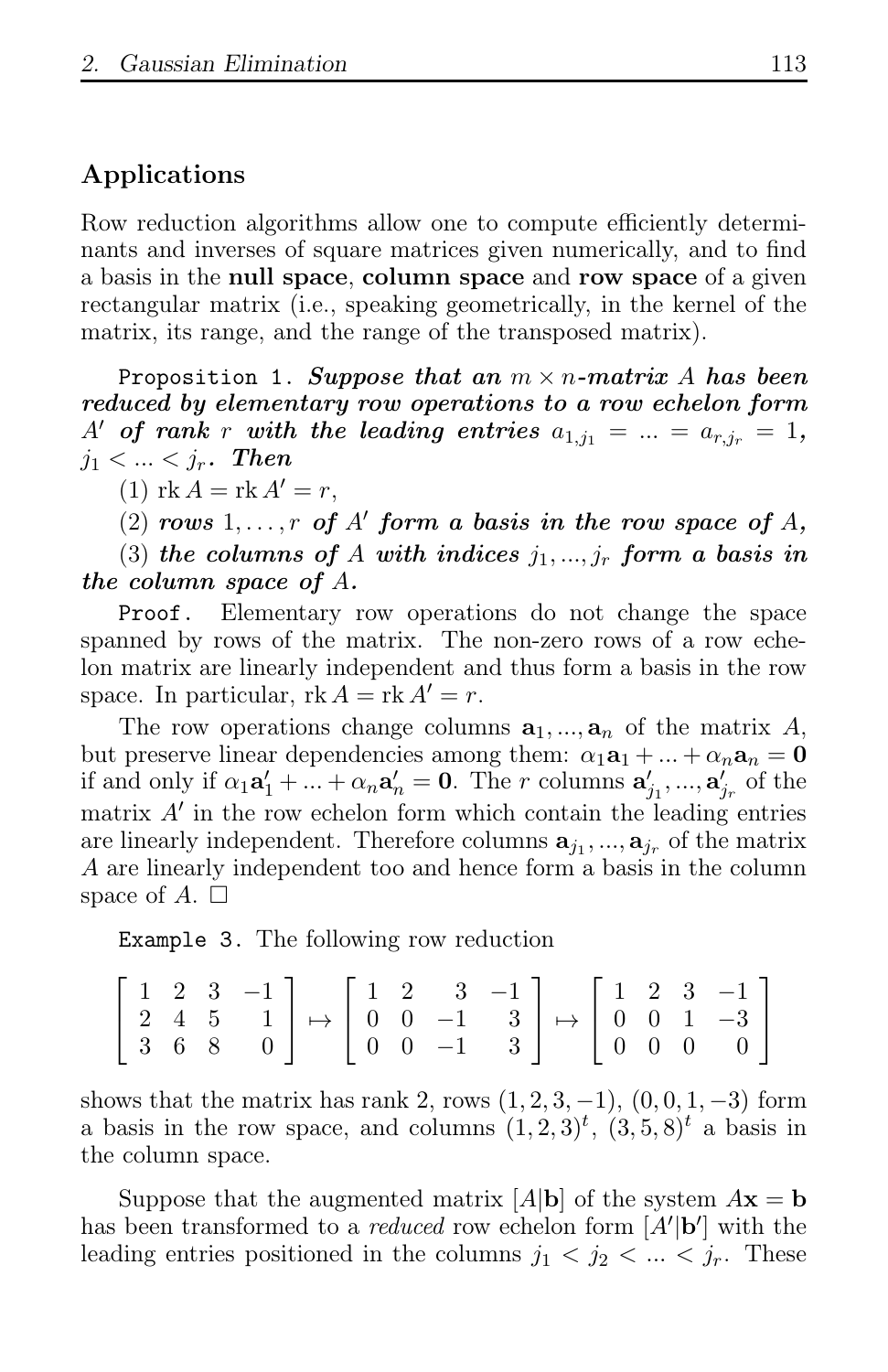columns are the unit coordinate vectors  $e_1, ..., e_r$ , and the system is consistent only if **b**' is their linear combination,  $\mathbf{b}' = b'_1 \mathbf{e}_1 + ...$  $b'_r$ **e**<sub>r</sub>. Assuming that this is the case we can assign arbitrary values  $t_1, ..., t_{n-r}$  to the unknowns  $x_j, j \neq j_1, ..., j_r$ , and express  $x_{j_1}, ..., x_{j_r}$ as linear inhomogeneous functions of  $t_1, ..., t_{n-r}$ . The general solution to the system will have the form  $\mathbf{x} = \mathbf{v}_0 + t_1 \mathbf{v}_1 + ... + t_{n-r} \mathbf{v}_{n-r}$  of a linear combination of some *n*-dimensional vectors  $\mathbf{v}_0, \mathbf{v}_1, ..., \mathbf{v}_{n-r}$ . We claim that the vectors  $v_1, ..., v_{n-r}$  form a basis in the null space of the matrix A. Indeed, substituting  $t = 0$  we conclude that  $\mathbf{v}_0$  satisfies the equation  $A\mathbf{v}_0 = \mathbf{b}$ . Therefore  $\mathbf{x} - \mathbf{v}_0 = t_1\mathbf{v}_1 + ...$  $t_{n-r}\mathbf{v}_{n-r}$  form the general solution to the homogeneous system  $A\mathbf{x} =$ 0, i.e. the null space of A. In addition, we see that the solution set to the inhomogeneous system is the affine subspace in  $\mathbb{K}^n$ obtained from the null space by the translation through the vector  $v_0$ .

Example 4. Consider the system  $A\mathbf{x} = \mathbf{0}$  with the matrix A from Example 3. Transform the matrix to the reduced row echelon form:

$$
\dots \mapsto \left[\begin{array}{rrr} 1 & 2 & 3 & -1 \\ 0 & 0 & 1 & -3 \\ 0 & 0 & 0 & 0 \end{array}\right] \mapsto \left[\begin{array}{rrr} 1 & 2 & 0 & 8 \\ 0 & 0 & 1 & -3 \\ 0 & 0 & 0 & 0 \end{array}\right].
$$

The general solution to the system assumes the form

$$
\begin{bmatrix} x_1 \\ x_2 \\ x_3 \\ x_4 \end{bmatrix} = \begin{bmatrix} -2t_1 - 8t_2 \\ t_1 \\ 3t_2 \\ t_2 \end{bmatrix} = t_1 \begin{bmatrix} -2 \\ 1 \\ 0 \\ 0 \end{bmatrix} + t_2 \begin{bmatrix} -8 \\ 0 \\ 3 \\ 1 \end{bmatrix}.
$$

The columns  $(-2, 1, 0, 0)^t$  and  $(-8, 0, 3, 1)^t$  form therefore a basis in the null space of the matrix A.

Proposition 2. Suppose that in the process of row reduction of an  $n \times n$  matrix A to a row echelon form A' row transpositions occurred k times, and the operations of division by leading entries  $\alpha_1, ..., \alpha_r$  were performed. If  $\mathrm{rk}\,A' < n$ then det  $A = 0$ . If  $\text{rk } A' = n$  then det  $A = (-1)^k \alpha_1 ... \alpha_n$ .

Indeed, each transposition of rows reverses the sign of the determinant, divisions of a row by  $\alpha$  divides the determinant by  $\alpha$ , and subtraction of a multiple of one row from another one does not change the determinant. Thus det  $A = (-1)^k \alpha_1 ... \alpha_r$  det A'. The row echelon matrix is upper triangular. When  $r \nvert k A^{\dagger} = n$ , it has n leading 1's on the diagonal, and hence det  $A' = 1$ . When  $r < n$  we have det  $A' = 0$ .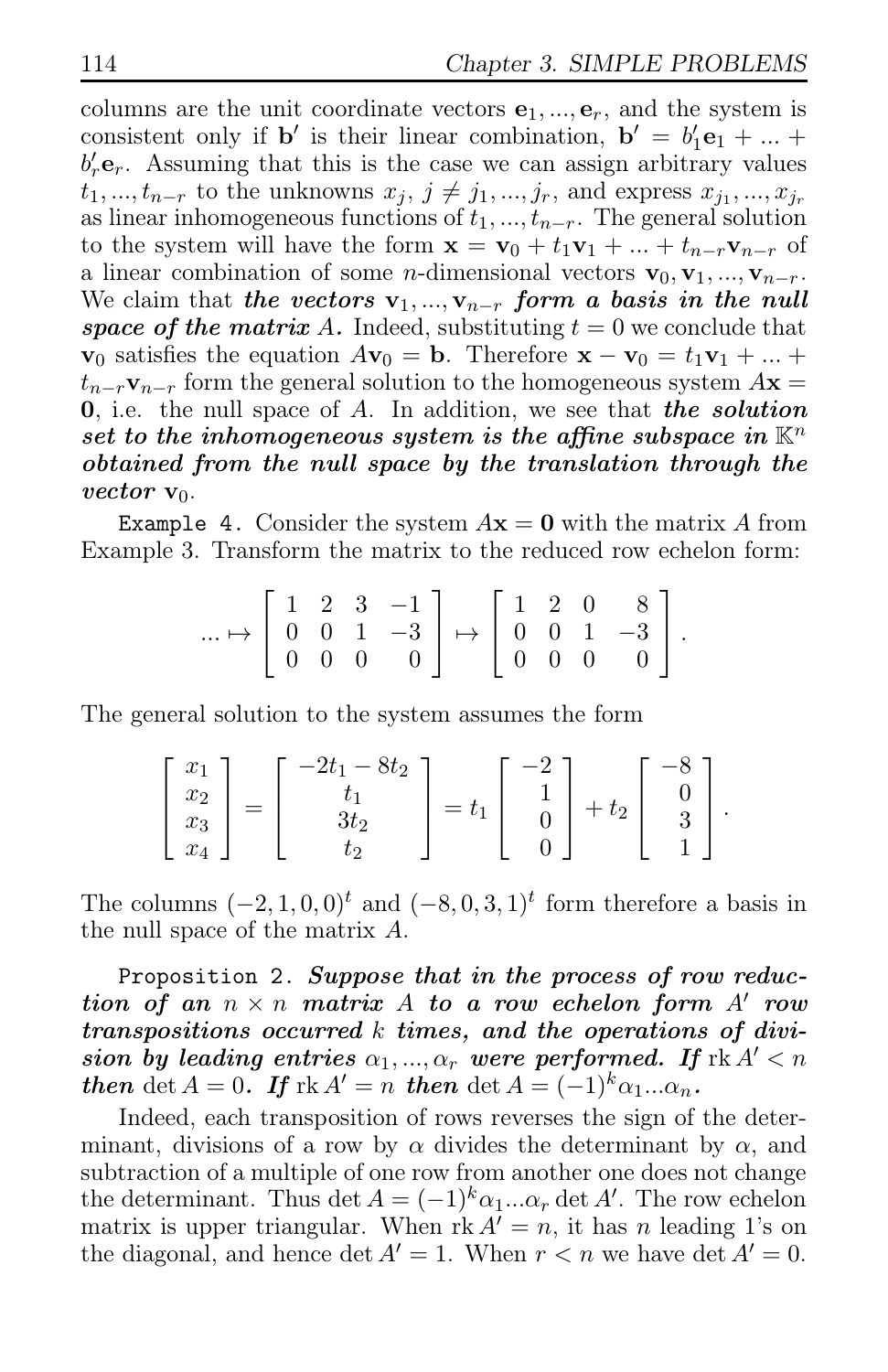Proposition 3. Given an  $n \times n$ -matrix A, introduce the augmented matrix  $[A|I_n]$  (where  $I_n$  is the identity matrix) and transform it to the reduced row-echelon form  $[A'|B]$  by elementary row operations. If  $A' = I_n$  then  $B = A^{-1}$ .

Indeed, the equality  $A' = I_n$  means that rk  $A = n$  and thus  $A^{-1}$ exists. Then the system  $A\mathbf{x} = \mathbf{b}$  has a unique solution for any **b**, and for  $\mathbf{b} = \mathbf{e}_1, ..., \mathbf{e}_n$  the corresponding solutions  $\mathbf{x} = A^{-1}\mathbf{e}_1, ..., A^{-1}\mathbf{e}_n$ are the columns of the inverse matrix  $A^{-1}$ . These solutions can be found by simultaneous row reduction of the augmented matrices  $[A]$ e<sub>1</sub>, ...,  $[A]$ e<sub>n</sub> and thus coincide with the columns of the matrix B in the reduced row-echelon form  $[I_n|B]$ .

Example 5. Let us compute  $\det A$  and  $A^{-1}$  for the matrix of Example 1. We have:

| $\left[\begin{array}{ccccc c} 0 & 1 & 2 & 1 & 0 & 0 \\ 2 & 4 & 0 & 0 & 1 & 0 \\ 3 & 5 & 1 & 0 & 0 & 1 \end{array}\right] \mapsto \left[\begin{array}{ccccc c} 1 & 2 & 0 & 0 & \frac{1}{2} & 0 \\ 0 & 1 & 2 & 1 & 0 & 0 \\ 3 & 5 & 1 & 0 & 0 & 1 \end{array}\right] \mapsto$                                             |  |  |  |  |  |  |  |
|-------------------------------------------------------------------------------------------------------------------------------------------------------------------------------------------------------------------------------------------------------------------------------------------------------------------------|--|--|--|--|--|--|--|
| $\left[\begin{array}{cccc c} 1 & 2 & 0 & 0 & \frac{1}{2} & 0 \\ 0 & 1 & 2 & 1 & 0 & 0 \\ 0 & -1 & 1 & 0 & -\frac{3}{2} & 1 \end{array}\right] \mapsto \left[\begin{array}{cccc c} 1 & 2 & 0 & 0 & \frac{1}{2} & 0 \\ 0 & 1 & 2 & 1 & 0 & 0 \\ 0 & 0 & 1 & \frac{1}{3} & -\frac{1}{2} & \frac{1}{3} \end{array}\right].$ |  |  |  |  |  |  |  |

Here one transposition of rows and divisions by 2 and by 3 were applied. Thus det  $A = (-1) \cdot 2 \cdot 3 = -6$ , and the matrix is invertible. Back substitution eventually yields the inverse matrix:

$$
\mapsto \left[\begin{array}{cccc|c} 1 & 2 & 0 & 0 & \frac{1}{2} & 0 \\ 0 & 1 & 0 & \frac{1}{3} & 1 & -\frac{2}{3} \\ 0 & 0 & 1 & \frac{1}{3} & -\frac{1}{2} & \frac{1}{3} \end{array}\right] \mapsto \left[\begin{array}{cccc|c} 1 & 0 & 0 & -\frac{2}{3} & -\frac{3}{2} & \frac{4}{3} \\ 0 & 1 & 0 & \frac{1}{3} & 1 & -\frac{2}{3} \\ 0 & 0 & 1 & \frac{1}{3} & -\frac{1}{2} & \frac{1}{3} \end{array}\right].
$$

Remark. Gaussian elimination algorithms are unlikely to work well for matrices depending on parameters. To see why, try row reduction in order to solve a linear system of the form  $(\lambda I - A)\mathbf{x} = \mathbf{0}$ depending on the parameter  $\lambda$ , or (even better!) apply Gaussian elimination to the system  $a_{11}x_1 + a_{12}x_2 = b_1$ ,  $a_{21}x_1 + a_{22}x_2 = b_2$ depending on 6 parameters  $a_{11}, a_{12}, a_{21}, a_{22}, b_1, b_2$ .

### EXERCISES

290. For each of the following matrices, find the rank and bases in the null, column, and row spaces:

$$
(a) \left[\begin{array}{cccc} 0 & 4 & 10 & 1 \\ 4 & 8 & 18 & 7 \\ 10 & 18 & 40 & 17 \\ 1 & 7 & 17 & 3 \end{array}\right] \quad (b) \left[\begin{array}{cccc} 14 & 12 & 6 & 8 & 2 \\ 6 & 104 & 21 & 9 & 17 \\ 7 & 6 & 3 & 4 & 1 \\ 35 & 30 & 15 & 20 & 5 \end{array}\right]
$$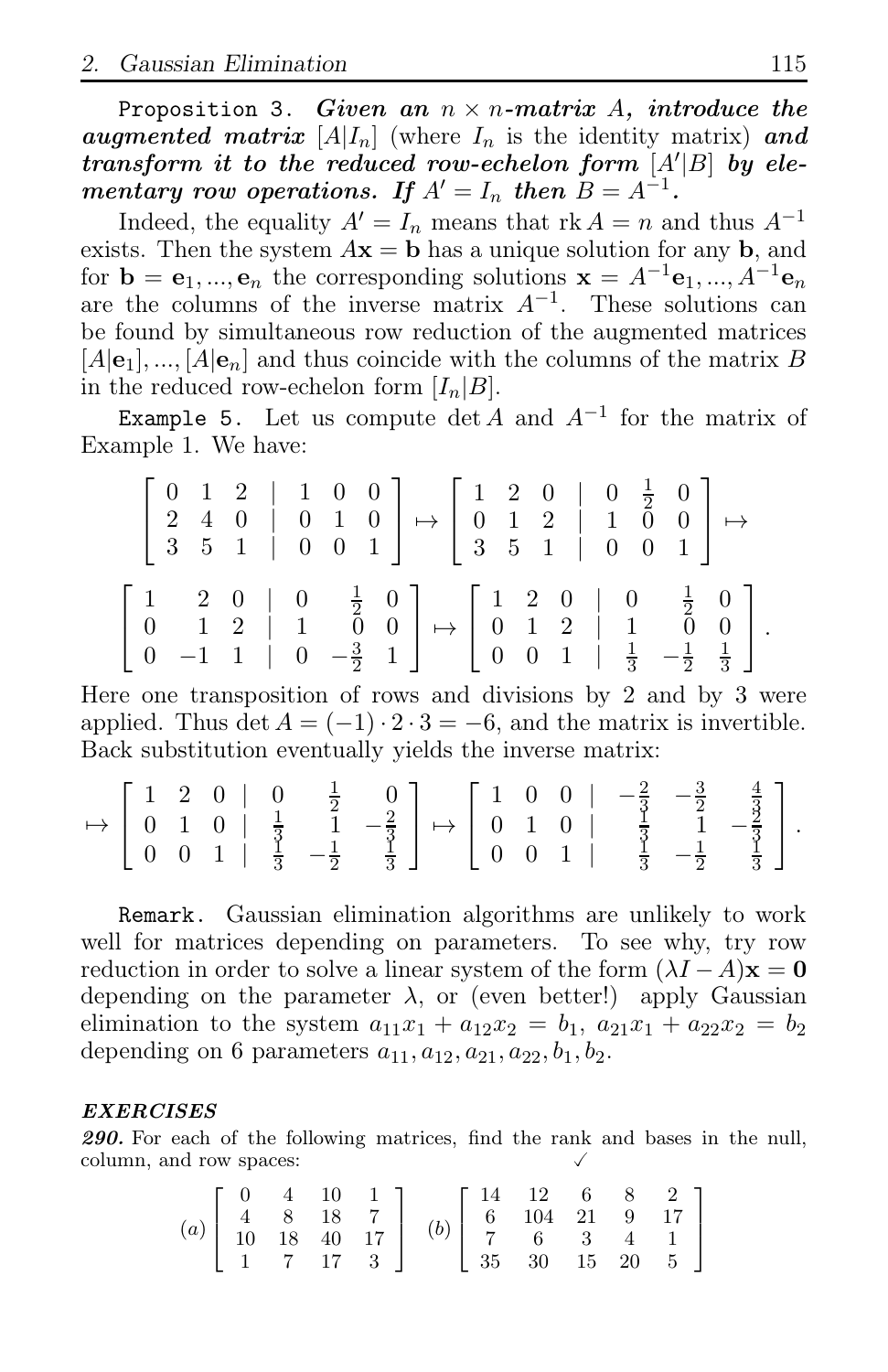116 Chapter 3. SIMPLE PROBLEMS

|  |  |  |  |  |  |  | $\begin{bmatrix} 2 & 1 & 1 & 1 \end{bmatrix}$<br>11111 |  |  |  |  |  |  |  |  |  |
|--|--|--|--|--|--|--|--------------------------------------------------------|--|--|--|--|--|--|--|--|--|
|--|--|--|--|--|--|--|--------------------------------------------------------|--|--|--|--|--|--|--|--|--|

291. For each of the following matrices, compute the determinant and the inverse matrix, and an  $LPU$  decomposition:

| $(a) \left[\begin{array}{rrr} 2 & 2 & -3 \\ 1 & -1 & 0 \\ -1 & 2 & 1 \end{array}\right] \quad (b) \left[\begin{array}{rrr} 1 & 1 & 1 & 1 \\ 1 & 1 & -1 & -1 \\ 1 & -1 & 1 & -1 \\ 1 & -1 & -1 & 1 \end{array}\right] \quad (c) \left[\begin{array}{rrr} 2 & 1 & 0 & 0 \\ 3 & 2 & 0 & 0 \\ 1 & 1 & 3 & 4 \\ 2 & -1 & 2 & 3 \end{array}\right].$ |  |  |  |  |  |  |  |  |  |
|------------------------------------------------------------------------------------------------------------------------------------------------------------------------------------------------------------------------------------------------------------------------------------------------------------------------------------------------|--|--|--|--|--|--|--|--|--|
|------------------------------------------------------------------------------------------------------------------------------------------------------------------------------------------------------------------------------------------------------------------------------------------------------------------------------------------------|--|--|--|--|--|--|--|--|--|

# LPU Decomposition

Gaussian elimination is an algorithm. The fact that it always works is a theorem. In this and next subsections, we reformulate this theorem (or rather an important special case of it) first in the language of matrix algebra, and then in geometric terms.

Recall that a square matrix  $A$  is called upper triangular (respectively **lower triangular**) if  $a_{ij} = 0$  for all  $i > j$  (respectively  $i < j$ ). We call P a **permutation matrix** if it is obtained from the identity matrix  $I_n$  by a permutation of columns. Such P is indeed the matrix of a linear transformation in  $\mathbb{K}^n$  defined as the permutation of coordinate axes.

# Theorem. Every invertible matrix  $M$  can be factored as the product  $M = LPU$  of a lower triangular matrix L, a permutation matrix P, and an upper triangular matrix U.

The proof of this theorem is based on interpretation of elementary row operations in terms of matrix multiplication. Consider the following  $m \times m$ -matrices:

•  $T_{ii}$  ( $i \neq j$ ), a transposition matrix, obtained by transposing the  $i$ -th and  $j$ -th columns of the identity matrix;

•  $D_i(d)$   $(d \neq 0)$ , a diagonal matrix, all of whose diagonal entries are equal to 1 except the *i*-th one, which is equal to  $1/d$ ;

•  $L_{ij}(\alpha)$   $(i > j)$ , a lower triangular matrix, all of whose diagonal entries are equal to 1, and all off-diagonal equal to 0 except the entry in *i*-th row and *j*-th column, which is equal to  $-\alpha$ .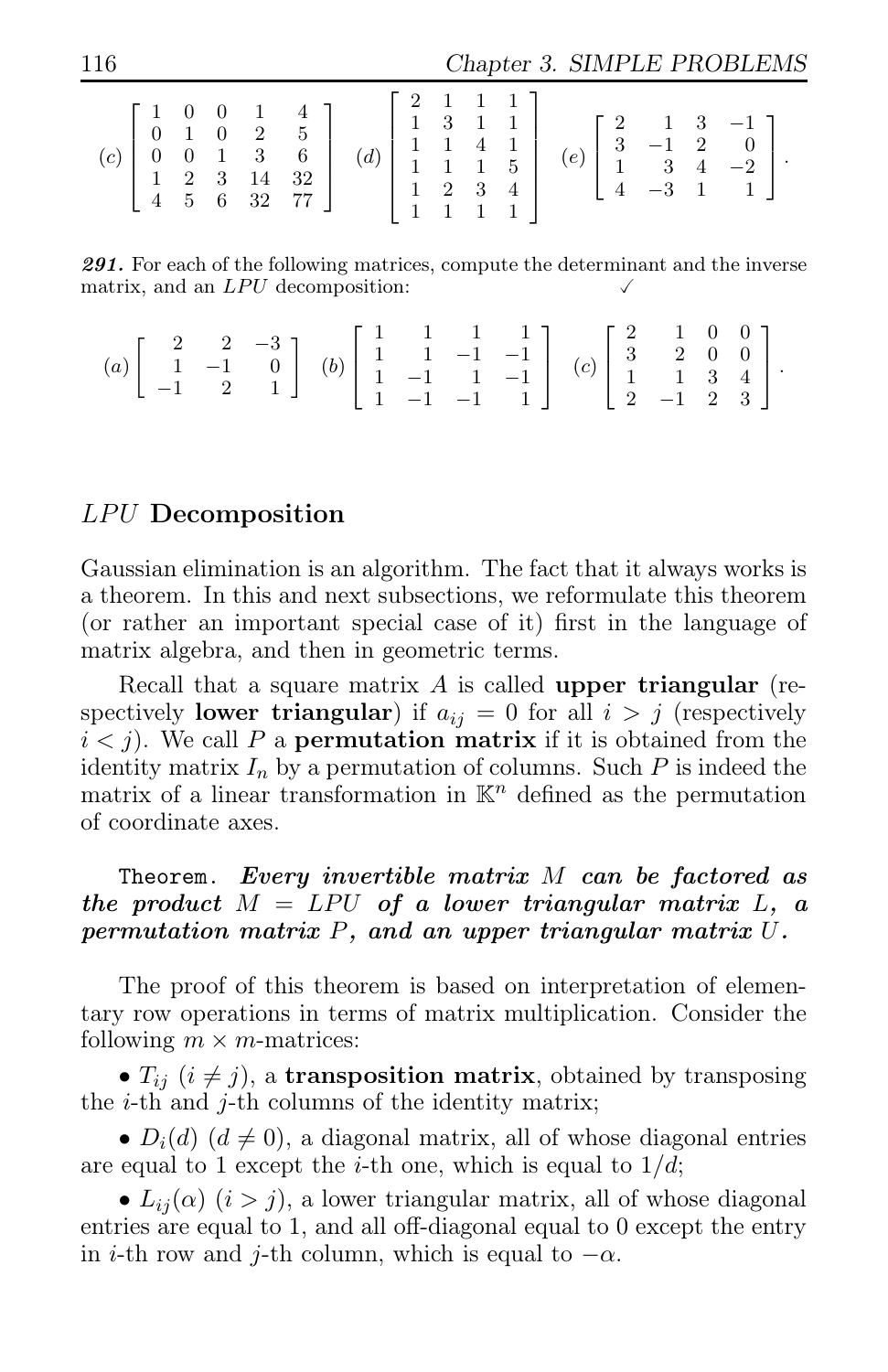Here are examples  $T_{13}$ ,  $D_2(3)$ , and  $L_{42}(-2)$  of size  $m = 4$ :

| $\left[\begin{array}{cccc} 0 & 0 & 1 & 0 \\ 0 & 1 & 0 & 0 \\ 1 & 0 & 0 & 0 \\ 0 & 0 & 0 & 1 \end{array}\right],\, \left[\begin{array}{cccc} 1 & 0 & 0 & 0 \\ 0 & \frac{1}{3} & 0 & 0 \\ 0 & 0 & 1 & 0 \\ 0 & 0 & 0 & 1 \end{array}\right],\, \left[\begin{array}{cccc} 1 & 0 & 0 & 0 \\ 0 & 1 & 0 & 0 \\ 0 & 0 & 1 & 0 \\ 0 & 2 & 0 & 1 \end{array}\right].$ |  |  |  |  |  |  |  |
|--------------------------------------------------------------------------------------------------------------------------------------------------------------------------------------------------------------------------------------------------------------------------------------------------------------------------------------------------------------|--|--|--|--|--|--|--|
|                                                                                                                                                                                                                                                                                                                                                              |  |  |  |  |  |  |  |
|                                                                                                                                                                                                                                                                                                                                                              |  |  |  |  |  |  |  |
|                                                                                                                                                                                                                                                                                                                                                              |  |  |  |  |  |  |  |

Elementary row operations on a given  $m \times n$ -matrix can be described as multiplication on the left by  $T_{ij}$ ,  $D_i(d)$ , or  $L_{ij}(\alpha)$ , which results respectively in transposing the *i*-th and *j*-th rows, dividing the *i*-th row by d, and subtracting the j-th row times  $\alpha$  from the i-th row. Note that inverses of elementary row operations are also elementary row operations. Thus, Gaussian elimination allows one to represent any matrix A as the product of a row echelon matrix with matrices of elementary row operations. In order to prove the  $LPU$  decomposition theorem, we will combine this idea with a modification of the Gaussian elimination algorithm.

Let M be an *invertible*  $n \times n$ -matrix. We apply the row reduction process to it, temporarily refraining from using permutations and divisions of rows and using only the row operations equivalent to left multiplication by  $L_{kl}(\alpha)$ . On the *i*-th step of the algorithm, if the i-th row does not contain a non-zero entry where expected, we don't swap it with the next row. Instead, we locate in this row the leading (i.e. leftmost non-zero) entry, which must exist since the matrix is invertible. When it is found in a column  $j$ , we subtract multiples of the row i from rows  $i+1,\ldots,n$  with such coefficients that all entries of these rows in the column  $i$  become annihilated.

Example 7. Let us illustrate the modified row reduction with the matrix taken from Example 1, and at the same time represent the process as matrix factorization. On the first step, we subtract the 1st row from the 2nd and 3rd 4 and 5 times respectively, and on the second step subtract the 2nd row times  $\frac{3}{2}$  from the 3rd. The lower triangular factors shown are *inverses* of the matrices  $L_{21}(4)$ ,  $L_{31}(5)$ and  $\tilde{L}_{32}(\frac{3}{2})$  $\frac{3}{2}$ ). The leading entries are boldfaced:

$$
\begin{bmatrix} 0 & 1 & 2 \ 2 & 4 & 0 \ 3 & 5 & 1 \end{bmatrix} = \begin{bmatrix} 1 & 0 & 0 \ 4 & 1 & 0 \ 0 & 0 & 1 \end{bmatrix} \begin{bmatrix} 1 & 0 & 0 \ 0 & 1 & 0 \ 5 & 0 & 1 \end{bmatrix} \begin{bmatrix} 0 & 1 & 2 \ 2 & 0 & -8 \ 3 & 0 & -9 \end{bmatrix}
$$

$$
= \begin{bmatrix} 1 & 0 & 0 \ 4 & 1 & 0 \ 0 & 0 & 1 \end{bmatrix} \begin{bmatrix} 1 & 0 & 0 \ 0 & 1 & 0 \ 5 & 0 & 1 \end{bmatrix} \begin{bmatrix} 1 & 0 & 0 \ 0 & 1 & 0 \ 0 & \frac{3}{2} & 1 \end{bmatrix} \begin{bmatrix} 0 & 1 & 2 \ 2 & 0 & -8 \ 0 & 0 & 3 \end{bmatrix}.
$$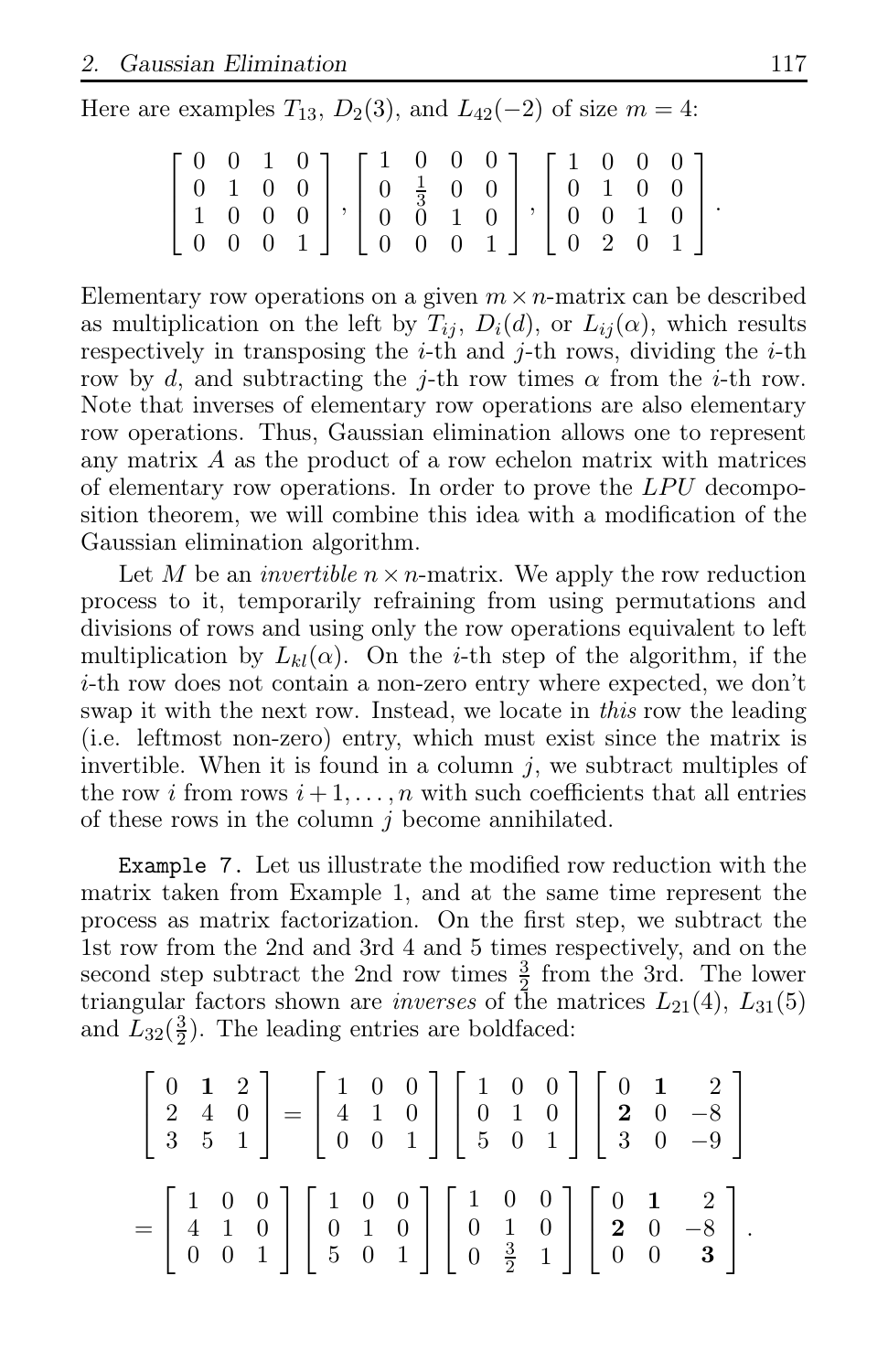Products of lower triangular matrices are lower triangular. As a result, applying the modified row reduction we obtain a factorization of the form  $M = LM'$ , where L is a lower triangular matrix with all diagonal entries equal to 1. Note that on the ith step of the algorithm, when a leading entry in the row  $i$  is searched, the leading entries of the previous rows can be in any columns  $j_1, \ldots, j_{i-1}$ . The entries of the i-th row situated in these columns have been annihilated at the previous steps. Therefore the leading entry of the  $i$ -th row will be found in a new column. This shows that the columns  $j_1, \ldots, j_n$ of the leading entries found in the rows  $1, \ldots, n$  are all distinct and thus form a permutation of  $\{1, \ldots, n\}$ . We now write  $M' = PU$ , where P is the matrix of the permutation  $\begin{pmatrix} 1,...,n \\ i, \dots, i \end{pmatrix}$  $j_1,...,j_n$ . The operation  $M' \rightarrow U = P^{-1}M'$  permutes rows of M' and places all leading entries of the resulting matrix  $U$  on the diagonal. Here is how this works in our example:

$$
\left[\begin{array}{ccc} 0 & 1 & 2 \\ 2 & 0 & -8 \\ 0 & 0 & 3 \end{array}\right] = \left[\begin{array}{ccc} 0 & 1 & 0 \\ 1 & 0 & 0 \\ 0 & 0 & 1 \end{array}\right] \left[\begin{array}{ccc} 2 & 0 & -8 \\ 0 & 1 & 2 \\ 0 & 0 & 3 \end{array}\right].
$$

Since leading entries are leftmost non-zero entries in their rows, the matrix  $U$  turns out to be *upper* triangular. This completes the proof.

Remarks. (1) As it is seen from the proof, the matrix  $L$  in the  $LPU$  factorization can be required to have all diagonal entries equal to 1. Triangular matrices with this property are called unipotent. Alternatively, one can require that  $U$  is unipotent.

(2) When the permutation matrix  $P = I_n$ , one obtains the LU decomposition,  $M = LU$ , of some invertible matrices. Which ones? One can work backward and consider products LDU of a lower and upper triangular unipotent matrices  $L$  and  $U$  with an invertible diagonal matrix  $D$  in between (the so called LDU decomposition). A choice of such matrices depends on a number of arbitrary parameters:  $n(n-1)/2$  for each L and U, and n non-zero parameters for D, i.e. totally  $n^2$ . This is equal to the total number of matrix elements, suggesting that a *typical*  $n \times n$ -matrix admits an *LDU* factorization.

(3) This heuristic claim can be made precise. As illustrated by the above example of LPU decomposition, when  $P \neq I_n$ , certain entries of the resulting factor  $U$  come out equal to 0. This is because some entries of the matrix  $M'$  on the *right* of leading ones are annihilated at previous steps of row reduction. As a result, such decompositions involve fewer than  $n^2$  arbitrary parameters, and hence cover a positive codimension locus in the matrix space. Thus, the bulk of the space is covered by factorizations  $LPU$  with  $P = I_n$ .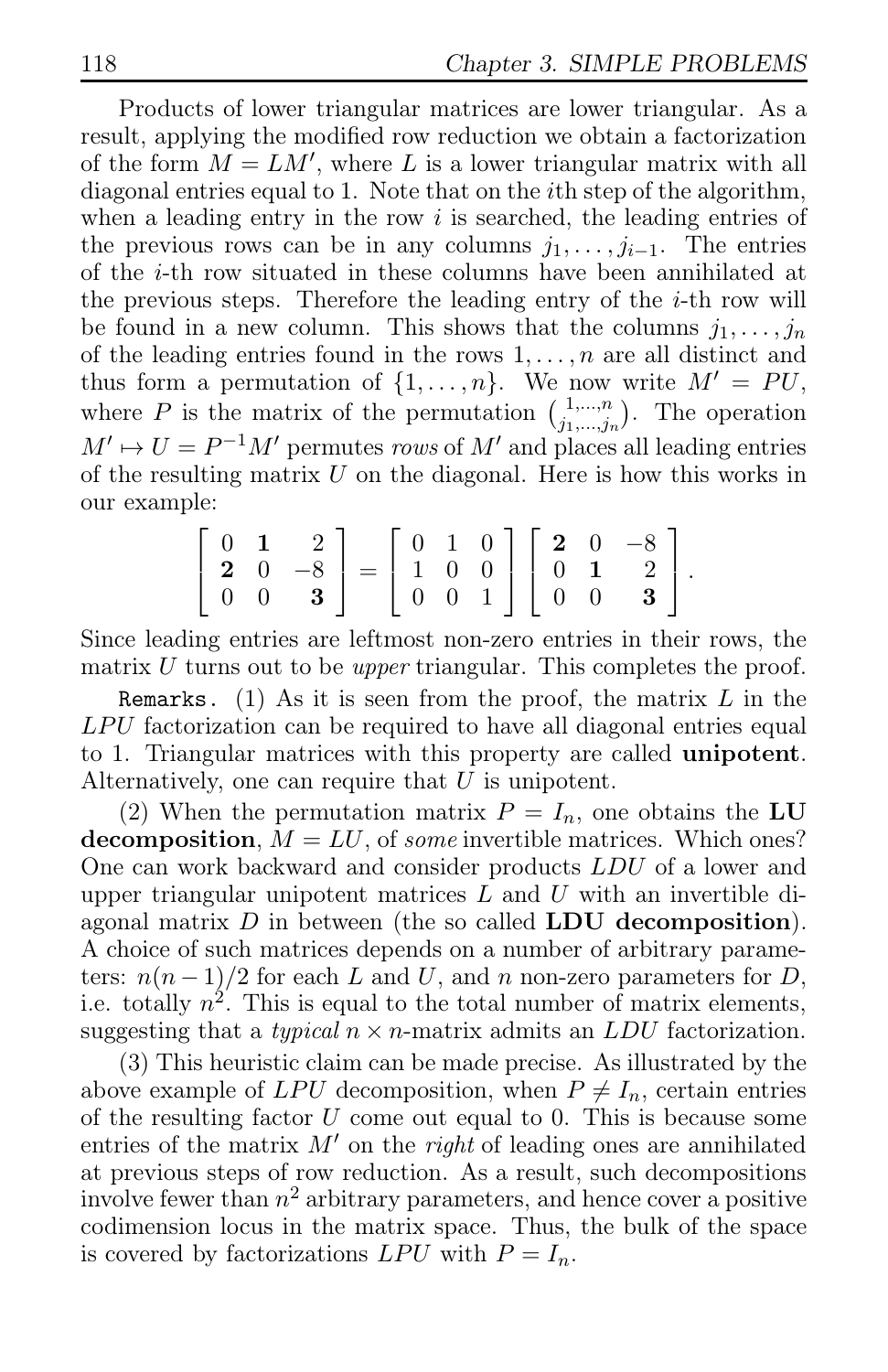**EXERCISES292.** Prove that  $D_i^{-1}(d) = D_i(d^{-1})$  and  $L_{ij}^{-1}(\alpha) = L_{ij}(-\alpha)$ .

293. Prove that the inverse of a permutation matrix  $P$  is  $P<sup>t</sup>$ .

294. Prove that every invertible matrix M has an LUP decomposition  $M =$  $LUP$  where L is lower triangular, U upper triangular, and P is a permutation matrix, and compute such factorizations for the matrices from the above exercise on LPU decomposition.  $\frac{1}{2}$ 

295. Prove that every invertible matrix M has an **PLU** decomposition  $M =$ PLU.  $\frac{1}{2}$ 

**296.** Prove that every invertible matrix has factorizations of the form  $UPL$ ,  $PUL$ , and  $ULP$ , where  $L, U$ , and  $P$  stand for lower triangular, upper triangular, and permutation matrices respectively.

# Flags and Bruhat cells

A sequence  $\mathcal{V}_1 \subset \mathcal{V}_2 \subset \cdots \subset \mathcal{V}_n$  of nested subspaces is said to form a **flag** in the space  $V = V_n$ . When dim  $V_k = k$  for all  $k = 1, ..., n$ , the flag is called complete.

Given a basis  $f_1, \ldots, f_n$  in V, one can associate to it the **standard** coordinate flag (Figure 36)

$$
\mathrm{Span}(\mathbf{f}_1) \subset \mathrm{Span}(\mathbf{f}_1, \mathbf{f}_2) \subset \cdots \subset \mathrm{Span}(\mathbf{f}_1, \ldots, \mathbf{f}_n) = \mathcal{V}.
$$

Let  $U: V \to V$  be an invertible linear transformation *preserving* the standard coordinate flag. Then the matrix of  $U$  in the given basis is upper triangular. Indeed, since  $U(\mathcal{V}_k) \subset \mathcal{V}_k$ , the vector  $U\mathbf{f}_k$  is a linear combination of  $\mathbf{f}_1, \ldots, \mathbf{f}_k$ , i.e.  $U\mathbf{f}_k = \sum_{i \leq k} u_{ik}\mathbf{f}_i$ . Since this is true for all k, the matrix  $[u_{ik}]$  is upper triangular. Reversing this argument, we find that if the matrix of  $U$  is upper triangular, then U preserves the flag.

Conversely, given a complete flag  $V_1 \subset \cdots \subset V_n = \mathbb{K}^n$ , one can pick a basis  $f_1$  in the line  $V_1$ , then complete it to a basis  $f_1, f_2$  in the plane  $V_2$ , and so on, until a basis  $f_1, \ldots, f_n$  in the whole space  $\mathcal{V}_n$  is obtained, such that  $\mathcal{V}_k = \text{Span}(\mathbf{f}_1, \dots, \mathbf{f}_k)$  for each k. This shows that every complete flag in  $\mathbb{K}^n$  can be obtained from any other by an invertible linear transformation. Indeed, the linear transformation, defined in terms of the standard basis  $e_1, \ldots, e_n$  of  $\mathbb{K}^n$  by  $\sum x_i \mathbf{e}_i \mapsto \sum x_i \mathbf{f}_i$ , transforms the standard coordinate flag Span( $\overline{e_1}$ ) ⊂ · · · ⊂ Span( $e_1$ , · · · ,  $e_n$ ) into the given flag  $\mathcal{V}_1 \subset \cdots \subset \mathcal{V}_n$ .<br>Example 8. Let  $P_{\sigma} : \mathbb{K}^n \to \mathbb{K}^n$  act by a permutation  $\sigma =$ 

Example 8. Let  $P_{\sigma} : \mathbb{K}^n \to \mathbb{K}^n$  act by a permutation  $\sigma = \begin{pmatrix} 1 & \cdots & n \\ i & \cdots & i \end{pmatrix}$  of coordinate axes. It transforms the *standard* coordinate  $\binom{1}{i_1 \cdots i_n}$  of coordinate axes. It transforms the *standard* coordinate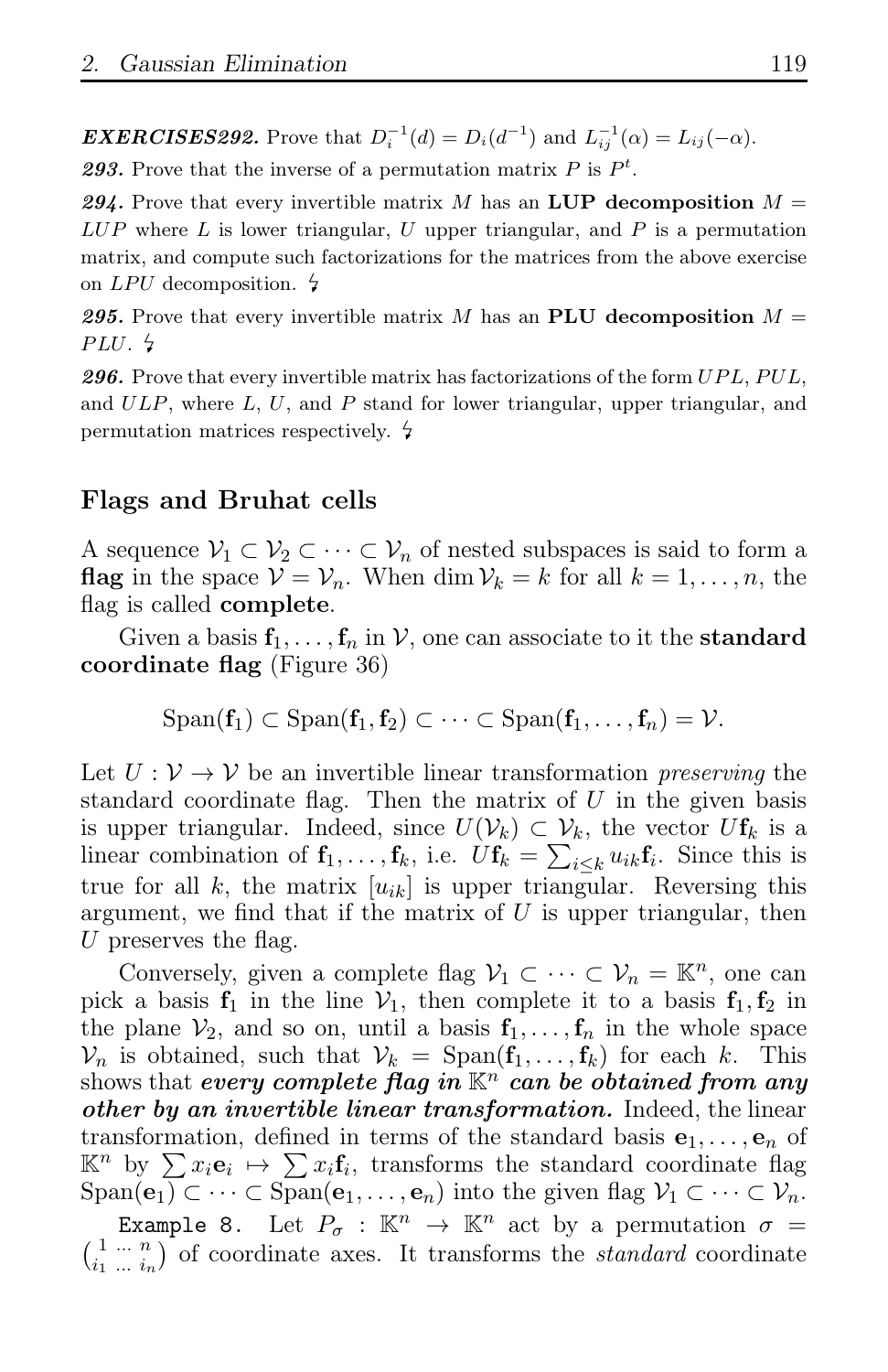

### flag into a coordinate flag

 $\mathbf{F}_{\sigma} : \text{Span}(\mathbf{e}_{i_1}) \subset \text{Span}(\mathbf{e}_{i_1}, \mathbf{e}_{i_2}) \subset \cdots \subset \text{Span}(\mathbf{e}_{i_1}, \ldots, \mathbf{e}_{i_n}) = \mathbb{K}^n$ 

called so because all the spaces are spanned by vectors of the standard basis. There are  $n!$  such flags, one for each permutation. For instance,  $\mathbf{F}_{\text{id}}$  is the standard coordinate flag. When  $\sigma = \begin{pmatrix} 1 & \cdots & n \\ n & 1 & 1 \end{pmatrix}$  $\binom{n}{n}$ ...  $\binom{n}{1}$ , the flag opposite to the standard one is obtained:

$$
\mathrm{Span}(\mathbf{e}_n) \subset \mathrm{Span}(\mathbf{e}_n, \mathbf{e}_{n-1}) \subset \cdots \subset \mathrm{Span}(\mathbf{e}_n, \ldots, \mathbf{e}_1).
$$

Transformations of  $\mathbb{K}^n$  defined by *lower* triangular matrices are exactly those that preserve this flag.

# Theorem. Every complete flag in  $K^n$  can be transformed into exactly one of the n! coordinate flags by invertible linear transformations preserving one of them (e.g. the flag opposite to the standard one).

**Proof.** Let **F** be a given complete flag in  $\mathbb{K}^n$ , **F**<sub>id</sub> the standard coordinate flag, M a linear transformation such that  $\mathbf{F} = M(\mathbf{F}_{\text{id}})$ , and  $M = LP_{\sigma}U$  its LPU decomposition. Since  $U(\mathbf{F}_{id}) = \mathbf{F}_{id}$ , and  $P_{\sigma}(\mathbf{F}_{id}) = \mathbf{F}_{\sigma}$ , we find that  $\mathbf{F} = L(\mathbf{F}_{\sigma})$ . Therefore the given flag **F** is transformed into a coordinate flag  $\mathbf{F}_{\sigma}$  by  $L^{-1}$ , which is lower triangular and thus preserves the flag opposite to  $\mathbf{F}_{\text{id}}$ .

It remains to show that the same flag  $\bf{F}$  cannot be transformed this way into two different coordinate flags  $\mathbf{F}_{\sigma}$ . Let  $\mathcal{V}_i$ , dim  $\mathcal{V}_i = j$ , denote the spaces of the flag **F**, and  $\mathcal{W}_{n-i} = \text{Span}(\mathbf{e}_n, \dots, \mathbf{e}_{i+1})$  the spaces of the flag opposite to the standard one, codim  $\mathcal{W}_{n-i} = i$ . Invertible transformations preserving the spaces  $\mathcal{W}_{n-i}$  can change their intersections with  $V_i$ , but cannot change the dimensions of these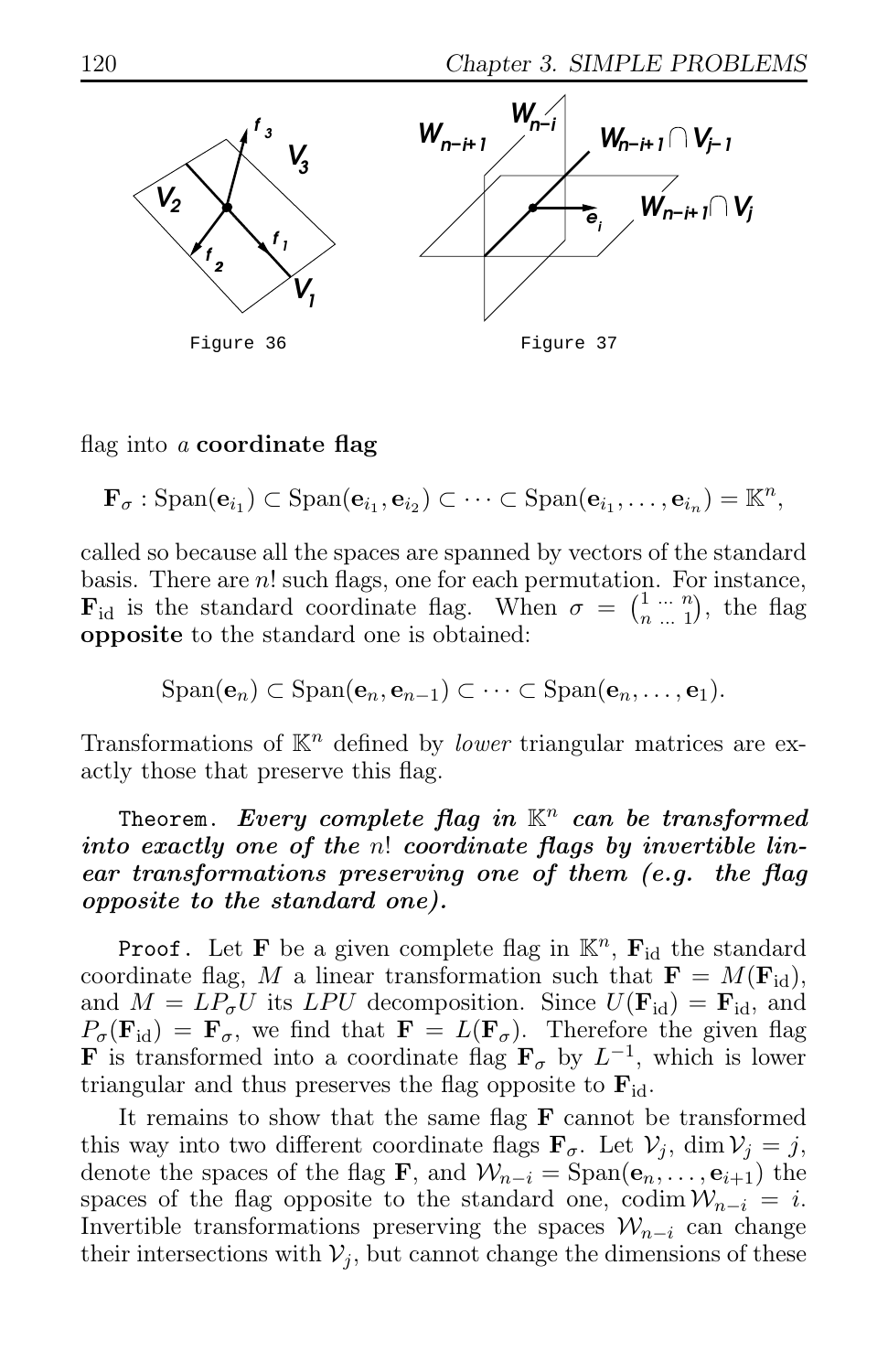intersections. Thus it suffices to show that, in the case of the flag  $\mathbf{F}_{\sigma}$ , the permutation  $\sigma$  is uniquely determined by these dimensions.

Note that  $\mathbf{e}_i \in \mathcal{W}_{n-i+1}$  but  $\mathbf{e}_i \notin \mathcal{W}_{n-i}$  (Figure 37). Suppose that in the flag  $\mathbf{F}_{\sigma}$ , the vector  $\mathbf{e}_i$  first occurs in the subspace  $\mathcal{V}_i$ , i.e.  $\sigma(j)$  = *i*. Consider the increasing sequence of spaces  $\mathcal{V}_1 \subset \cdots \subset \mathcal{V}_n = \mathbb{K}^n$ , and examine the sequence of differences

 $\dim(\mathcal{V}_k \cap \mathcal{W}_{n-i+1}) - \dim(\mathcal{V}_k \cap \mathcal{W}_{n-i}), \quad k = 1, \ldots, n.$ 

We find find the sequence of  $j-1$  zeroes followed by  $n-j$  ones. Thus  $j = \sigma^{-1}(i)$  is determined by the flag.  $\square$ 

Remark. The theorem solves the following *classification* problem: In a vector space equipped with a fixed complete flag  $\mathcal{W}_1 \subset \cdots \subset \mathcal{W}_n$ , classify all complete flags up to invertible linear transformations preserving the fixed flag. According to the theorem, there are  $n!$  equivalence classes determined by dimensions of intersections of spaces of the flags with the spaces of the fixed flag. The equivalence classes are known as Bruhat cells. This formulation also shows that the Gaussian elimination algorithm can be understood as a solution to a simple geometric classification problem. One can give a purely geometric proof of the above theorem (and hence a new proof of the  $LPU$  decomposition) by refining the argument in the proof of the Rank Theorem.

### EXERCISES

297. List all *coordinate* complete flags in  $\mathbb{K}^3$ .

**298.** For each permutation matrix P of size  $4 \times 4$ , describe all upper triangular matrices  $U$  which can occur as a result of the modified Gaussian algorithm from the proof of the  $LPU$  decomposition theorem. For each permutation, find the maximal number of non-zero entries of U.

 $299.^{\circ}$  Compute the **dimension** of each Bruhat cell, i.e. the number of parameters on which flags in the equivalence class of  $\mathbf{F}_{\sigma}$  depend.  $\checkmark$ 

300.<sup> $\star$ </sup> When K is a finite field of q elements, find the number of all complete flags in  $\mathbb{K}^n$ .  $\checkmark$ 

301.<sup> $\star$ </sup> Prove that the number of Bruhat cells of dimension l is equal to the coefficient at  $q^l$  in the product (called **q-factorial**)  $\frac{1}{2}$ 

 $[n]_q! := (1+q)(1+q+q^2)\cdots(1+q+q^2+\cdots+q^{n-1}).$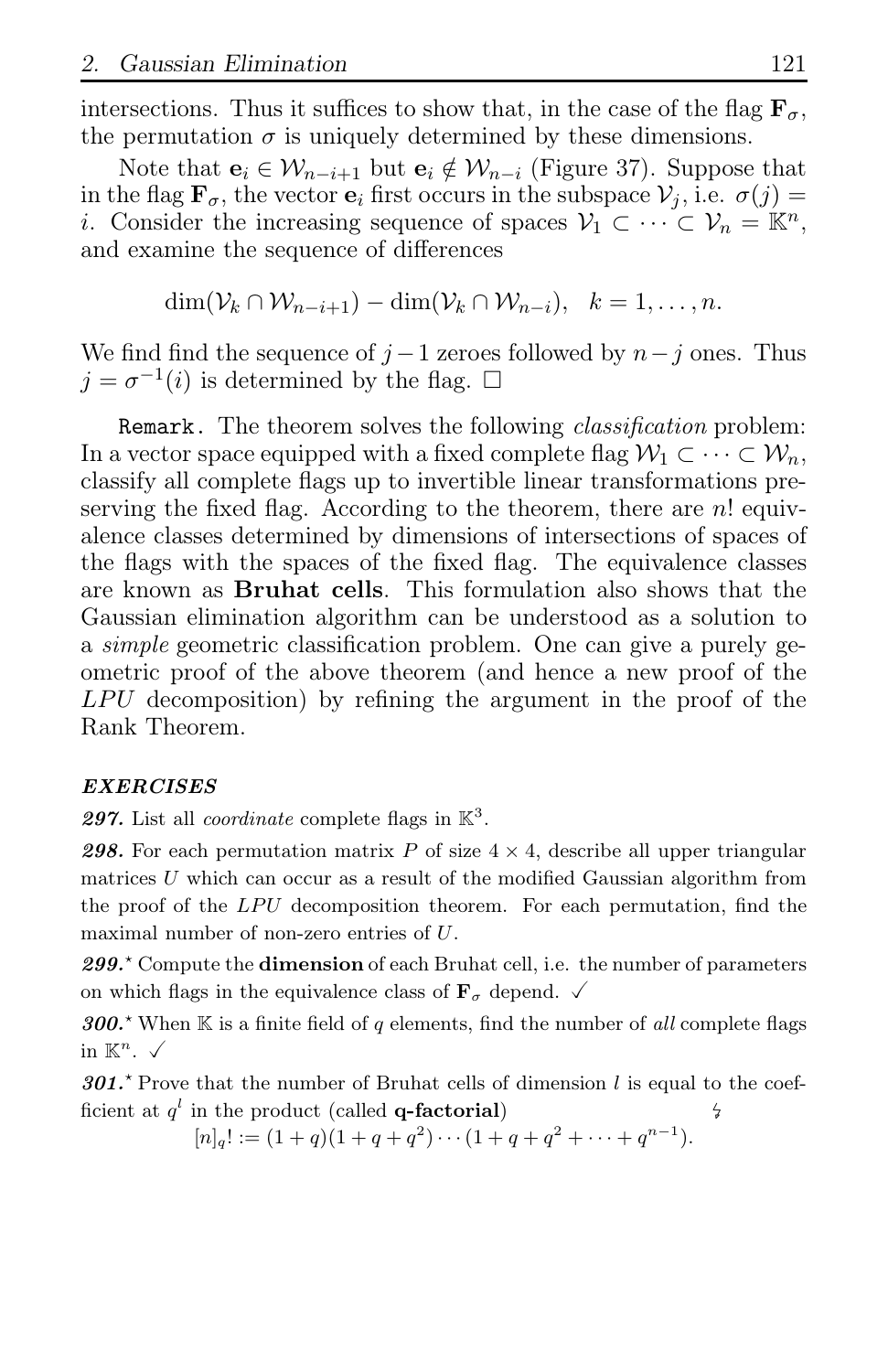# 3 The Inertia Theorem

We study here classification of quadratic forms and some generalizations of this problem. The answer actually depends on properties of the field of scalars. This section focuses on the cases  $\mathbb{K} = \mathbb{R}$  or C, while some other cases are delegated to Supplement F. We begin, however, with a key argument that remains valid in general.<sup>3</sup>

# Orthogonal Bases

In section "Matrices" of Chapter 2 we established a one-to-one correspondence between symmetric bilinear forms and quadratic forms. To recall, a symmetric bilinear form on a vector space  $V$  is a function  $Q: \mathcal{V} \times \mathcal{V} \to \mathbb{K}$ ,  $(\mathbf{x}, \mathbf{y}) \mapsto Q(\mathbf{x}, \mathbf{y})$ , which is linear in each vector variable **x** and **y**, and symmetric, i.e.  $Q(\mathbf{y}, \mathbf{x}) = Q(\mathbf{x}, \mathbf{y})$  for all  $\mathbf{x}, \mathbf{y} \in \mathcal{V}$ . Taking the arguments in a symmetric bilinear form equal to each other, one obtains the corresponding quadratic form, which we will denote by the same letter:  $Q : \mathcal{V} \to \mathbb{K}$ . Thus,  $Q(\mathbf{x}) := Q(\mathbf{x}, \mathbf{x})$ . (This should not cause confusion: whenever there are two arguments, it is the bilinear form, and when there is only one, it is the corresponding quadratic form.) The symmetric bilinear form is reconstructed from the corresponding quadratic form as

$$
Q(\mathbf{x}, \mathbf{y}) = \frac{1}{2} [Q(\mathbf{x} + \mathbf{y}) - Q(\mathbf{x}) - Q(\mathbf{y})].
$$

In coordinates, if  $\{e_1, \ldots, e_n\}$  is a basis of V, we have

$$
Q(\mathbf{x}, \mathbf{y}) = \sum_{i=1}^{n} \sum_{j=1}^{n} x_i q_{ij} y_j = \mathbf{x}^t Q \mathbf{y}, \text{ where } q_{ij} = Q(\mathbf{e}_i, \mathbf{e}_j) = q_{ji},
$$

and respectively  $Q(\mathbf{x}) = \sum_{i=1}^{n} \sum_{j=1}^{n} x_i q_{ij} x_j = \mathbf{x}^t Q \mathbf{x}$ .

Under a linear change of coordinates  $\mathbf{x} = C\mathbf{x}', \mathbf{y} = C\mathbf{y}'$ , the symmetric coefficient matrix  $Q = [q_{ij}]$  changes according to the transformation rule  $Q \mapsto C^t Q C$ .

A basis  $\{f_1, \ldots, f_n\}$  in the space V is called Q-orthogonal if  $Q(\mathbf{f}_i, \mathbf{f}_j) = 0$  for all  $i \neq j$ , i.e. if the symmetric coefficient matrix of the quadratic form with respect to this basis is diagonal.

Lemma. Every quadratic form in a finite dimensional vector space has an orthogonal basis.

<sup>&</sup>lt;sup>3</sup>More precisely, whenever K does not contain  $\mathbb{Z}_2$ , so that  $1/2$  exists.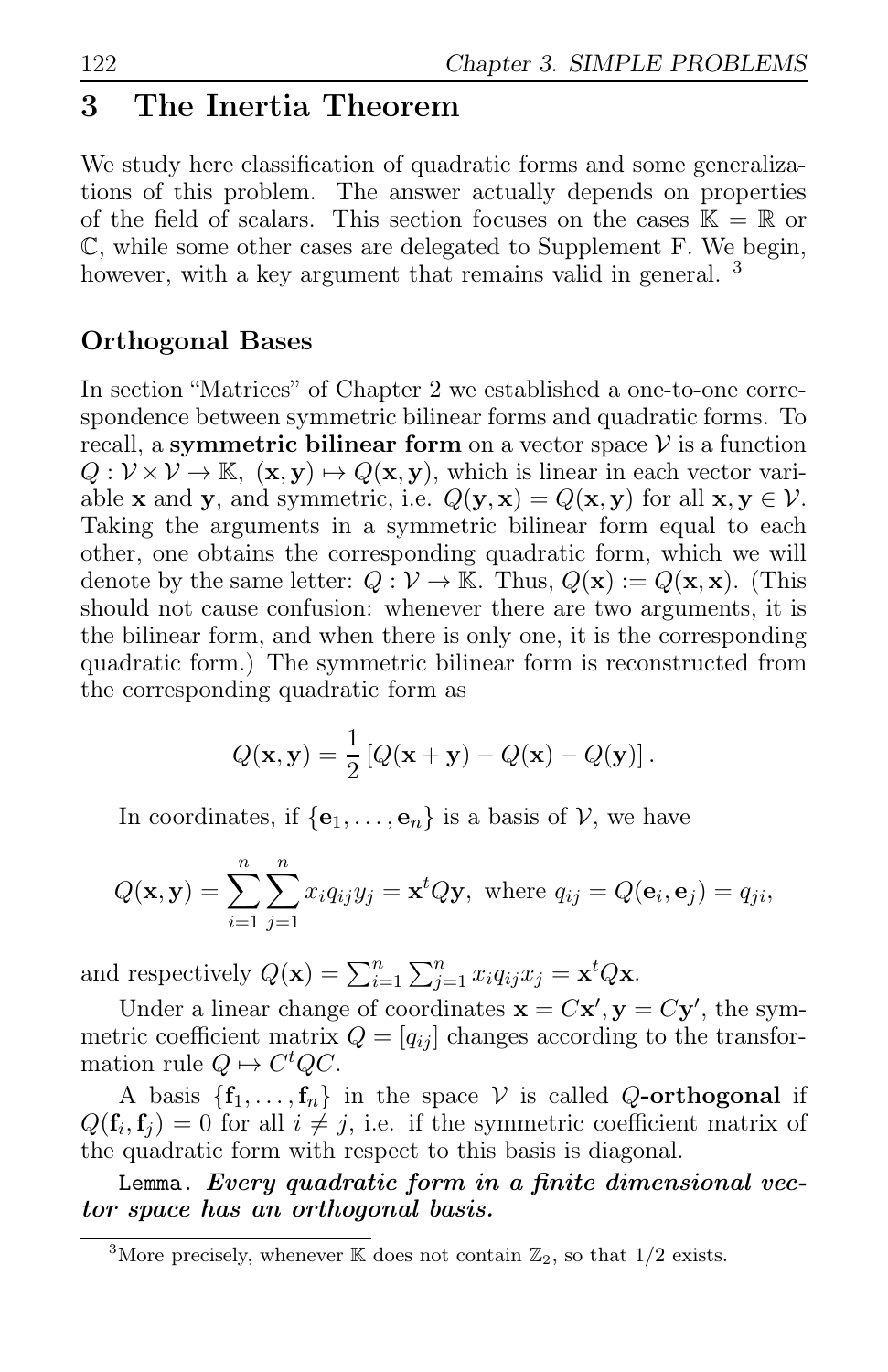**Proof.** We use induction on the dimension  $n = \dim V$  of the vector space. For  $n = 1$  the requirement is empty. Let us construct a Q-orthogonal basis in  $V$  assuming that every quadratic form in space of dimension  $n-1$  has an orthogonal basis. If the given quadratic form Q is identically zero, the corresponding symmetric bilinear form is identically zero too, and so any basis is Q-orthogonal. If the quadratic form is not identically zero, then there exists a vector  $f_1$  such that  $Q(\mathbf{f}_1) \neq 0$ . Let W be the subspace in V consisting of all vectors Q-orthogonal to  $f_1$ :  $W = \{x \in V \mid Q(f_1, x) = 0.\}$ . This subspace does not contain  $f_1$  and is given by 1 linear equation. Thus dim  $W =$  $n-1$ . Let  $\{f_2, \ldots, f_n\}$  be a basis in W orthogonal with respect to the symmetric bilinear form obtained by restricting Q to this subspace. Such a basis exists by the induction hypothesis. Therefore  $Q(\mathbf{f}_i, \mathbf{f}_j) =$ 0 for all  $1 < i < j$ . Besides,  $Q(\mathbf{f}_1, \mathbf{f}_i) = 0$  for all  $i > 1$ , since  $f_i \in \mathcal{W}$ . Then  $Q(f_i, f_j) = 0$  for all  $i > j$  by the symmetry of Q. Thus  $\{f_1, f_2, \ldots, f_n\}$  is a Q-orthogonal basis of  $\mathcal{V}$ .  $\Box$ 

Corollary. For every symmetric  $n \times n$ -matrix Q with entries from  $K$  there exists an invertible matrix  $C$  such that  $C^tQC$  is diagonal.

The diagonal entries here are the values  $Q(\mathbf{f}_1), \ldots, Q(\mathbf{f}_n)$ .

### Inertia Indices

Consider the case  $\mathbb{K} = \mathbb{R}$ .

Given a quadratic form  $Q$  in  $\mathbb{R}^n$ , we pick a  $Q$ -orthogonal basis  $\{f_1, \ldots, f_n\}$  and then *rescale* those of the basis vectors for which  $Q(\mathbf{f}_i) \neq 0$ :  $\mathbf{f}_i \mapsto \tilde{\mathbf{f}}_i = |Q(\mathbf{f}_i)|^{-1/2} \mathbf{f}_i$ . After such rescaling, the non-zero coefficients  $Q(\tilde{\mathbf{f}}_i)$  of the quadratic form will become  $\pm 1$ . Reordering the basis so that the terms with positive coefficients come first, and negative next, we transform  $Q$  to the normal form:

$$
Q = X_1^2 + \dots + X_p^2 - X_{p+1}^2 - \dots - X_{p+q}^2, \ \ p+q \le n.
$$

Note that by restricting Q to the subspace  $X_{p+1} = \cdots = X_n = 0$ of dimension  $p$  we obtain a quadratic form on this subspace which is positive (or positive definite), i.e takes on positive values everywhere outside the origin.

Proposition. The numbers  $p$  and  $q$  of positive and negative squares in the normal form are equal to the maximal dimensions of the subspaces in  $\mathbb{R}^n$  where the quadratic form  $Q$  (respectively,  $-Q$ ) is positive.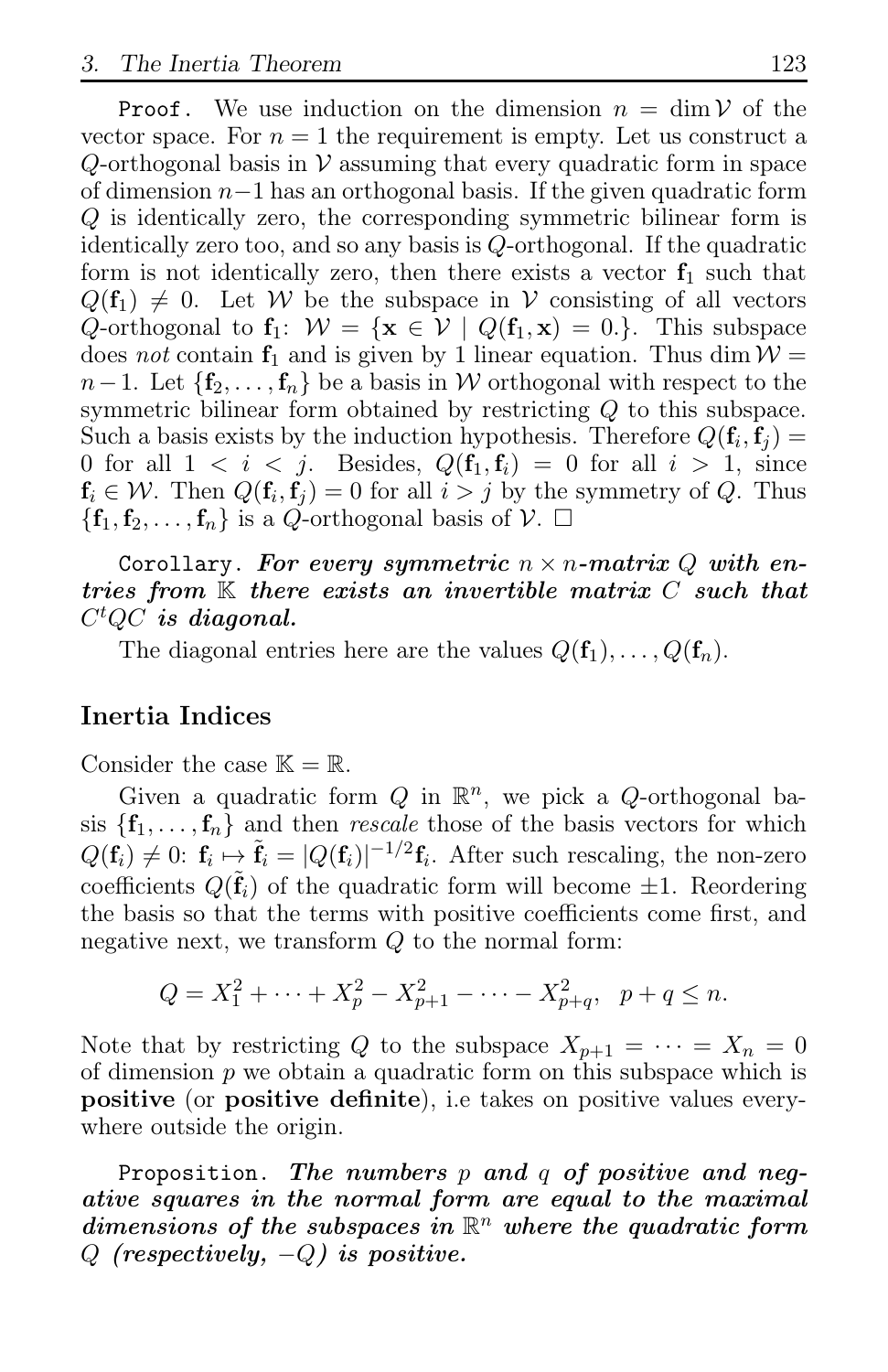Proof. The quadratic form  $Q = X_1^2 + ... + X_p^2 - X_{p+1}^2 - ... - X_{p+q}^2$  is non-positive everywhere on the subspace W of dimension  $n-p$  given by the equations  $X_1 = ... = X_p = 0$ . Let us show that the existence of a subspace V of dimension  $p+1$  where the quadratic form is positive leads to a contradiction. Indeed, the subspaces  $V$  and  $W$  would intersect in a subspace of dimension at least  $(p+1)+(n-p)-n=1$ , containing therefore non-zero vectors **x** with  $Q(\mathbf{x}) > 0$  and  $Q(\mathbf{x}) \leq 0$ . Thus,  $Q$  is positive on some subspace of dimension  $p$  and cannot be positive on any subspace of dimension  $\geq p$ . Likewise,  $-Q$  is positive on some subspace of dimension  $q$  and cannot be positive on any subspace of dimension  $> q$ .  $\square$ 

The maximal dimensions of positive subspaces of  $Q$  and  $-Q$ are called respectively positive and negative inertia indices of a quadratic form in question. By definition, inertia indices of a quadratic form do not depend on the choice of a coordinate system. Our Proposition implies that the normal forms with different pairs of values of p and q are pairwise non-equivalent. This establishes the Inertia Theorem (as stated in Section 4 of Chapter 1).

# Theorem. *Every quadratic form in*  $\mathbb{R}^n$  by a linear change of coordinates can be transformed to exactly one of the normal forms:

$$
X_1^2 + \ldots + X_p^2 - X_{p+1}^2 - \ldots - X_{p+q}^2, \quad \text{where } 0 \le p+q \le n.
$$

The matrix formulation of the Inertia Theorem reads:

Every real symmetric matrix Q can be transformed to exactly one of the diagonal forms  $\sqrt{ }$  $\overline{1}$  $I_p$  0 0  $\begin{array}{cc} 0 & -I_q & 0 \\ 0 & 0 & 0 \end{array}$ 0 0 0 1 by transformations of the form  $Q \mapsto C^t Q C$  defined by invertible real matrices C.

### EXERCISES

302. Find orthogonal bases and inertia indices of quadratic forms:

$$
x_1x_2 + x_2^2
$$
,  $x_1^2 + 4x_1x_2 + 6x_2^2 - 12x_2x_3 + 18x_3^2$ ,  $x_1x_2 + x_2x_3 + x_3x_1$ .

**303.** Prove that  $Q = \sum_{1 \leq i \leq j \leq n} x_i x_j$  is positive definite.

304. A minor of a square matrix formed by rows and columns with the same indices is called principal. Prove that all principal minors of the coefficient matrix of a positive definite quadratic form are positive.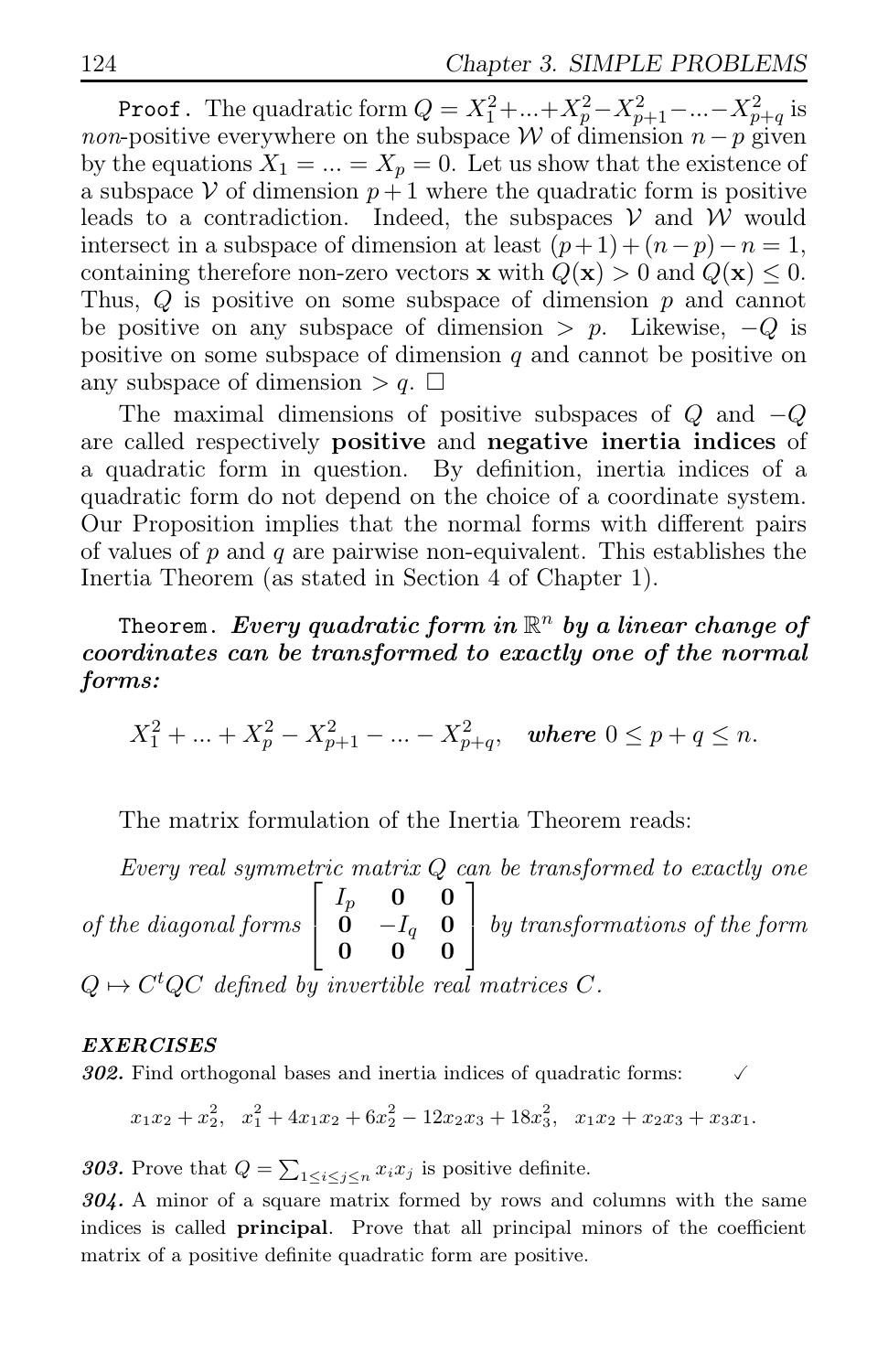305.<sup>\*</sup> Let  $\mathbf{a}_1, \ldots, \mathbf{a}_p$  and  $\mathbf{b}_1, \ldots, \mathbf{b}_q$  be linear forms in  $\mathbb{R}^n$ , and let  $Q(\mathbf{x}) = \mathbf{a}_1^2(\mathbf{x}) +$  $\cdots + a_p^2(x) - b_1^2(x) - \cdots - b_q^2(x)$ . Prove that the positive and negative inertia indices of Q do not exceed p and q respectively.  $\sharp$ 

# Complex Quadratic Forms

Consider the case  $\mathbb{K} = \mathbb{C}$ .

Theorem. *Every quadratic form in*  $\mathbb{C}^n$  *can be transformed* by linear changes of coordinates to exactly one of the normal forms:

 $z_1^2 + \cdots + z_r^2$  $r^2$ , where  $0 \le r \le n$ .

**Proof.** Given a quadratic form  $Q$ , pick a  $Q$ -orthogonal basis in  $\mathbb{C}^n$ , order it in such a way that vectors  $\mathbf{f}_1, \ldots, \mathbf{f}_r$  with  $Q(\mathbf{f}_i) \neq 0$  come first, and then rescale these vectors by  $\mathbf{f}_i \mapsto Q(\mathbf{f}_i)^{-1/2} \mathbf{f}_i$ .

In particular, we have proved that *every complex symmetric ma*trix Q can be transformed to exactly one of the forms  $\begin{bmatrix} I_r & \mathbf{0} \\ \mathbf{0} & \mathbf{0} \end{bmatrix}$  by the

transformations of the form  $Q \mapsto C^t Q C$  defined by invertible complex matrices C. As it follows from the Rank Theorem, here  $r = \text{rk } Q$ . the rank of the coefficient matrix of the quadratic form. This guarantees that the normal forms with different values of r are pairwise non-equivalent, and thus completes the proof.  $\square$ 

To establish the geometrical meaning of  $r$ , consider a more general situation.

Given a quadratic form  $Q$  on a K-vector space  $V$ , its **kernel** is defined as the subspace of  $V$  consisting of all vectors which are  $Q$ orthogonal to all vectors from  $\mathcal{V}$ :

$$
\operatorname{Ker} Q := \{ \mathbf{z} \in \mathcal{V} | Q(\mathbf{z}, \mathbf{v}) = 0 \text{ for all } \mathbf{v} \in \mathcal{V}.\}
$$

Note that the values  $Q(\mathbf{x}, \mathbf{y})$  do not change when a vector from the kernel is added to either of **x** and  $y^4$ .

The rank of a quadratic form  $Q$  on  $\mathbb{K}^n$  is defined as the codimension of Ker Q. For example, the quadratic form  $z_1^2 + \cdots + z_r^2$  on  $\mathbb{K}^n$  corresponds to the symmetric bilinear form  $x_1y_1+\cdots+x_ry_r$ , and has the kernel of codimension r defined by the equations  $z_1 = \cdots = z_r = 0$ .

<sup>&</sup>lt;sup>4</sup>As a result, the symmetric bilinear form  $Q$  descends to the *quotient space*  $V/Ker Q$  (see Supplement D).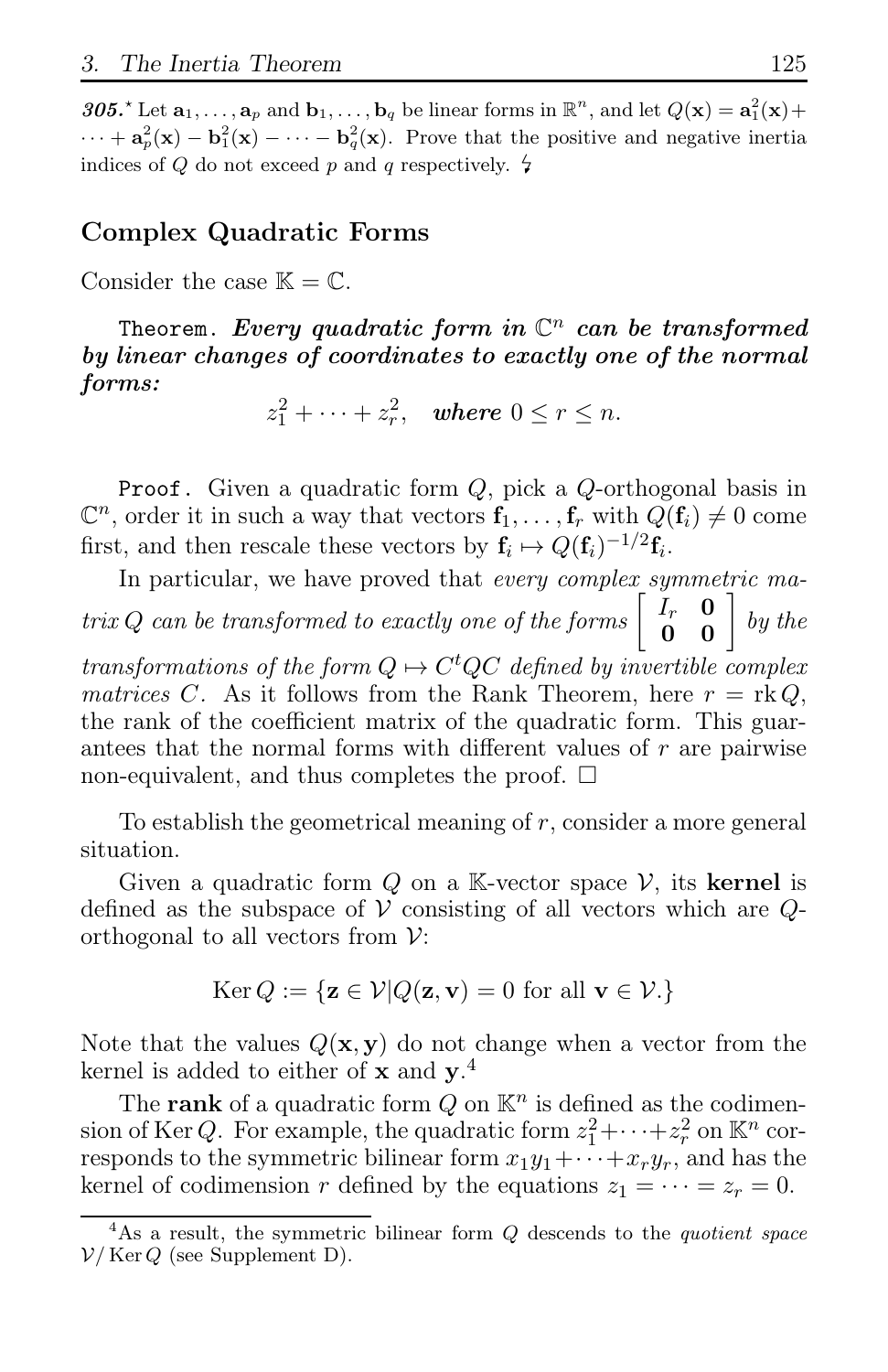# Conics

The set of all solutions to one polynomial equation in  $\mathbb{K}^n$ :

$$
F(x_1,\ldots,x_n)=0
$$

is called a **hypersurface**. When the polynomial  $F$  does not depend on one of the variables (say,  $x_n$ ), the equation  $F(x_1, \ldots, x_{n-1}) = 0$ defines a hypersurface in  $\mathbb{K}^{n-1}$ . Then the solution set in  $\mathbb{K}^n$  is called a cylinder, since it is the Cartesian product of the hypersurface in  $\mathbb{K}^{n-1}$  and the line of arbitrary values of  $x_n$ .

Hypersurfaces defined by polynomial equations of degree 2 are often referred to as  $conics - a$  name reminiscent of conic sections, which are "hypersurfaces" in  $\mathbb{K}^2$ . The following application of the Inertia Theorem allows one to classify all conics in  $\mathbb{R}^n$  up to **equiv**alence defined by compositions of translations with invertible linear transformations.



Theorem. Every conic in  $\mathbb{R}^n$  is equivalent to either the cylinder over a conic in  $\mathbb{R}^{n-1}$ , or to one of the conics:

$$
x_1^2 + \dots + x_p^2 - x_{p+1}^2 - \dots - x_n^2 = 1, \quad 0 \le p \le n,
$$
  
\n
$$
x_1^2 + \dots + x_p^2 = x_{p+1}^2 + \dots + x_n^2, \quad 0 \le p \le n/2,
$$
  
\n
$$
x_n = x_1^2 + \dots + x_p^2 - x_{p+1}^2 - \dots - x_{n-1}^2, \quad 0 \le p \le (n-1)/2,
$$

known as hyperboloids, cones, and paraboloids respectively.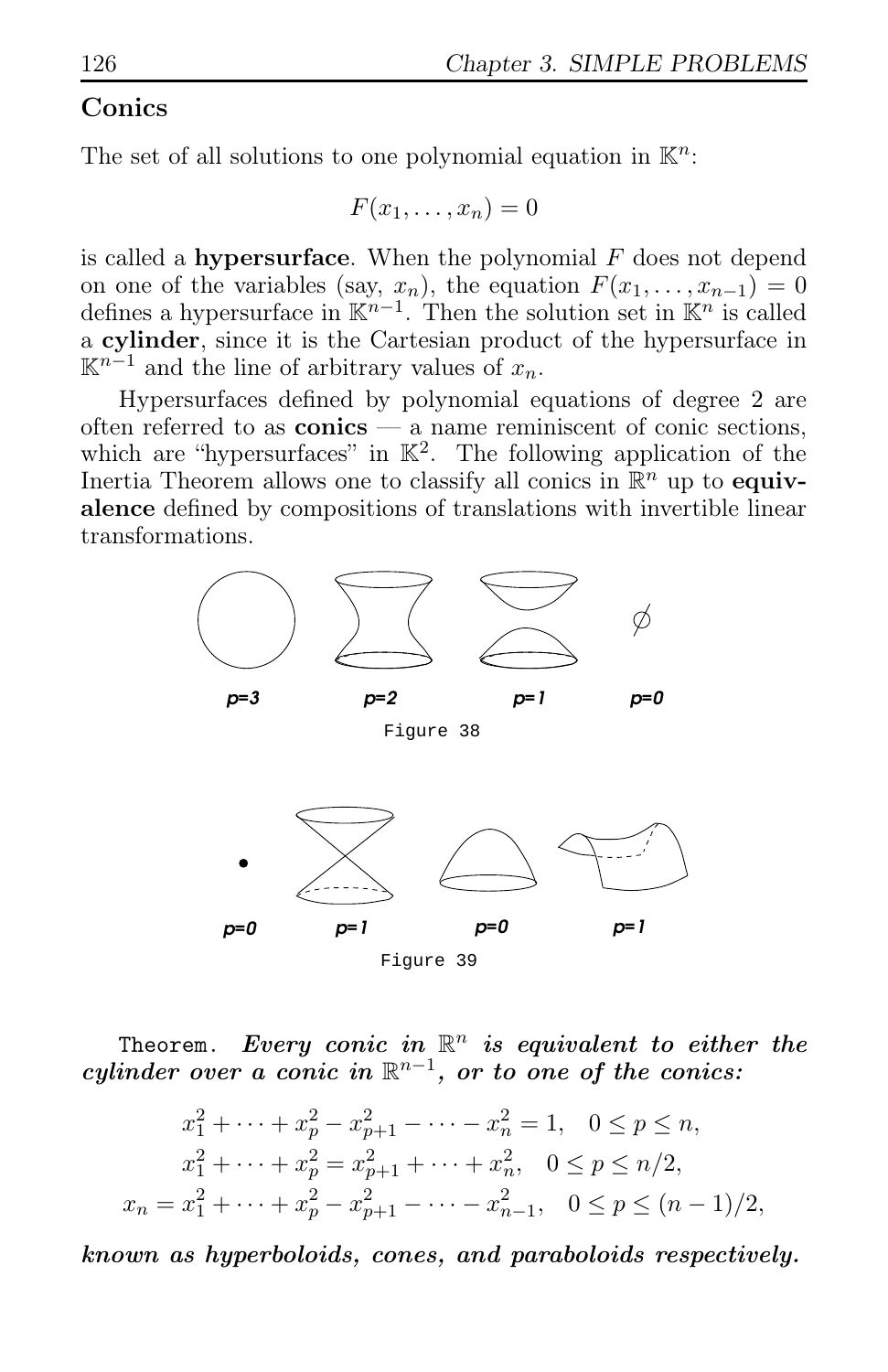For  $n = 3$ , all types of "hyperboloids" (of which the first type contains spheres and ellipsoids) are shown in Figure 38, and cones and paraboloids in Figure 39.

**Proof.** Given a degree 2 polynomial  $F = Q(\mathbf{x}) + \mathbf{a}(\mathbf{x}) + c$ , where  $Q$  is a non-zero quadratic form, **a** a linear form, and  $c$  a constant, we can apply a linear change of coordinates to transform  $Q$  to the form  $\pm x_1^2 \pm \cdots \pm x_r^2$ , where  $r \leq n$ , and then use the completion of squares in the variables  $x_1, \ldots, x_r$  to make the remaining linear form independent of  $x_1, \ldots, x_r$ . When  $r = n$ , the resulting equations  $\pm x_1^2 \pm \cdots \pm x_n^2 = C$  (where C is a new constant) define hyperboloids (when  $C \neq 0$ ), or cones (when  $C = 0$ ). When  $r < n$ , we can take the remaining *linear* part of the function  $F$  (together with the constant) for a new,  $r + 1$ -st coordinate, provided that this linear part is nonconstant. When  $r = n - 1$ , we obtain the equations of paraboloids. When  $r < n-1$ , or if  $r = n-1$ , but the linear function was constant, the function  $F$ , written in new coordinates, does not depend on the last of them, and this defines the cylinder over a conic in  $\mathbb{R}^{n-1}$ .  $\Box$ 

Classification of conics in  $\mathbb{C}^n$  is obtained in the same way, but the answer looks simpler, since there are no signs  $\pm$  in the normal forms of quadratic forms over C.

Theorem. Every conic in  $\mathbb{C}^n$  is equivalent to either the cylinder over a conic in  $\mathbb{C}^{n-1}$ , or to one of the three conics:

$$
z_1^2 + \dots + z_n^2 = 1
$$
,  $z_1^2 + \dots + z_n^2 = 0$ ,  $z_n = z_1^2 + \dots + z_{n-1}^2$ .

**Example.** Let  $Q$  be a non-degenerate quadratic form with real coefficients in 3 variables. According to the previous (real) classification theorem, the conic  $Q(x_1, x_2, x_3) = 1$  can be transformed by a real change of coordinates into one of the 4 normal forms shown on Figure 38. The same real change of coordinates identifies the set of complex solutions to the equation  $Q(z_1, z_2, z_3) = 1$  with that of the normal form:  $\pm z_1^2 \pm z_2^2 + \pm z_3^2 = 1$ . However,  $-z^2$  becomes  $z^2$  after the change  $z \mapsto \sqrt{-1}z$ , which identifies the set of complex solutions with the **complex sphere** in  $\mathbb{C}^3$ , given by the equation  $z_1^2 + z_2^2 + z_3^2 = 1$ . Thus, various complex conics equivalent to the complex sphere and given by equations with real coefficients, "expose" themselves in  $\mathbb{R}^3$ by various real forms: real spheres or ellipsoids, hyperboloids of one or two sheets (as shown on Figure 38), or even remain invisible (when the set of real points is empty).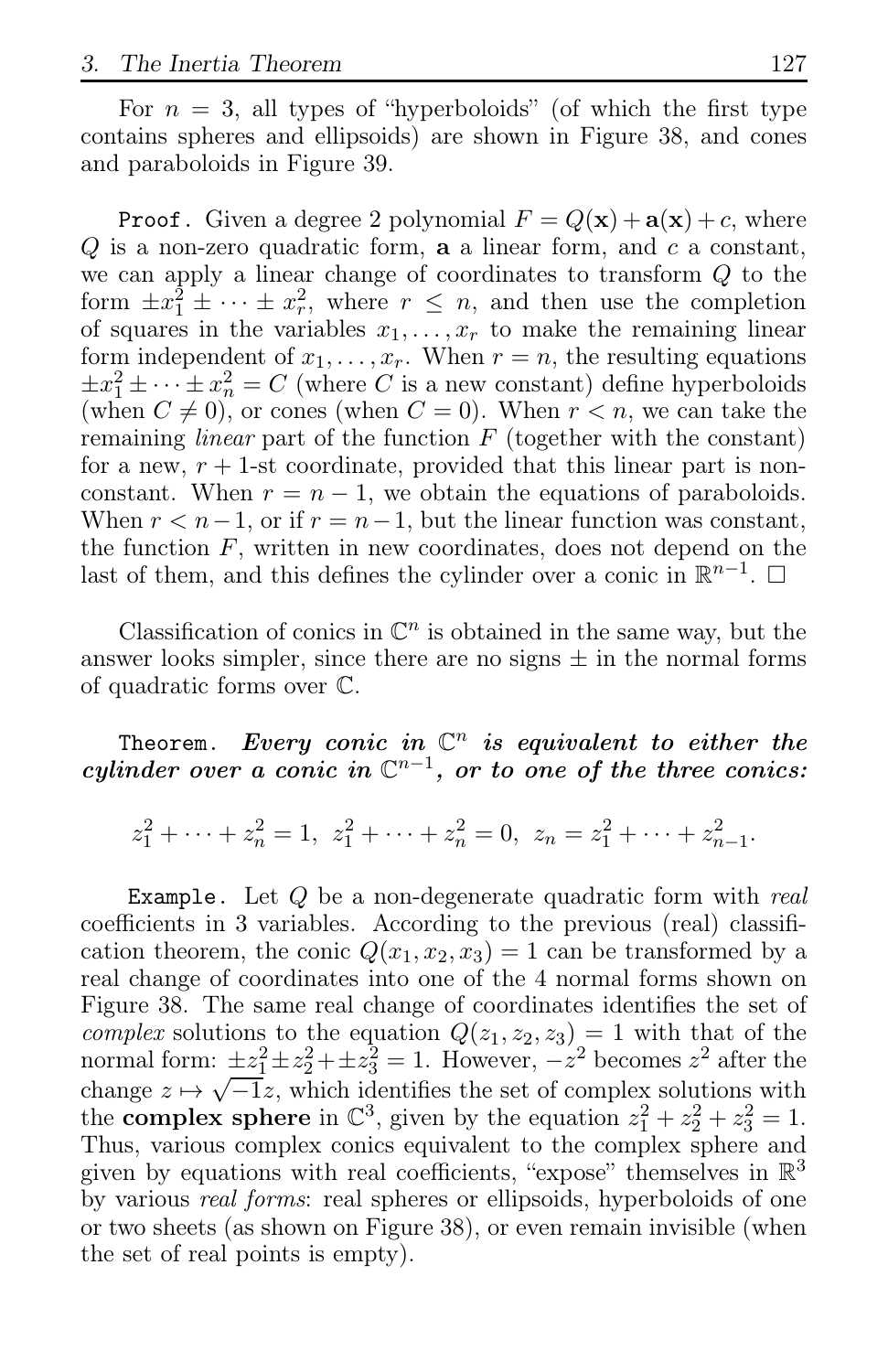Remark. The same holds true in general: various hyperboloids (as well as cones or paraboloids) of the real classification theorem are real forms of complex conics defined by the same equations. They become equivalent when complex changes of coordinates are allowed. In this sense, the three normal forms of the last theorem represent hyperboloids, cones and paraboloids of the previous one.

### EXERCISES

306. Find the place of surfaces  $x_1x_2 + x_2x_3 = \pm 1$  and  $x_1x_2 + x_2x_3 + x_3x_1 = \pm 1$ in the classification of conics in  $\mathbb{R}^3$ .

307. Examine normal forms of hyperboloids in  $\mathbb{R}^4$  and find out how many connected components ("sheets") each of them has.  $\checkmark$ 

308. Find explicitly a C-linear transformation that identifies the sets of complex solutions to the equations  $uv = 1$  and  $x^2 + y^2 = 1$ .

**309.** Find the rank of the quadratic form  $z_1^2 + 2iz_1z_2 - z_2^2$ .

310. Define the kernel of an *anti-symmetric* bilinear form  $A$  on a vector space V as the subspace Ker  $A := \{z \in V \mid A(z, x) = 0 \text{ for all } x \in V\}$ , and prove that the form descends to the quotient space  $\mathcal{V}/$  Ker A.

311. Classify conics in  $\mathbb{C}^2$  up to linear inhomogeneous transformations.  $\checkmark$ 

**312.** Find the place of the complex conic  $z_1^2 - 2iz_1z_2 - z_2^2 = iz_1 + z_2$  in the classification of conics in  $\mathbb{C}^2$ .  $\checkmark$ 

313. Classify all conics in  $\mathbb{C}^3$  up to linear inhomogeneous transformations.

314. Prove that there are  $3n-1$  equivalence classes of conics in  $\mathbb{C}^n$ .

# Hermitian and Anti-Hermitian Forms

In Chapter 2, at the end of section "Matrices", we established one-toone correspondences between Hermitian, anti-Hermitian, Hermitian quadratic and anti-Hermitian quadratic forms on a complex vector space V.

To recall, a **sesquilinear form** is a function  $V \times V \to \mathbb{C}$ , which is C-linear in the 2nd argument, and anti-linear in the 1st. Such a form H is called **Hermitian-symmetric** if  $H(\mathbf{w}, \mathbf{z}) = \overline{H(\mathbf{z}, \mathbf{w})}$  for all  $z, w \in V$ . The corresponding **Hermitian quadratic form** is  $H(\mathbf{z}) := H(\mathbf{z}, \mathbf{z})$ . (It is denoted by the same letter, but takes in one vector argument, and assumes real values.) In a coordinate system  $z = z_1e_1 + \cdots + z_ne_n$  on V, an Hermitian quadratic form is given by the formula

$$
H(\mathbf{z}) = \sum_{i=1}^{n} \sum_{j=1}^{n} \overline{z_i} h_{ij} z_j,
$$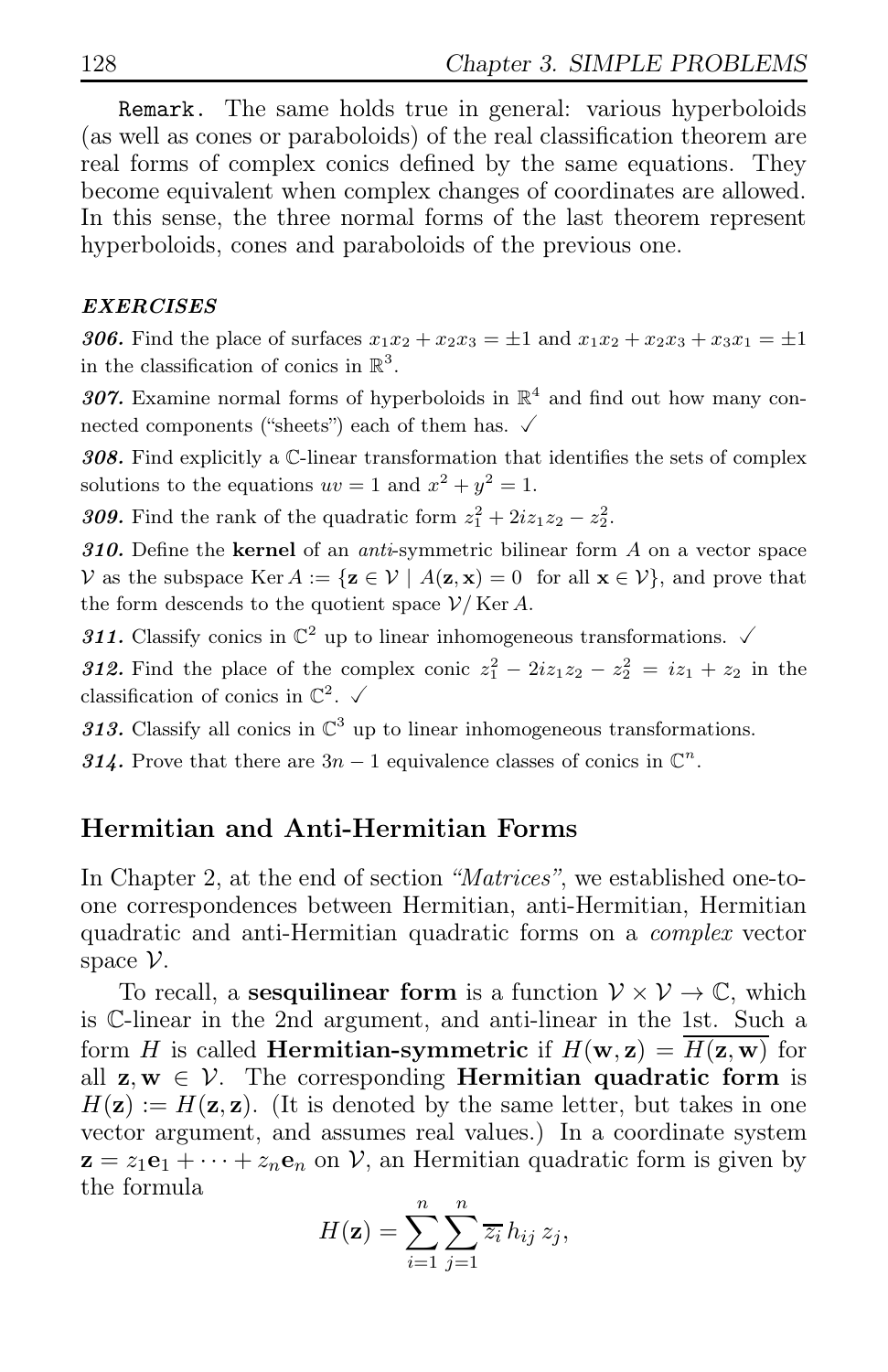where the coefficient matrix  $H = [h_{ij}]$  is Hermitian-symmetric:  $H^{\dagger} =$ H, i.e.  $\bar{h}_{ij} = h_{ji}$ . The corresponding Hermitian-symmetric form has the coordinate expression

$$
H(\mathbf{z}, \mathbf{w}) = \sum_{i=1}^{n} \sum_{j=1}^{n} \overline{z}_{i} h_{ij} w_{j}.
$$

An **anti-Hermitian form**, by definition, is a sesquilinear form,  $Q$ , satisfying  $Q(\mathbf{w}, \mathbf{z}) = -Q(\mathbf{\overline{z}, \mathbf{w}})$  for all  $\mathbf{z}, \mathbf{w} \in \mathcal{V}$ . Every such form (and the corresponding anti-Hermitian quadratic form  $Q(\mathbf{z}) :=$  $Q(\mathbf{z}, \mathbf{z})$  is obtained by multiplication by  $\sqrt{-1}$  from an Hermitiansymmetric (respectively Hermitian quadratic) form, and *vice versa*.

Theorem. *Every Hermitian quadratic form H in*  $\mathbb{C}^n$  *can be* transformed by a C-linear change of coordinates to exactly one of the normal forms

$$
|z_1|^2 + \dots + |z_p|^2 - |z_{p+1}|^2 - \dots - |z_{p+q}|^2, \quad 0 \le p+q \le n.
$$

Proof. It is the same as in the case of the Inertia Theorem for real quadratic forms. We pick a vector  $f_1$  such that  $H(f_1) = \pm 1$ , and consider the subspace  $V_1$  consisting of all vectors H-orthogonal to  $f_1$ :  $V_1 = {\mathbf{z} \mid H(\mathbf{f}_1, \mathbf{z}) = 0}$ . It does not contain  $\mathbf{f}_1$  (since  $H(\mathbf{f}_1, \mathbf{f}_1) =$  $H(\mathbf{f}_1) \neq 0$ , and has therefore complex codimension 1. We consider the Hermitian form obtained by restricting H to  $\mathcal{V}_1$  and proceed the same way, i.e. pick a vector  $f_2 \in V_1$  such that  $H(f_2) = \pm 1$ , and pass to the subspace  $\mathcal{V}_2$  consisting of all vectors of  $\mathcal{V}_1$  which are Horthogonal to  $f_2$ . The process stops when we reach a subspace  $\mathcal{V}_r$ of codimension  $r$  in  $\mathbb{C}^n$  such that the restriction of the form  $H$  to  $\mathcal{V}_r$  vanishes identically. Then we pick any basis  $\{\mathbf{f}_{r+1}, \ldots, \mathbf{f}_n\}$  in  $\mathcal{V}_r$ . The vectors  $f_1, \ldots, f_n$  form a basis in  $\mathbb{C}^n$  which is H-orthogonal (since  $H(\mathbf{f}_i, \mathbf{f}_j) = 0$  for all  $i < j$  by construction), and  $H(\mathbf{f}_i, \mathbf{f}_i) = \pm 1$  (for  $i \leq r$ ) or  $= 0$  for  $i > r$ . Reordering the vectors  $f_1, \ldots, f_r$  so that those with the values  $+1$  come first, we obtain the required normal form for H, where  $p + q = r$ .

To prove that the normal forms with different pairs of values of  $p$  and  $q$  are non-equivalent to each other, we show (the same way as in the case of real quadratic forms) that the number  $p$  (q) of positive (respectively negative) squares in the normal form is equal to the maximal dimension of a subspace where the Hermitian form H (respectively  $-H$ ) is positive definite.  $□$ .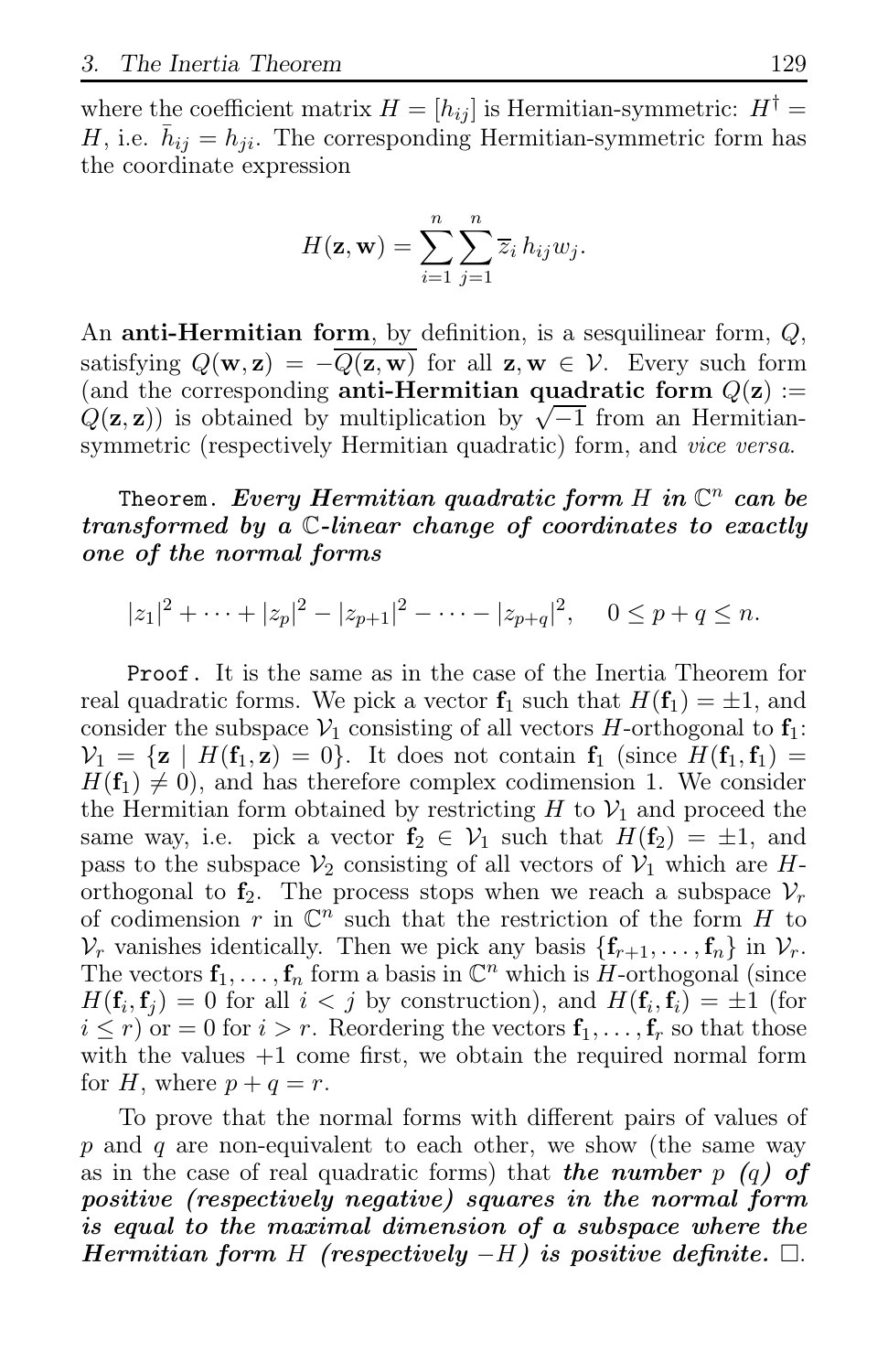Corollary 1. An anti-Hermitian quadratic form  $Q$  in  $\mathbb{C}^n$ can be transformed by a C-linear change of coordinates to exactly one of the normal forms

$$
i|z_1|^2 + \dots + i|z_p|^2 - i|z_{p+1}|^2 - \dots - i|z_{p+q}|^2
$$
,  $0 \le p + q \le n$ .

Using matrix notation, one expresses a sesquilinear form with the coefficient matrix T by the matrix product formula  $\mathbf{z}^\dagger T \mathbf{w}$ , where **w** is a column, and  $z^{\dagger}$  is the row Hermitian-adjoint to the column z, i.e. obtained from it by transposition and complex conjugation. Applying a C-linear change of variables  $z = Cz'$ ,  $w = Cw'$ , we find

$$
(\mathbf{z}')^{\dagger}T'\mathbf{w}' = \mathbf{z}^{\dagger}T\mathbf{w} = \mathbf{z}^{\dagger}C^{\dagger}TC\mathbf{w}
$$
, i.e.  $T' = C^{\dagger}TC$ .

Corollary 2. Any Hermitian (anti-Hermitian) matrix can be transformed to exactly one of the normal forms

| 0 <sub>u</sub> | $\mathbf{0}$ |                                                            | $iI_p$ 0 0 |  |  |
|----------------|--------------|------------------------------------------------------------|------------|--|--|
| $-I_a$ 0       |              | $respectively \begin{bmatrix} 0 & -iI_q & 0 \end{bmatrix}$ |            |  |  |
|                |              |                                                            |            |  |  |

by transformations of the form  $T \mapsto C^{\dagger}TC$  defined by invertible complex matrices C.

It follows that  $p + q$  is equal to the rank of the coefficient matrix of the (anti-)Hermitian form.

### EXERCISES

**315.** Check that  $T^{\dagger} = T^t$  if and only if T is real.

316. Show that diagonal entries of an Hermitian matrix are real, and of anti-Hermitian imaginary.

317. Find all complex matrices which are symmetric and anti-Hermitian simultaneously.  $\sqrt{}$ 

318.<sup> $\star$ </sup> Prove that a sesquilinear form T of  $z, w \in V$  can be expressed in terms of its values at  $z = w$ , and find such an expression.  $\sqrt{2}$ 

319. Define sesquilinear forms  $T: \mathbb{C}^m \times \mathbb{C}^n \to \mathbb{C}$  of pairs of vectors  $(\mathbf{z}, \mathbf{w})$  taken from two different spaces, and prove that  $T(\mathbf{z}, \mathbf{w}) = \langle \mathbf{z}, T\mathbf{w} \rangle$ , where T is the  $m \times n$ matrix of coefficients of the form, and  $\langle \cdot, \cdot \rangle$  is the standard Hermitian dot-product in  $\mathbb{C}^m$ .  $\sharp$ 

320. Prove that under changes of variables  $\mathbf{v} = D\mathbf{v}'$ ,  $\mathbf{w} = C\mathbf{w}'$  the coefficient matrices of sesquilinear forms are transformed as  $P \mapsto D^{\dagger}PC$ .

321. Prove that  $\langle A\mathbf{z}, \mathbf{w} \rangle = \langle \mathbf{z}, B\mathbf{w} \rangle$  for all  $\mathbf{z} \in \mathbb{C}^m$ ,  $\mathbf{w} \in \mathbb{C}^n$  if and only if  $A = B^{\dagger}$ . Here  $\langle \cdot, \cdot \rangle$  denote *Hermitian* dot-products in  $\mathbb{C}^n$  or  $\mathbb{C}^m$ .  $\sharp$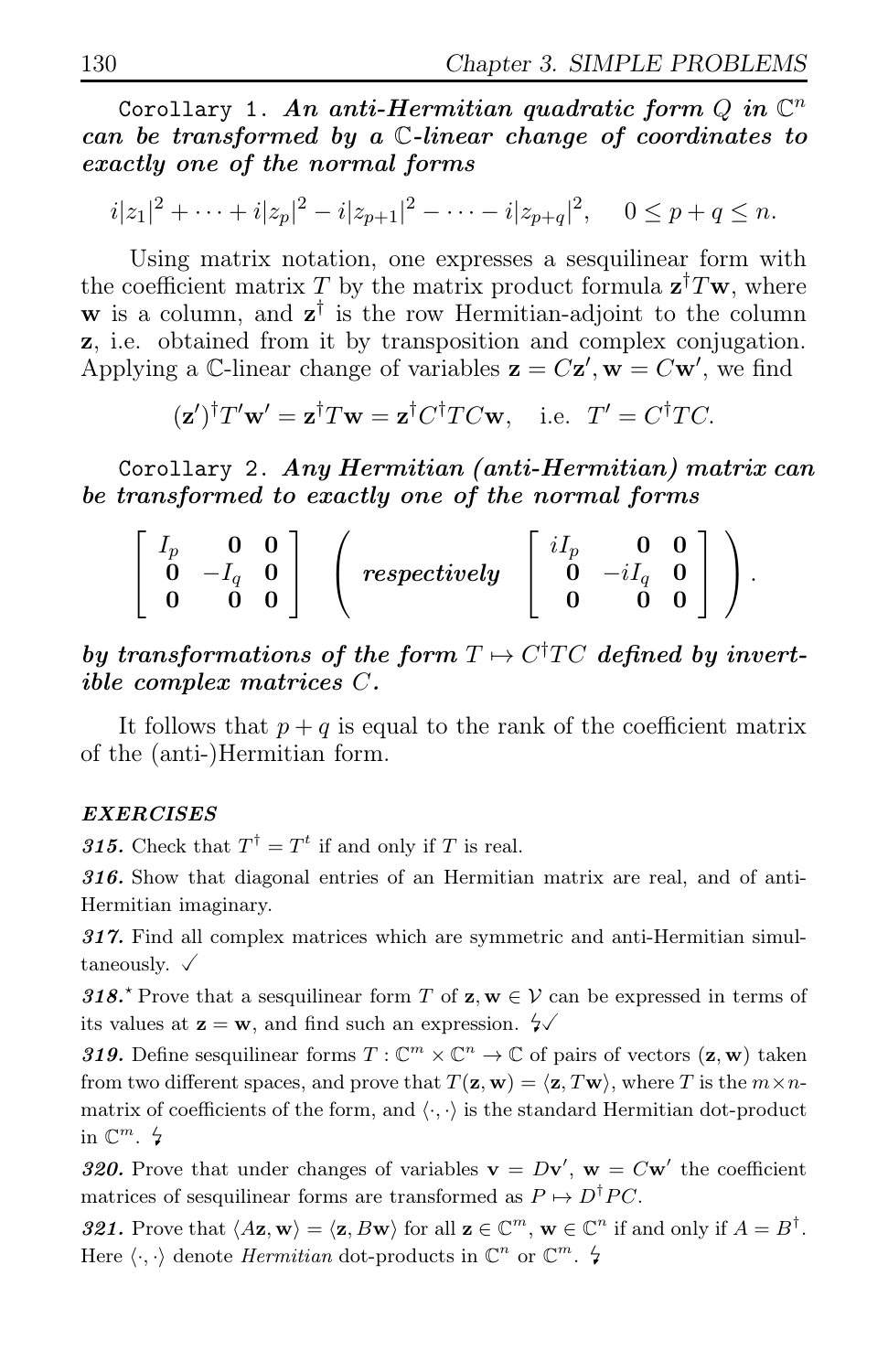**322.** Prove that  $(AB)^{\dagger} = B^{\dagger}A^{\dagger}$ .  $\sharp$ 

323. Prove that for (anti-)Hermitian matrices  $A$  and  $B$ , the **commutator** matrix  $AB - BA$  is anti-Hermitian.

324. Find out which of the following forms are Hermitian or anti-Hermitian and transform them to the appropriate normal forms:

 $\bar{z}_1z_2 - \bar{z}_2z_1$ ,  $\bar{z}_1z_2 + \bar{z}_2z_1$ ,  $\bar{z}_1z_1 + i\bar{z}_2z_1 - i\bar{z}_1z_2 + \bar{z}_2z_2$ .

# Sylvester's Rule

Let H be a Hermitian  $n \times n$ -matrix. Denote by  $\Delta_0 = 1$ ,  $\Delta_1 = h_{11}$ ,  $\Delta_2 = h_{11}h_{22} - h_{12}h_{21}, \ldots, \Delta_n = \det H$  the minors formed by the intersection of the first k rows and columns of H,  $k = 1, 2, \ldots, n$ (Figure 40). They are called **leading minors** of the matrix  $H$ . Note that det  $H = \det H^t = \det \bar{H} = \overline{\det H}$  is real, and the same is true for each  $\Delta_k$ , since it is the determinant of an Hermitian  $k \times k$ -matrix. The following result is due to the English mathematician James Sylvester (1814–1897).



Figure 40

# Theorem. Suppose that an Hermitian  $n \times n$ -matrix H has non-zero leading minors. Then the negative inertia index of the corresponding Hermitian form is equal to the number of sign changes in the sequence  $\Delta_0, \Delta_1, \ldots, \Delta_n$ .

**Remark.** The hypothesis that det  $H \neq 0$  means that the Hermitian form is **non-degenerate**, or equivalently, that its kernel is trivial. In other words, for each non-zero vector x there exists y such that  $H(\mathbf{x}, \mathbf{y}) \neq 0$ . Respectively, the assumption that all leading minors are non-zero means that *restrictions of the Hermitian forms to* all spaces of the standard coordinate flag

 $\text{Span}(\mathbf{e}_1) \subset \text{Span}(\mathbf{e}_1, \mathbf{e}_2) \subset \cdots \subset \text{Span}(\mathbf{e}_1, \ldots, \mathbf{e}_k) \subset \ldots$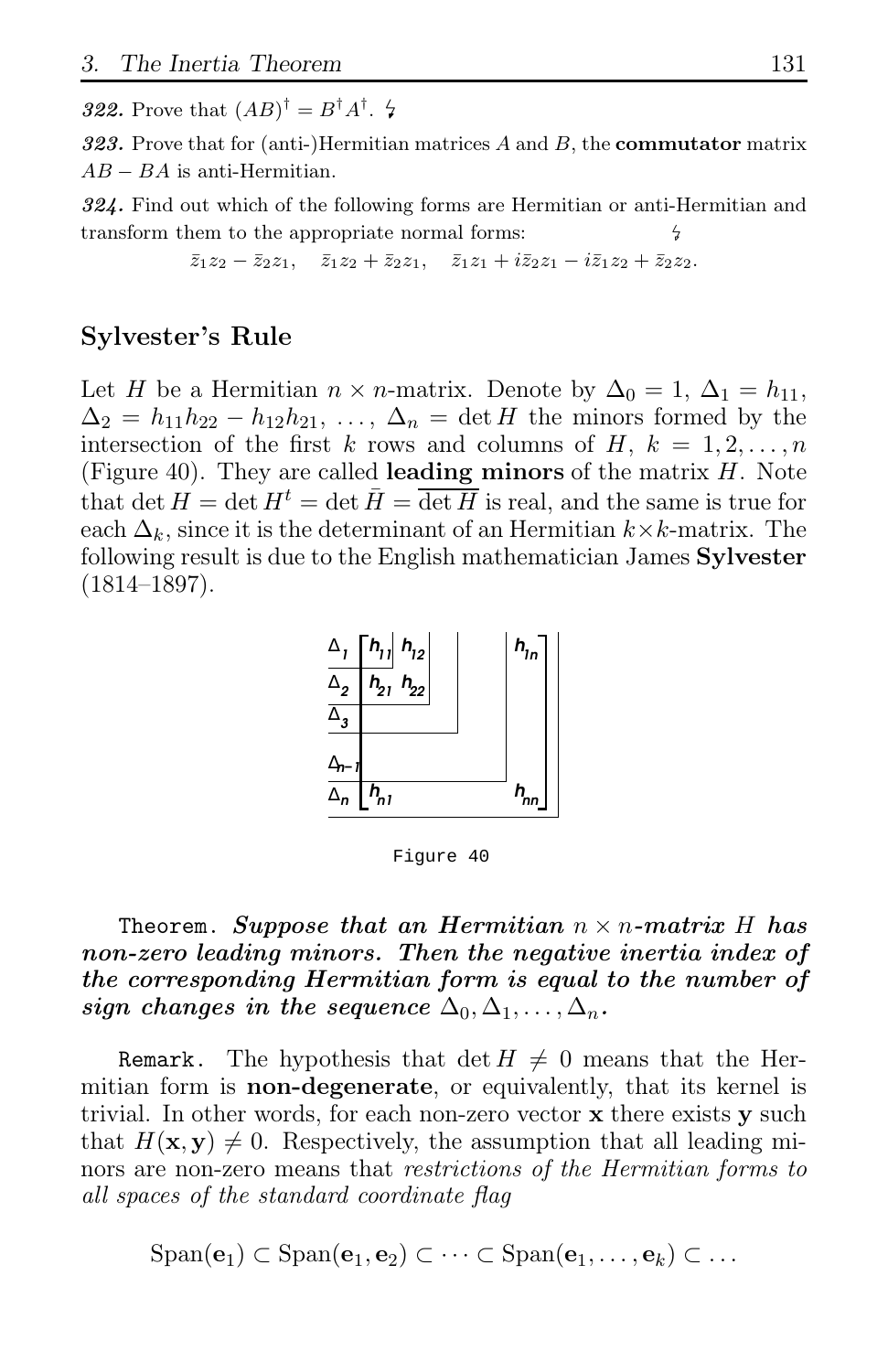are non-degenerate. The proof of the theorem consists in classifying such Hermitian forms up to linear changes of coordinates that preserve the flag.

Proof. As before, we inductively construct an H-orthogonal basis  $\{f_1, \ldots, f_n\}$  and normalize the vectors so that  $H(f_i) = \pm 1$ , requiring however that each  $f_k \in \text{Span}(e_1, \ldots, e_k)$ . When such vectors  $f_1, \ldots, f_{k-1}$  are already found, the vector  $f_k$ , H-orthogonal to them, can be found (by the Rank Theorem) in the k-dimensional space of the flag, and can be assumed to satisfy  $H(\mathbf{f}_k) = \pm 1$ , since the Hermitian form on this space is non-degenerate. Thus, an  $Hermitian$ form non-degenerate on each space of the standard coordinate flag can be transformed to one (and in fact exactly one) of the  $2^n$  normal forms  $\pm |z_1|^2 \pm \cdots \pm |z_n|^2$  by a linear change of coordinates preserving the flag.

In matrix form, this means that there exists an invertible *upper triangular matrix* C such that  $D = C^{\dagger} H C$  is diagonal with all diagonal entries equal to  $\pm 1$ . Note that transformations of the form  $H \mapsto C^{\dagger}HC$  may change the determinant but preserve its sign:

$$
\det(C^{\dagger}HC) = (\det C^{\dagger})(\det H)(\det C) = \det H |\det C|^2.
$$

When  $C$  is upper triangular, the same holds true for all leading minors, i.e. each  $\Delta_k$  has the same sign as the leading  $k \times k$ -minor of the diagonal matrix D with the diagonal entries  $d_1, \ldots, d_n$  equal  $\pm 1$ . The latter minors form the sequence  $1, d_1, d_1d_2, \ldots, d_1 \ldots d_k, \ldots$ , where the sign is changed each time as  $d_k = -1$ . Thus the total number of sign changes is equal to the number of negative squares in the normal form.  $\square$ 

When the form  $H$  is positive definite, its restrictions to any subspace is positive definite and hence non-degenerate automatically. We obtain the following corollaries.

Corollary 1. Any positive definite Hermitian form in  $\mathbb{C}^n$ can be transformed into  $|z_1|^2 + \cdots + |z_n|^2$  by a linear change of coordinates preserving a given complete flag.

Corollary 2. A Hermitian form in  $\mathbb{C}^n$  is positive definite if and only if all of its leading minors are positive.

Note that the standard basis of  $\mathbb{C}^n$  is **orthonormal** with respect to the Hermitian dot product  $\langle \mathbf{x}, \mathbf{y} \rangle = \sum \bar{x}_i y_i$ , i.e.  $\langle \mathbf{e}_i, \mathbf{e}_j \rangle = 0$  for  $i \neq i$ , and  $\langle \mathbf{e}_i, \mathbf{e}_i \rangle = 1$ .

Corollary 3. Every positive definite Hermitian form in  $\mathbb{C}^n$  has an orthonormal basis  $\{\mathbf{f}_1,\ldots,\mathbf{f}_n\}$  such that  $\mathbf{f}_k \in \mathbb{C}^n$  $Span(\mathbf{e}_1, \ldots, \mathbf{e}_k).$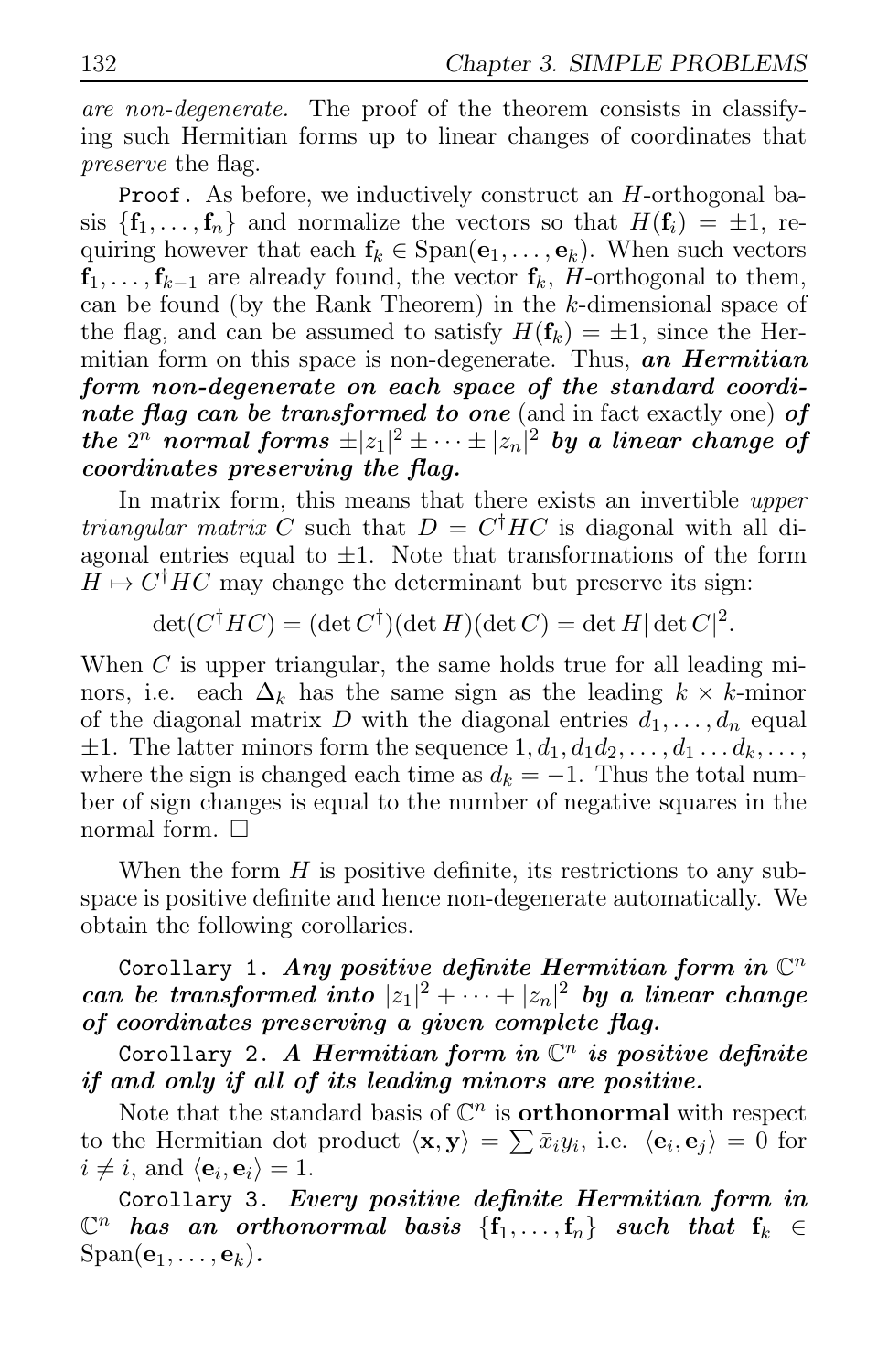Remarks. (1) The process of replacing a given basis  $\{e_1, \ldots, e_n\}$ with a new basis, orthonormal with respect to a given positive definite Hermitian form and such that each  $f_k$  is a linear combination of  $e_1, \ldots, e_k$ , is called Gram–Schmidt orthogonalization.

(2) Results of this subsection hold true for quadratic forms in  $\mathbb{R}^n$ . Namely, our reasoning can be easily adjusted to this case. Note also that every real symmetric matrix is Hermitian.

### EXERCISES

325. Prove that for every symmetric matrix  $Q$  all of whose leading minors are non-zero there exists a *unipotent* upper triangular matrix C such that  $D = C<sup>t</sup>QC$ is diagonal, and express the diagonal entries of  $D$  in terms of the leading minors.  $\checkmark$ 

**326.** Use Sylvester's rule to find inertia indices of quadratic forms:  $\sqrt{ }$  $x_1^2 + 2x_1x_2 + 2x_2x_3 + 2x_1x_4$ ,  $x_1x_2 - x_2^2 + x_3^2 + 2x_2x_4 + x_4^2$ .

327. Compute determinants and inertia indices of quadratic forms:

 $x_1^2 - x_1x_2 + x_2^2$ ,  $x_1^2 + x_2^2 + x_3^2 - x_1x_2 - x_2x_3$ .

**328.** Prove positivity of the quadratic form  $\sum_{i=1}^{n} x_i^2 - \sum_{1 \leq i < n} x_i x_{i+1}$ .

 $329.$ <sup>\*</sup> Prove that when the square of a linear form is added to a positive quadratic form, the determinant of the coefficient matrix increases.  $\frac{1}{2}$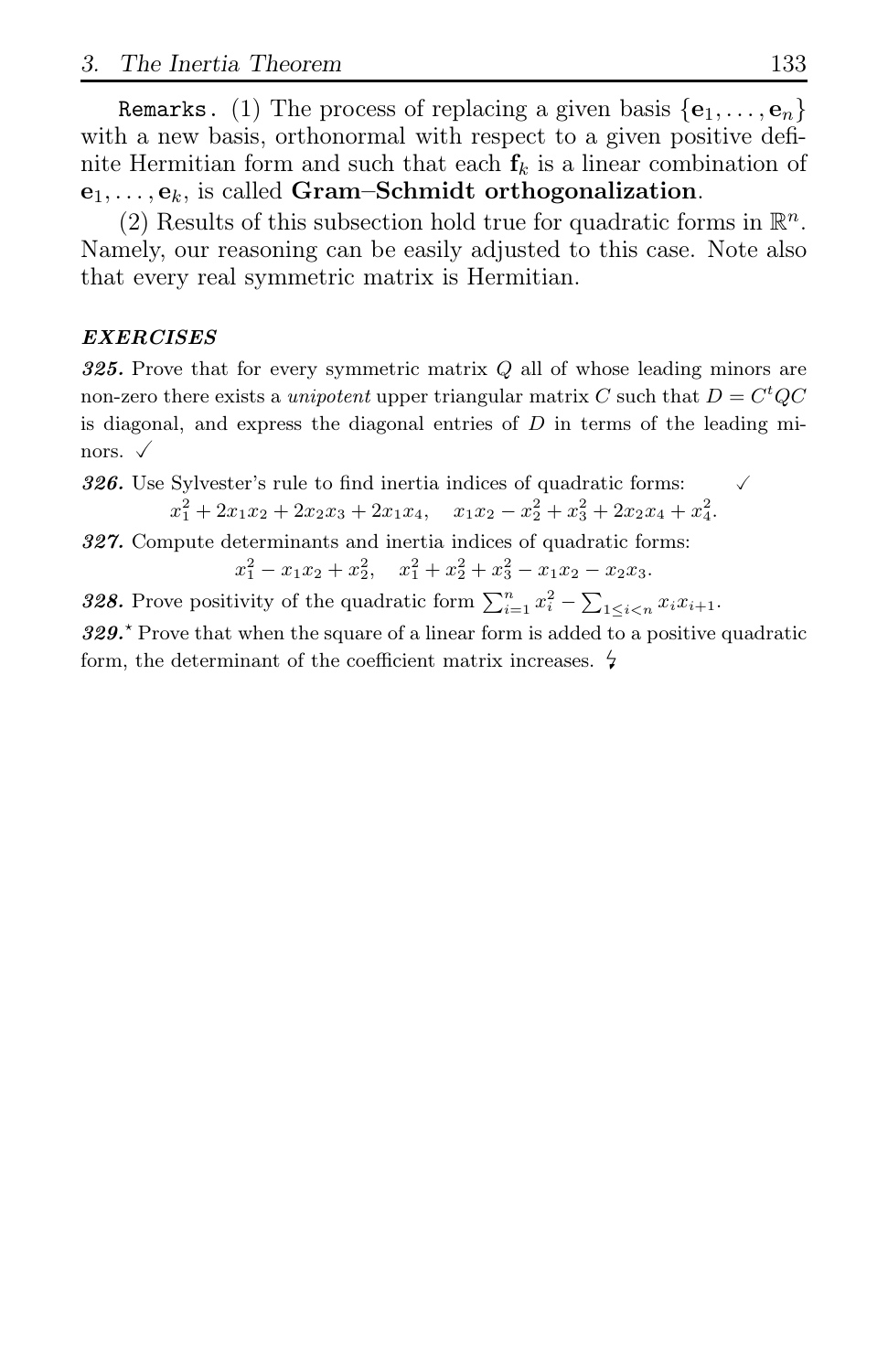# 4 The Minkowski–Hasse Theorem

Here we discuss the problem of clasification of quadratic forms over  $\mathbb{K} = \mathbb{Z}_p$  and  $\mathbb{K} = \mathbb{O}.$ 

# Finite Fields

Consider the case  $\mathbb{K} = \mathbb{Z}_p$ , the field of integers modulo a prime number  $p \neq 2$ . It consists of p elements corresponding to possible remainders  $0, 1, 2, \ldots, p - 1$ of integers divided by  $p$ . It is indeed a field due to some facts of elementary number theory. Namely, when an integer  $a$  is not divisible by  $p$ , it follows from the Euclidean algorithm, that the greatest common divisor of  $a$  and  $p$ , which is 1, can be represented as their linear combination:  $1 = ma + np$ . Modulo p, this means that m is inverse to a. Thus every non-zero element of  $\mathbb{Z}_p$  is invertible.

As we have seen, in classification of quadratic forms, it is important to know which scalars are complete squares.

**Examples.** (1) Let  $Q = ax^2$  and  $Q' = a'x^2$  be two non-zero quadratic forms on  $\mathbb{K}^1$  (i.e.  $a, a' \in \mathbb{K} - \{0\}$ ). Rescaling x to cx, where c can be any element from  $\mathbb{K} - \{0\}$ , transforms Q into  $ac^2x^2$ . Thus, the quadratic forms in  $\mathbb{K}^1$  are equivalent if and only if  $a' = ac^2$  for some non-zero c. i.e. if the ratio  $a'/a$  is a complete square in  $\mathbb{K} - \{0\}.$ 

(2) When  $\mathbb{K} = \mathbb{C}$ , every element is a complete square, so there is only one equivalence class of *non-zero* quadratic forms in  $\mathbb{C}^1$ . When  $\mathbb{K} = \mathbb{R}$ , there are two such classes according to the sign of the coefficient (because complete squares are exactly the positive reals).

(3) When  $K = \mathbb{Z}_p$ , there are  $p-1$  non-zero quadratic forms which are divided into two equivalence classes. One class can be represented by the normal form  $x<sup>2</sup>$  and consists of those quadratic forms whose coefficient is a complete square,  $a = c^2 \neq 0$ . There are  $(p-1)/2$  such forms, i.e. a half of all non-zero ones, since each complete square  $a = c^2$  has exactly two different square roots: c and  $-c$ . Let  $\varepsilon \neq 0$  be any non-square. Then, when  $c^2$  runs all squares,  $\varepsilon c^2$  runs all the  $(p-1)/2$  non-squares. Thus  $Q = \varepsilon x^2$  can be taken for the normal form in the other equivalence class.

(4) In  $\mathbb{Z}_{13}$ , there are 12 non-zero elements represented by the integers  $\pm 1, \ldots, \pm 6$ , their squares are  $1, 4, -4, 3, -1, -3$  respectively, and the non-squares are  $\pm 2, \pm 5, \pm 6$ . Any of them (e.g. 2) can be taken for  $\varepsilon$ . Thus, every non-zero quadratic form on  $\mathbb{Z}_{13}^1$  is equivalent to either  $x^2$  or  $2x^2$ . This example suggests that there may be no choice of the normal form  $\varepsilon x^2$  good for all  $\mathbb{Z}_p$  at once.

### Theorem.  $\bm{Every}$  non-zero quadratic form on  $\mathbb{Z}_p^n,~p\neq 2,~\bm{is}$  equivalent to exactly one of the forms

$$
x_1^2 + x_2^2 + \dots + x_r^2
$$
,  $\varepsilon x_1^2 + x_2^2 + \dots + x_r^2$ ,  $1 \le r \le n$ .

Proof. First note that both normal forms have rank r. Since the rank of the coefficient matrix Q of a quadratic form does not change under the transformations  $C<sup>t</sup>QC$  defined by invertible matrices C, it suffices to prove that a quadratic form of a fixed rank  $r > 0$  is equivalent to exactly one of the two normal forms.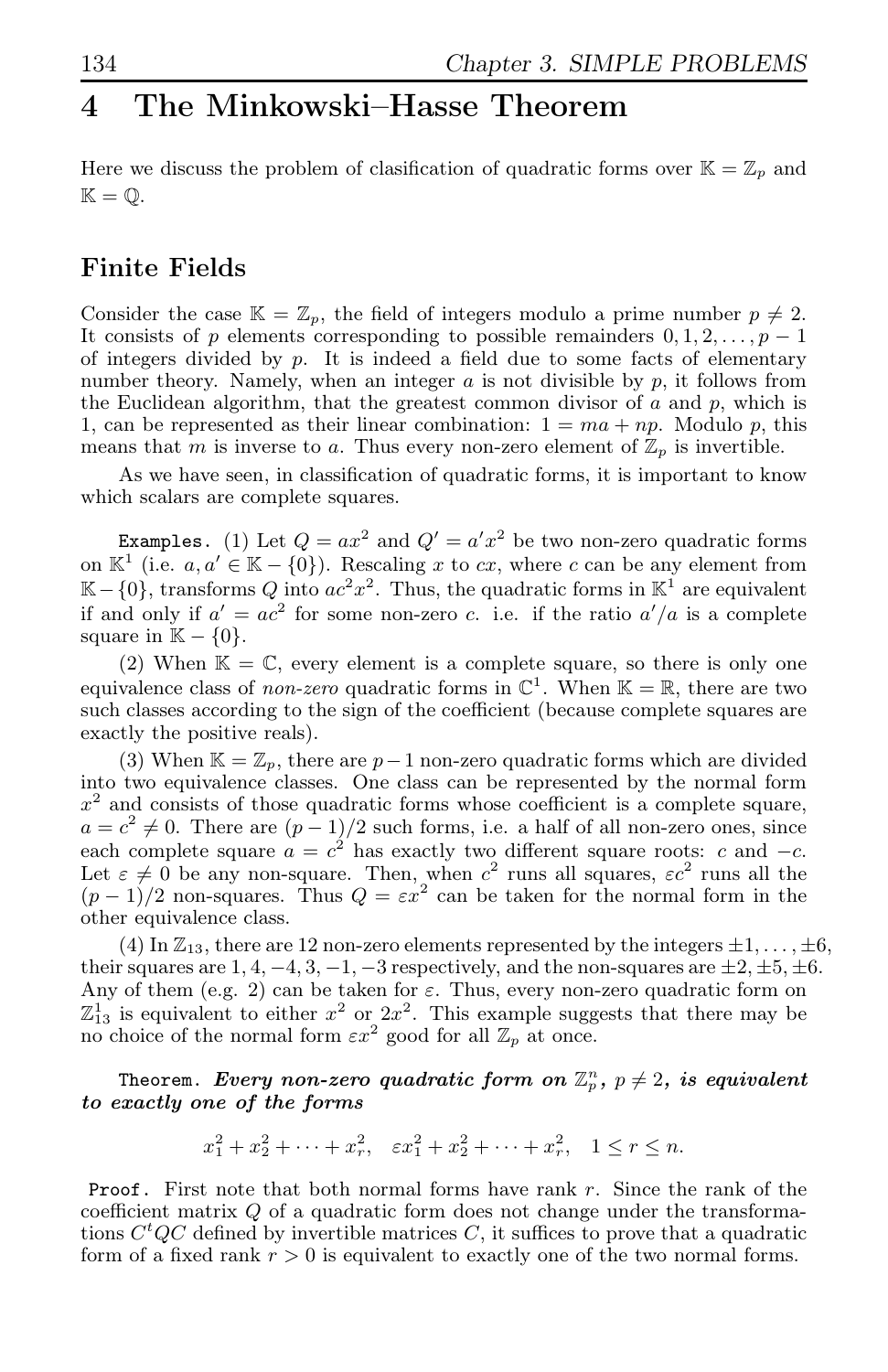Next, the symmetric bilinear form corresponding to the quadratic form Q of rank r has kernel  $\text{Ker}(Q)$  (non-trivial when  $r < n$ ) and defines a non-degenerate symmetric bilinear form on the quotient space  $\mathbb{K}^n / \text{Ker}(Q)$  of dimension r. Thus, it suffices to prove that a non-degenerate quadratic form on  $\mathbb{K}^r = \mathbb{Z}_p^r$  is equivalent to exactly one of the two normal forms.

The normal forms, considered as non-degenerate quadratic forms on  $\mathbb{Z}_p^r$ , are not equivalent to each other. Indeed, they have diagonal coefficient matrices with determinants equal 1 and  $\varepsilon$  respectively, of which the first one is a square in  $\mathbb{Z}_p$ , and the second is not. But for equivalent non-degenerate quadratic forms, the ratio of the determinants is a complete square:  $\det(C^tQC)/(\det Q) = (\det C)^2$ .

To transform a non-degenerate quadratic form  $Q$  on  $\mathbb{Z}_p^r$  to one of the normal forms, we can construct a Q-orthogonal basis  $\{f_1, \ldots, f_r\}$  and thus reduce Q to the form  $a_1x_1^2 + \cdots + a_rx_r^2$ . Here  $a_i = Q(f_i) \neq 0$ . We would like to show that a better choice of a basis can be made, such that  $Q(\mathbf{f}_i) = 1$  for all  $i > 1$ . Let us begin with the case  $r = 2$ .

Lemma.  $\emph{Given non-zero } \emph{a,b} \in \mathbb{Z}_p,$  there  $\emph{exist }$   $(x,y) \in \mathbb{Z}_p^2$   $\emph{such that}$  $ax^2 + by^2 = 1.$ 

Indeed, when each of  $x$  and  $y$  runs all  $p$  possible values (including 0) each of  $ax^2$  and  $1 - by^2$  takes on  $(p-1)/2 + 1$  different values. Since the total number exceeds p, we must have  $ax^2 = 1 - by^2$  for some x and y.  $\square$ 

Thus, given a non-degenerate quadratic form  $P = ax^2 + by^2$  in  $\mathbb{Z}_p^2$ , there exists  $f \in \mathbb{Z}_p^2$ , such that  $P(f) = 1$ . Taking a second vector P-orthogonal to f, we obtain a new basis in which P takes on the form  $a'x^2 + b'y^2$  with  $a' = 1$  and  $b' \neq 0.$ 

We can apply this trick  $r-1$  times to the quadratic form  $Q = a_1 x_1^2 + \cdots + a_r x_r^2$ using two of the variables at a time, and end up with the form where  $a_r = a_{r-1}$  $\cdots = a_2 = 1$ . Finally, rescaling  $x_1$  as in Example 3, we can make  $a_1$  equal either  $1$  or  $\varepsilon$ .

Remark. Readers comfortable with arbitrary finite fields can easily check that our proof and the theorem remain true over any finite field  $K \supset \mathbb{Z}_p$ ,  $p \neq 2$ , with any non-square in K taken in the role of  $\varepsilon$ .

#### EXERCISES

330. In  $\mathbb{Z}_{11}$ , compute multiplicative inverses of all non-zero elements, find all nonsquare elements, and find out if any of the quadratic forms  $x_1x_2, x_1^2 + x_1x_2 + 3x_2^2$ ,  $2x_1^2 + x_1x_2 - 2x_2^2$  are equivalent to each other in  $\mathbb{Z}_{11}^2$ .

331. Prove that when p is a prime of the form  $4k-1$ , then every non-degenerate quadratic form in  $\mathbb{Z}_p^n$  is equivalent to one of the two normal forms  $\pm x_1^2 + x_2^2 +$  $\cdots + x_n^2$ .  $\sharp$ 

332. Prove that in a sutable coordinate system  $(u, v, w)$  in the space  $\mathbb{Z}_p^3$  of symmetric 2 × 2-matrices  $\begin{bmatrix} a & b \\ b & c \end{bmatrix}$  over  $\mathbb{Z}_p$ , the determinant  $ac - b^2$  takes on the form  $u^2 + v^2 + w^2$ .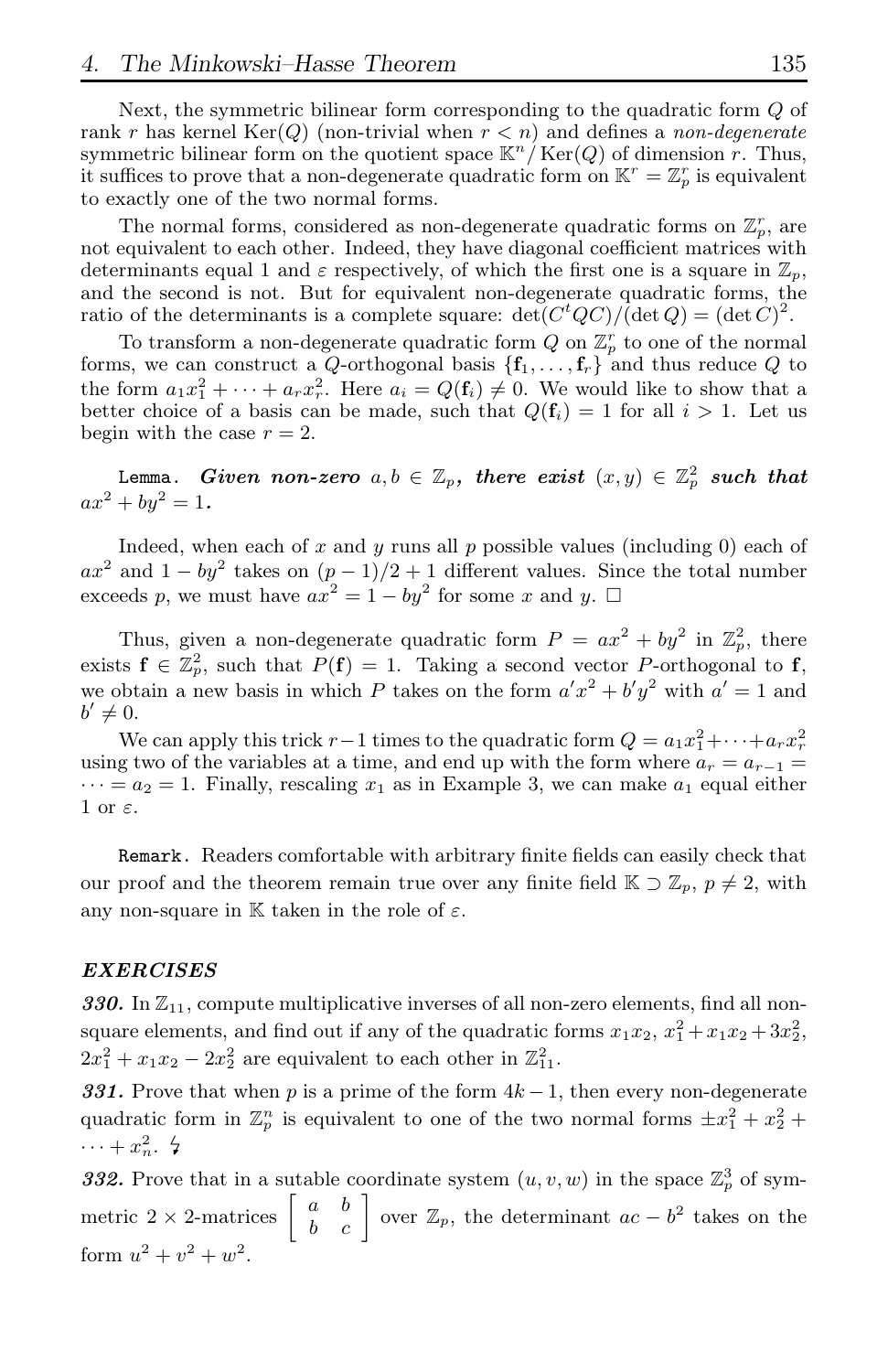# The Case of  $\mathbb{K} = \mathbb{Z}_2$ .

This is a peculiar world where  $2 = 0, -1 = 1$ , and where therefore the usual oneto-one correspondence between quadratic and symmetric bilinear forms is broken, and the distinction between symmetric and anti-symmetric forms lost.

Yet, consider a symmetric bilinear form  $Q$  on  $\mathbb{Z}_2^n$ :

$$
Q(\mathbf{x}, \mathbf{y}) = \sum_{i=1}^{n} \sum_{j=1}^{n} x_i q_{ij} y_j, \text{ where } q_{ij} = q_{ji} = 0 \text{ or } 1 \text{ for all } i, j.
$$

The corresponding quadratic form  $Q(\mathbf{x}) := Q(\mathbf{x}, \mathbf{x})$  still exists, but satisfies  $Q(\mathbf{x}+)$  $y) = Q(x) + 2Q(x, y) + Q(y) = Q(x) + Q(y)$  and hence defines a *linear* function  $\mathbb{Z}_2^n \to \mathbb{Z}_2$ . This linear function can be identically zero, i.e.  $Q(\mathbf{x}, \mathbf{x}) = 0$  for all **x**, in which case the bilinear form  $Q$  is called **even**. This happens exactly when all the diagonal entries of the coefficient matrix vanish:  $q_{ii} = Q(e_i, e_i) = 0$  for all i. Otherwise the bilinear form  $Q$  is called odd. We begin with classifying even non-degenerate forms. As it is implied by the following theorem, such forms exist only in  $\mathbb{Z}_2$ -spaces of even dimension  $n = 2k$ .

### Theorem. Every even non-degenerate symmetric bilinear form  $Q$  on  $\mathbb{Z}_2^n$  in a suitable coordinate system is given by the formula:

$$
Q(\mathbf{x}, \mathbf{y}) = x_1 y_2 + x_2 y_1 + \dots + x_{2k-1} y_{2k} + x_{2k} y_{2k-1}.
$$
 (i)

**Proof.** Pick any  $f_1 \neq 0$  and find  $f_2$  such that  $Q(f_1, f_2) = 1$ . Such  $f_2$  must exist since Q is non-degenerate. In Span( $f_1, f_2$ ), we have:  $Q(x_1f_1 + x_2f_2, y_1f_1 + y_2f_2)$  $y_2\mathbf{f}_2 = x_1y_2 + x_2y_1$ , since Q is even, i.e.  $Q(\mathbf{f}_1, \mathbf{f}_1) = Q(\mathbf{f}_2, \mathbf{f}_2) = 0$ .

Let V denote the space of all vectors  $Q$ -orthogonal to  $Span(\mathbf{f}_1, \mathbf{f}_2)$ . It is given by two linear equations:  $Q(\mathbf{f}_1, \mathbf{x}) = 0$ ,  $Q(\mathbf{f}_2, \mathbf{x}) = 0$ , which are independent (since  $x = f_1$  satisfies the first one but not the second, and  $x = f_2$  the other way around). Therefore codim  $V = 2$ . If  $\mathbf{v} \in V$  is Q-orthogonal to all vectors from V, then being Q-orthogonal to  $f_1$  and  $f_2$ , it lies in Ker Q, which is trivial. This shows that the restriction of the bilinear form  $Q$  to  $V$  is non-degenerate. We can continue our constriction inductively, i.e. find  $\mathbf{f}_3, \mathbf{f}_4 \in \mathcal{V}$  such that  $Q(\mathbf{f}_3, \mathbf{f}_4) = 1$ , take their Q-orthogonal complement in  $\mathcal{V}$ , and so on. At the end we obtain a basis  $f_1, f_2, \ldots, f_{2k-1}, f_{2k}$  such that  $Q(f_{2i-1}, f_{2i}) = 1 = Q(f_{2i}, f_{2i-1})$  for  $i = 1, \ldots, k$ , and  $Q(\mathbf{f}_i, \mathbf{f}_j) = 0$  for all other pairs of indices. In the coordinate system corresponding to this basis, the form Q is given by (i).  $\Box$ 

Whenever  $Q$  is given by the formula (i), let us call the basis a **Darboux basis**<sup>5</sup> of *Q*. Consider now the case of *odd non-degenerate* forms. Let  $W \subset \mathbb{Z}_2^n$  denote the subspace given by one linear equation  $Q(\mathbf{x}) = 0$ . It has dimension  $n-1$ . The restriction to it of the bilinear form Q is even, but possibly degenerate. Consider vectors y  $Q$ -orthogonal to all vectors from  $W$ . They are given by the system of  $n-1$  linear equations:  $Q(\mathbf{w}_1, \mathbf{y}) = \cdots = Q(\mathbf{w}_{n-1}, \mathbf{y}) = 0$ , where  $\mathbf{w}_1, \ldots, \mathbf{w}_{n-1}$ is any basis of W. Since Q is non-degenerate, and  $w_i$  are linearly independent, these linear equations are also independent, and hence the solution space has dimension 1. Let  $f_0$  be the non-zero solution vector, i.e.  $f_0 \neq 0$ , and  $Q(f_0, x) = 0$ for all  $\mathbf{x} \in \mathcal{W}$ . There are two cases:  $\mathbf{f}_0 \in \mathcal{W}$  (Figure 41) and  $\mathbf{f}_0 \notin \mathcal{W}$  (Figure 42).

In the first case,  $f_0$  spans the kernel of the form  $Q$  restricted to  $W$ . We pick f such that  $Q(\mathbf{f},\mathbf{f}_0) = 1$ . Such f exists (since Q is non-degenerate), but  $\mathbf{f} \notin \mathcal{W}$ ,

 ${}^{5}$ After a French mathematician Jean-Gaston Darboux (1842–1917).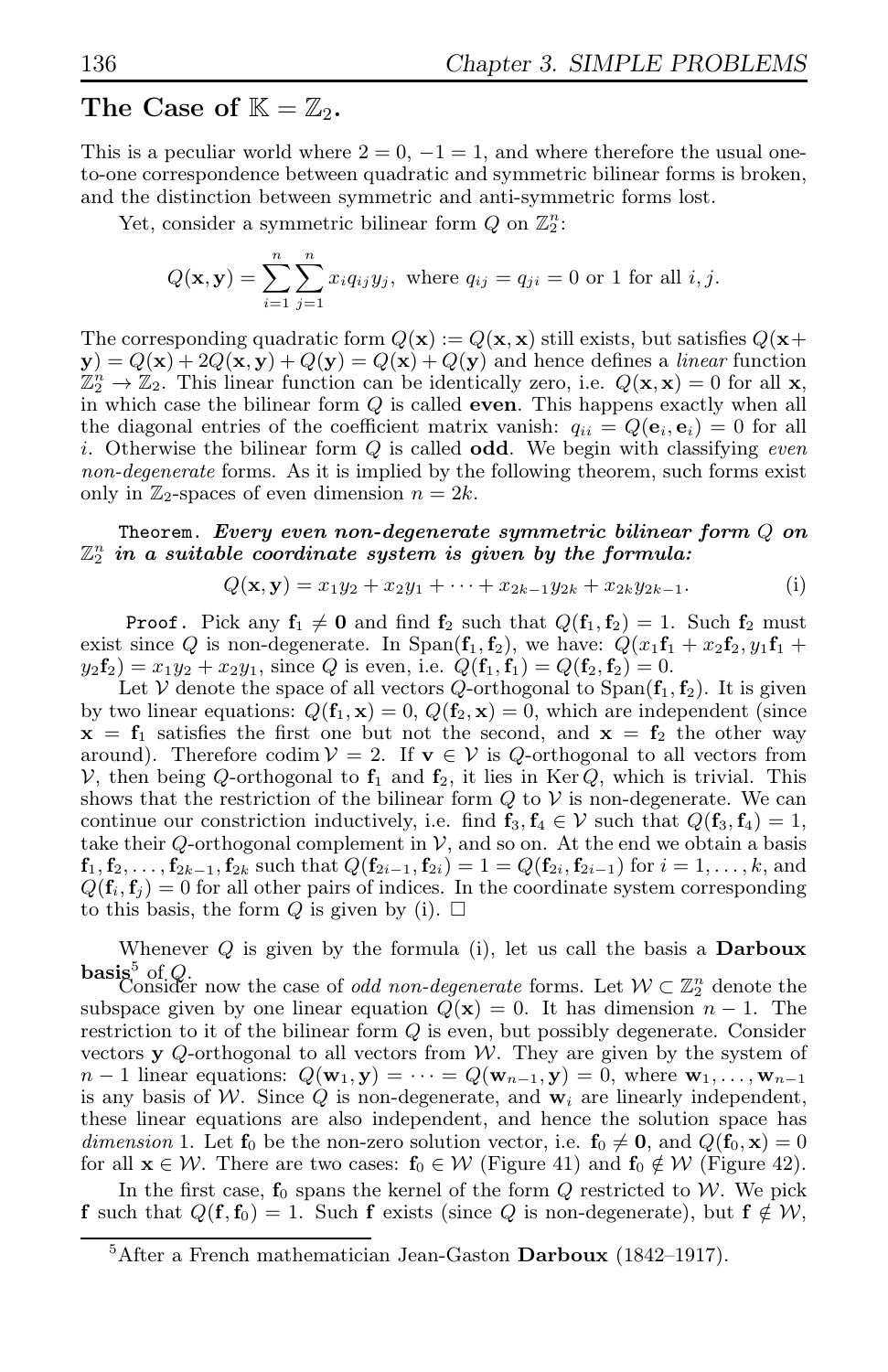

i.e.  $Q(f) = 1$ . Let V consist of all vectors of W which are Q-orthogonal to f. It is a subspace of codimension 1 in  $W$ , which does not contain  $f_0$ . Therefore the restriction of Q to V is non-degenerate (and even). Let  $\{f_1, \ldots, f_{2k}\}\$  (with  $2k = n - 2$ ) be a Darboux basis in  $V$ . Then  $f, f_0, f_1, \ldots, f_{2k}$  form a basis in  $\mathbb{Z}_2^n$ such that in the corresponding coordinate system:

$$
Q = xy + xy_0 + x_0y + \sum_{i=1}^{k} (x_{2i-1}y_{2i} + x_{2i}y_{2i-1}).
$$
 (ii)

In the second case,  $Q(\mathbf{f}_0, \mathbf{f}_0) = 1$ , so that the restriction of Q to W is nondegenerate (and even). Let  ${f_1, \ldots, f_{2k}}$  (with  $2k = n - 1$ ) be a Darboux basis in W. Then  $f_0, f_1, \ldots, f_{2k}$  form a basis in  $\mathbb{Z}_2^n$  such that in the corresponding coordinate system:

$$
Q = x_0 y_0 + \sum_{i=1}^{k} (x_{2i-1} y_{2i} + x_{2i} y_{2i-1}).
$$
 (iii)

Corollary. A non-degenerate symmetric bilinear form in  $\mathbb{Z}^n$  is equivalent to (iii) when  $n$  is odd, and to one of the forms  $(i)$  or (ii) when *n* is even.

#### EXERCISES

**333.** For  $\mathbf{x} \in \mathbb{Z}_2^n$ , show that  $\sum a_i x_i^2 = \sum a_i x_i$ .

334. Show that on  $\mathbb{Z}_2^2$ , there are 4 non-degenerate symmetric bilinear forms, and find how they are divided into 2 equivalence classes.  $\frac{1}{2}$ 

**335.** Let Q be a quadratic form in n variables  $x_1, \ldots, x_n$  over  $\mathbb{Z}_2$ , i.e. a sum of monomials  $x_i x_j$ . Associate to it a function of  $\mathbf{x}, \mathbf{y} \in \mathbb{Z}_2^n$  given by the formula:  $B_Q(\mathbf{x}, \mathbf{y}) = Q(\mathbf{x} + \mathbf{y}) + Q(\mathbf{x}) + Q(\mathbf{y})$ . Prove that  $B_Q$  is an even bilinear form.

336.<sup> $\star$ </sup> Let Q and B denote vector  $\mathbb{Z}_2$ -spaces of quadratic and symmetric bilinear forms on  $\mathbb{Z}_2^n$  respectively. Denote by  $p: \mathcal{Q} \to \mathcal{B}$  the linear map  $Q \mapsto B_Q$ , and by  $q : \mathcal{B} \to \mathcal{Q}$  the linear map that associates to a symmetric bilinear form B the quadratic form  $Q(\mathbf{x}) = B(\mathbf{x}, \mathbf{x})$ . Prove that the range (resp. kernel) of p (of q) coincides with the kernel (range) of  $q$  (of  $p$ ).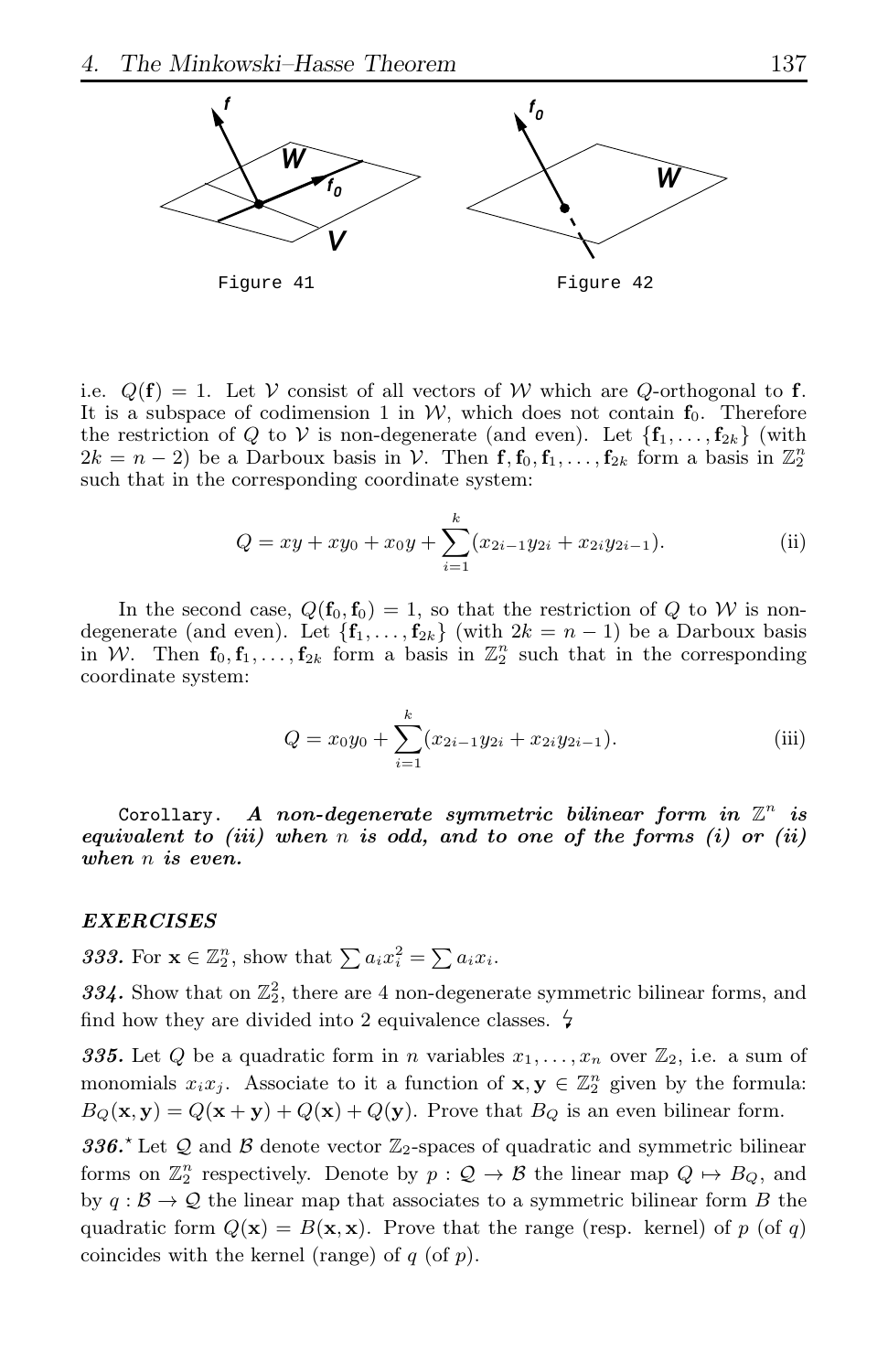# The Case of  $\mathbb{K} = \mathbb{O}$

All previous problems of this section belong to Linear Algebra, which is Geometry, and hence are relatively easy. Classification of rational quadratic forms belongs to Arithmetic and is therefore much harder. Here we can only hope to whet reader's appetite for the theory which is one of the pinnacles of classical Number Theory, and refer to [5] for a thorough exposition.

Of course, every non-degenerate quadratic form  $Q$  on  $\mathbb{Q}^n$  has a  $Q$ -orthogonal basis and hence can be written as

$$
Q = a_1 x_1^2 + \dots + a_n x_n^2,
$$

where  $a_1, \ldots, a_n$  are non-zero rational numbers. Furthermore, by rescaling  $x_i$ we can make each  $a_i$  integer and *square free* (i.e. expressed as a signed product  $\pm p_1 \ldots p_k$  of *distinct* primes). The problem is that such quadratic forms with different sets of coefficients can sometimes be transformed into each other by transformations mixing up the variables, and it is not obvious how to determine if this is the case. A necessary condition is that the inertia indices of equivalent rational forms must be the same, since such forms are equivalent over R. However, there are many other requirements.

To describe them, let us start with writing integers and fractions using the binary number system, e.g.:

$$
2009_{(10)} = 11111011001_{(2)}, -\frac{1}{3} = -.010101\ldots_{(2)}.
$$

We usually learn in school that every rational (and even real) number can be represented by binary sequences, which are either finite or infinite to the right. What we usually don't learn in school is that rational numbers can also be represented by binary sequences infinite to the left. For instance,

$$
-\frac{1}{3} = \frac{1}{1-2^2} = 1+2^2+2^4+2^6+\cdots = 1010101(2)
$$

For this, one should postulate that powers  $2<sup>k</sup>$  of the base become smaller (!) as k increases, and moreover:  $\lim 2^k = 0$  as  $k \to +\infty$ . Just as the *standard* algorithms for the addition and multiplication of finite binary fractions can be extend to binary fractions infinite to the right, they can be extended to such fractions infinite to the left. While the former possibility leads to completing the field  $\mathbb Q$  into  $\mathbb R$ , the latter one gives rise to another completion, denoted  $\mathbb Q_{(2)}$ . In fact the same construction can be repeated with any *prime base*  $p$  each time leading to a different completion,  $\mathbb{Q}_{(p)}$ , called the field of p-adic numbers.

If two quadratic forms with rational coefficients are equivalent over Q they must be equivalent not only over R (denoted in this context by  $\mathbb{Q}_{(\infty)}$ ), but also over  $\mathbb{Q}_{(p)}$  for each  $p = 2, 3, 5, 7, 11, \dots$ 

Classification of quadratic forms over each  $\mathbb{Q}_{(p)}$  is relatively tame. For instance, it can be shown that over  $\mathbb{Q}_{(2)}$ , there are 16 (respectively 15 and 8) equivalence classes of quadratic forms of rank r when  $r > 2$  (respectively  $r = 2$ ) and  $r = 1$ ). However, the classification of quadratic forms over  $\mathbb Q$  is most concisely described by the following celebrated theorem.<sup>6</sup>

 ${}^{6}$ This is essentially a special case of the **Minkowski–Hasse theorem** named after Hermann Minkowski (1864–1909) and Helmut Hasse (1898–1979).